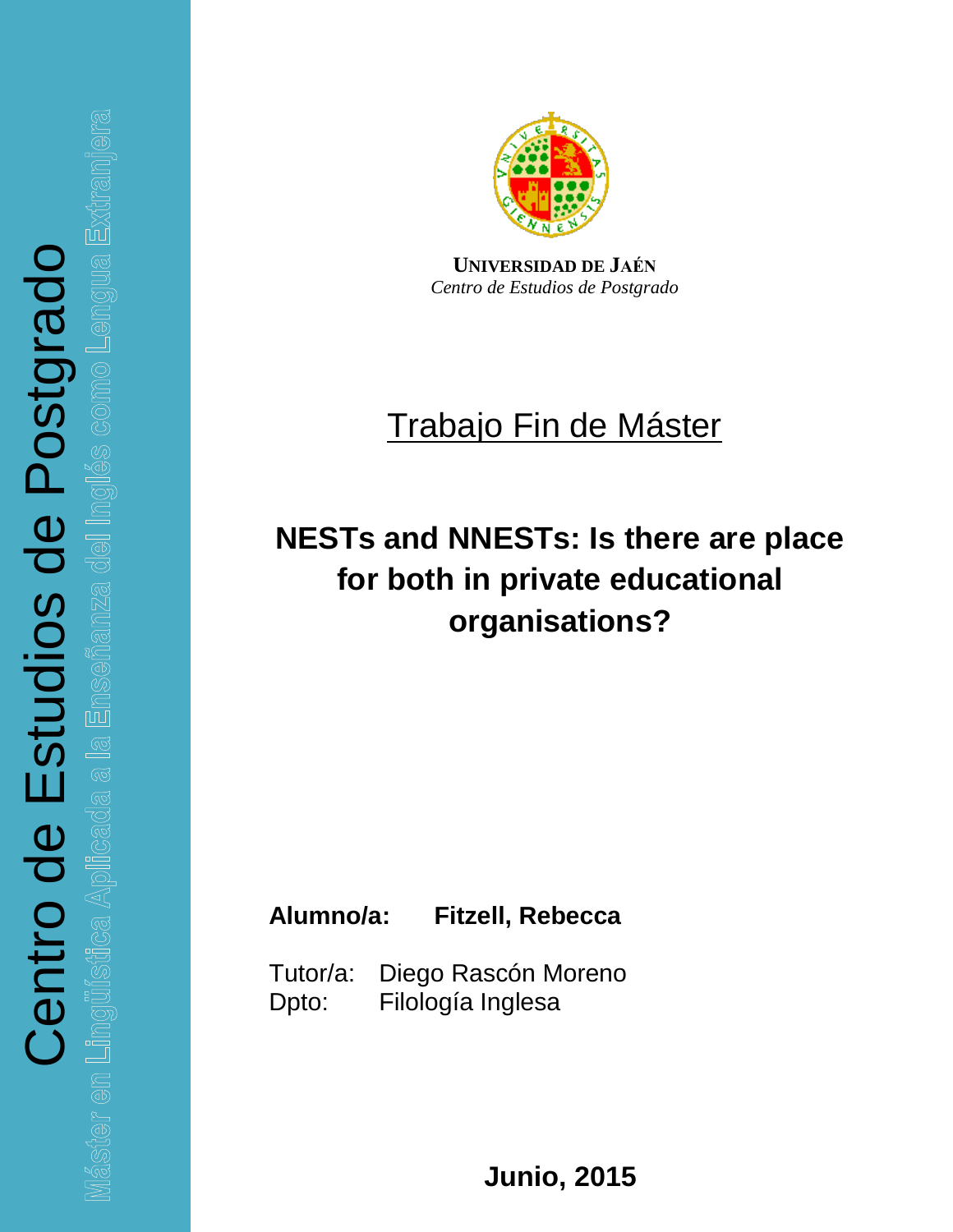### **Table of Contents**

*Page*

| 1. Introduction<br>3 |                      |                                                              |                |  |  |
|----------------------|----------------------|--------------------------------------------------------------|----------------|--|--|
|                      |                      | 2. Justification of academic and personal interest           | 4              |  |  |
|                      |                      | 3. Statement of purpose and objectives                       | 6              |  |  |
|                      |                      | 4. Theoretical background                                    | 6              |  |  |
|                      | 4.1                  | Characterising a native English-speaking teacher (NEST)      | $\overline{7}$ |  |  |
|                      | 4.2                  | Characterising a non-native English-speaking teacher (NNEST) | 8              |  |  |
|                      | 4.3                  | The NEST - NNEST debate                                      | 9              |  |  |
|                      | 5. Methodology       |                                                              | 13             |  |  |
|                      | 5.1                  | Participants                                                 | 14             |  |  |
|                      |                      | 5.1.1<br>Student participants                                | 14             |  |  |
|                      |                      | 5.1.2 Parent participants                                    | 15             |  |  |
|                      |                      | 5.1.3 Director of Studies participants                       | 17             |  |  |
|                      |                      | 5.1.4 Native English-speaking teacher participants           | 19             |  |  |
|                      |                      | Non-native English-speaking teacher participants<br>5.1.5    | 20             |  |  |
|                      | 5.2                  | Instruments                                                  | 21             |  |  |
|                      | 5.3                  | Procedure                                                    | 22             |  |  |
|                      |                      | 6. Study: Data collection and analysis                       | 23             |  |  |
|                      | 6.1                  | Students' opinions                                           | 24             |  |  |
|                      | 6.2                  | Parents' opinions                                            | 26             |  |  |
|                      | 6.3                  | Director of Studies' opinions                                | 28             |  |  |
|                      | 6.4                  | Native English-speaking teachers' opinions                   | 31             |  |  |
|                      | 6.5                  | Non-native English-speaking teachers' opinions               | 34             |  |  |
|                      | <b>7. Conclusion</b> |                                                              | 37             |  |  |
|                      | 8. References        |                                                              | 39             |  |  |
|                      | 9. Appendices        |                                                              | 42             |  |  |
|                      | 9.1                  | Kachru's Three Circles of English                            | 42             |  |  |
|                      | 9.2                  | Students' questionnaire                                      | 43             |  |  |
|                      | 9.3                  | Parents' questionnaire                                       | 46             |  |  |
|                      | 9.4                  | Director of Studies' questionnaire                           | 48             |  |  |
|                      | 9.5                  | Native English-speaking teacher's questionnaire              | 51             |  |  |
|                      | 9.6                  | Non-native English-speaking teacher questionnaire            | 55             |  |  |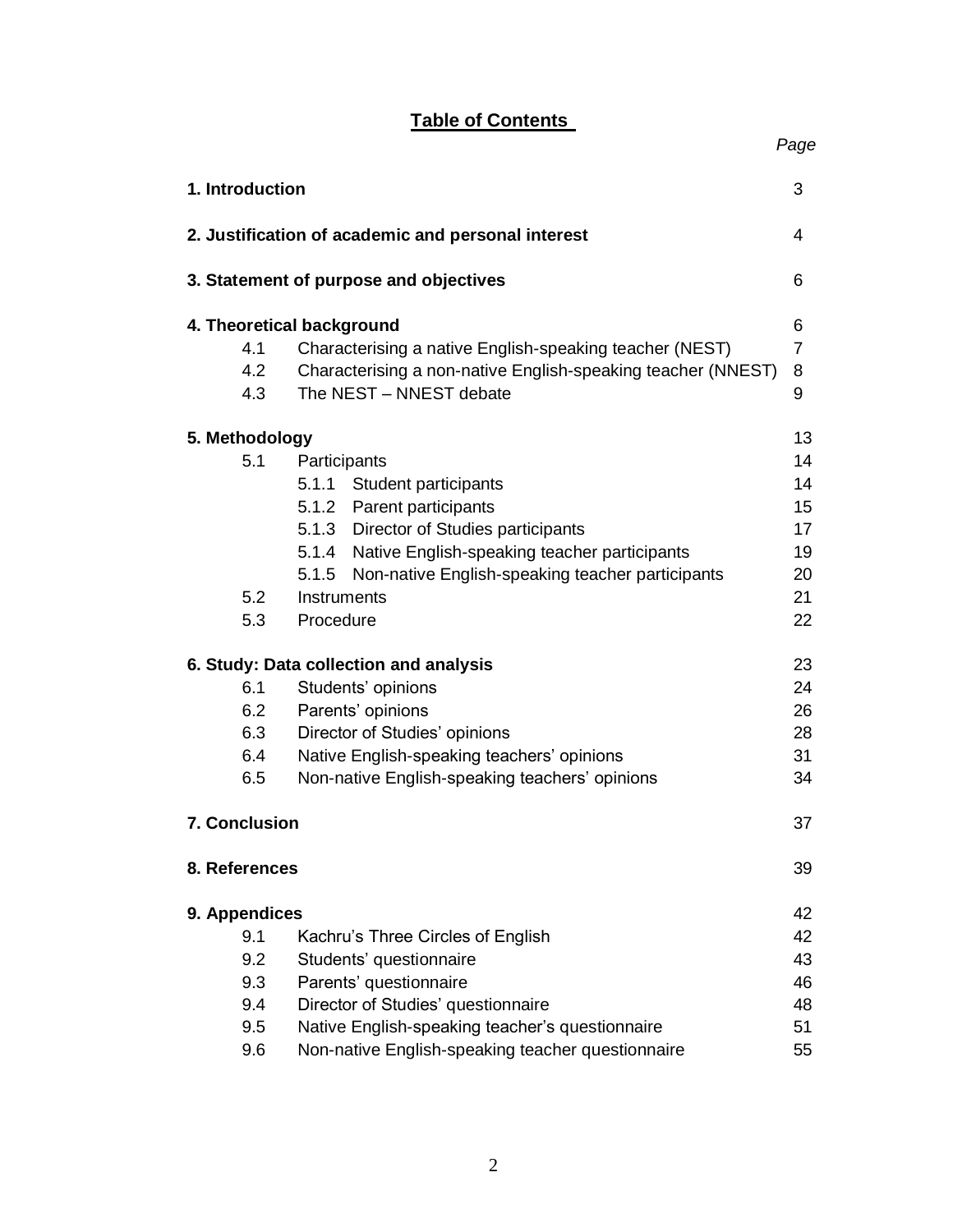#### **1. Introduction**

Language skills, especially English language skills, are in great demand today. No longer simply an enhancer of the *Curriculum Vitae* in today's global business and professional economy, proficiency in English is unquestionably an indispensable marketing tool. Whatever the field, be it marketing, science, technology, law, or education, candidates lacking English skills can find themselves at a serious disadvantage when competing with English-speaking competitors. It is a language which is developing alongside the enhancements in our regular lives and as it does so, people need to adapt to these changes. It is said that Darwin (1859) claimed that it is not the strongest or the most intelligent who will survive, but those who can best manage change. When we apply this to English language teaching, it is obvious that with constant updates and new teaching / learning techniques, the teacher and the learner need to continuously adapt their approaches. Fishman (1982: 18) highlighted that "the sun never sets on the English language." Fishman said this over two decades ago and it appears that English will continue to dominate many aspects of globalisation for several more decades until, or if, another language takes its place.

"English is no longer the privilege of native speakers." (Graddol, 1997; Medgyes, 2001: 429) It is not a language which is only spoken by an elite group of people or a high class society, but it is used by more and more people every day, thus there is a larger amount of learners and the demand for English classes have increased dramatically. When we take Andalusia into consideration, and also our little paradise of Jaén, we must remember that it has quite a low level of English proficiency in comparison to its other Spanish regional counterparts. In this sense, Spain is presently being restricted by its lack of English command in connection to its other European friends, especially in the northern and western states. As Truchot (2002: 8) highlights "in Western Europe the teaching of English has become the general rule, and all pupils now learn English." Truchot (2002: 9) also emphasizes that "users of English will probably be more highly prized than those using the national language as they will be considered better adapted to the globalisation context." Graddol (1999: 160) thinks that "outside of the UK and the Irish Republic, English is traditionally regarded as a foreign, rather than second, language in Europe. This view may be out of date. Europe is rapidly integrating and reinventing itself as a multilingual area in which English plays an increasingly important role as a second language."

At the moment, there is an enormous appeal to acquire a B1 level, according to the Common European Framework of Reference for Languages, due to Spanish universities

3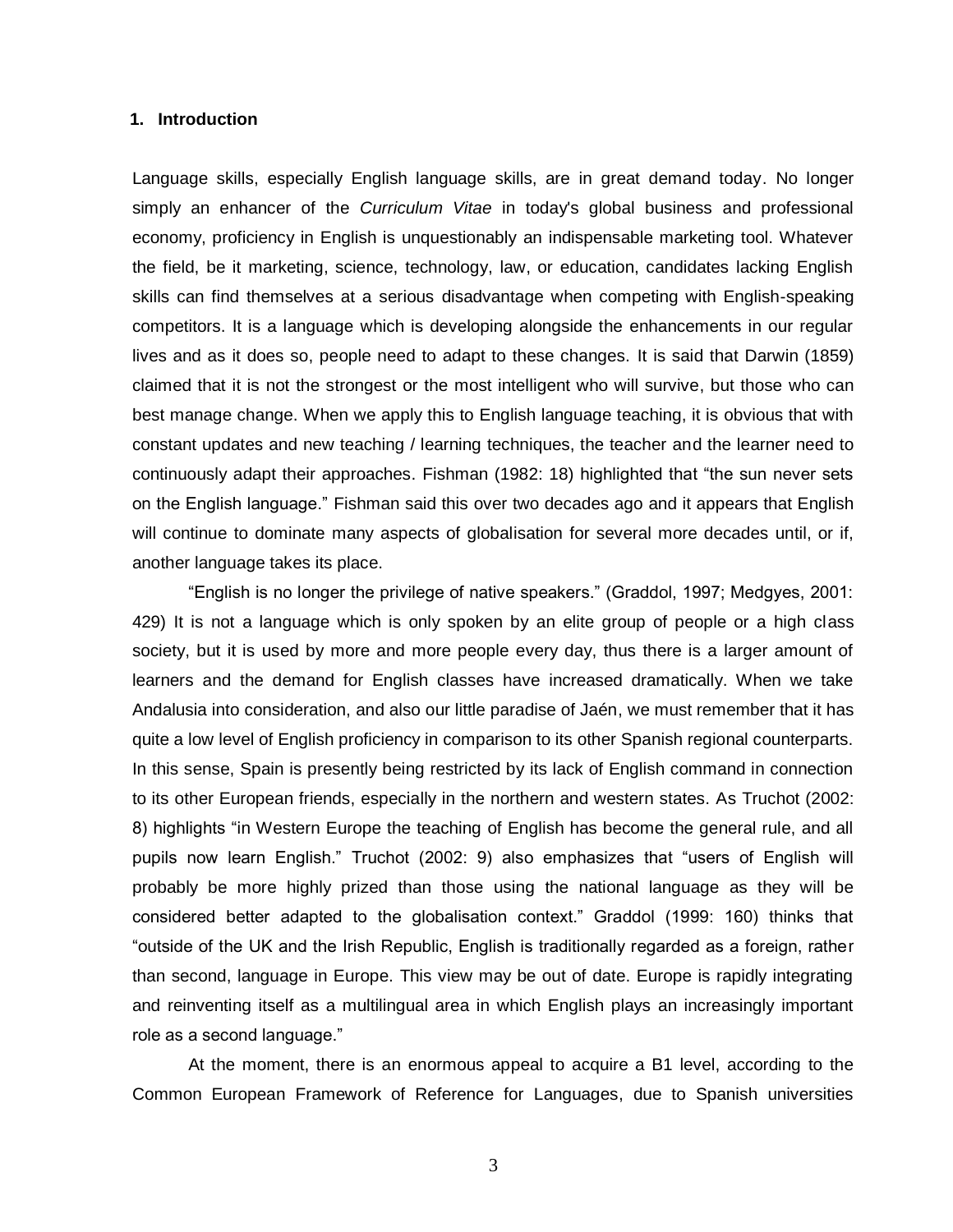claiming it as a stipulation in order for students to achieve their primary degree. Because of this, many students have turned to private educational institutions, known as *academias*, for English language classes which specialise in the preparation of these B1 exams, amongst other levels and various examinations such as TOEFL, IELTS and EOI level tests, which are offered by Cambridge University, Trinity College London, *Escuela Oficial de Idiomas* and in the case of Jaén, at the *Centro de Estudios Avanzados en Lenguas Modernas de la Universidad de Jaén*. Students often feel pressured and stressed to gain these titles, and frequently demand results in a very short period of time.

When we consider private language schools, we have to admit that the teaching staff usually comes from various walks of life which I will highlight later on in this study. Having such a variety of teachers can enhance a student's learning experience and can encourage diversity and acceptance to other cultures and social backgrounds. Some teachers may be native Spanish-speakers who have studied English all their lives and have spent some time residing in an English speaking country, or some may be native English-speakers who have grown up in a natural English-speaking environment. The discussion lies here. The questions are: what actually makes a good language teacher? Can a native Spanish-speaker, i.e. a non-native English teacher (NNEST) become a successful English language instructor, even though the language which they wish to teach is not their mother tongue? Can a native English-speaking teacher (NEST), who may not have any or few qualifications in teaching their language, be an outstanding English language teacher? What assumptions are made about each respective teacher? Phillipson (1992: 185) found a certain amount of illusions regarding the notion of NESTs, especially the famous belief that "the ideal teacher of English is a native speaker" and that NNESTs are almost incompetent. Can this NEST fallacy be justified? In this study, I hope to find out.

Although I have already briefly outlined what a NEST and a NNEST are, I would like to make it clear that I do not use these terms lightly, nor do I wish to discriminate against any individual or group of individuals. I acknowledge that some people may find these phrases derogatory or offensive and I wish to highlight the fact that I am only using these words to make a slight difference between these parties until my hypothesis and research have been finalized.

#### **2. Justification of academic and personal interest of the topic**

This topic is something, which I believe, needs to be addressed and which I feel quite passionate about. I am a native English speaker from Ireland who has been working in a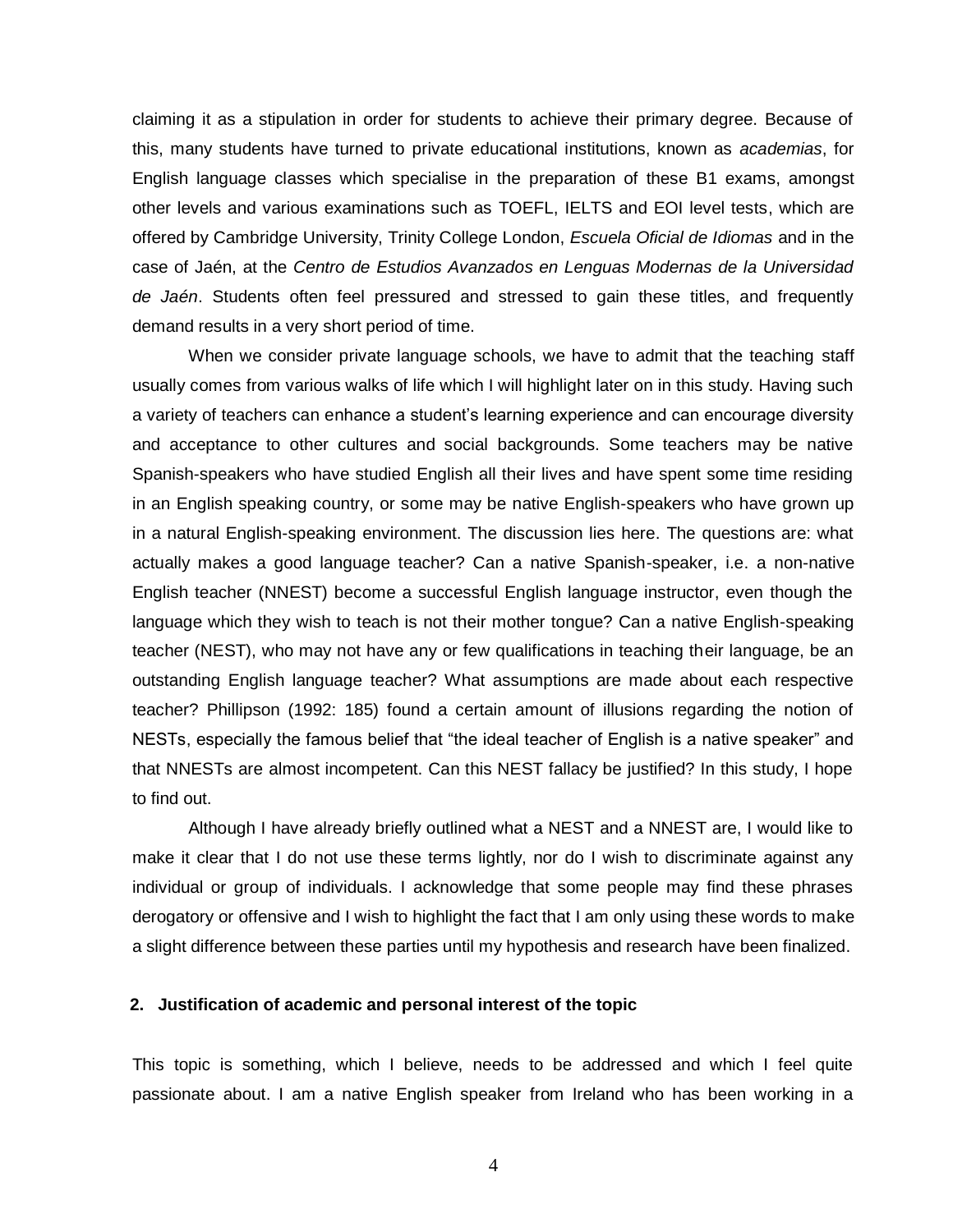private English language school in Jaén for the past five years. Previous to this, I had the idea of becoming a Spanish teacher in my country, but I wanted to come to Spain in order to get higher language proficiency while gaining valuable teaching experience. When applying for an employment position, I noticed many job advertisements disclosing that a requirement was being a native English-speaker. Luckily, I secured a job in Jaén city as I had the stipulated qualifications, experience and nativeness. On arrival, I was very surprised to hear that it was a norm in this area of Spain - that only native English-speakers are the English language instructors in private schools. At first, I considered this as a good opportunity for Spanish people to hear 'real English' and to get to know native speakers, but at the time, I did not realise the problems it was causing for recently graduated Spanish students from the University of Jaén or other colleges.

It was not until my second year in the school, when a Spanish friend of mine, who graduated from the University of Jaén with a degree in English Phillogy, found it impossible to acquire a job position. She had a very good command of English, had sat a Cambridge Proficiency Exam, had spent two months of every summer in an English-speaking country to improve her pronunciation and fluency and spent every second day meeting some of the native English-speakers who lived in the city. She sent approximately twenty-five copies of her Curriculum Vitae to English language schools and C*entros de Formación* in the city centre and surrounding villages and towns. She did not get one response. She was unsure if the schools even received her CV, so she decided to call them and ask. Although not explicitly mentioned by some schools, the majority conveyed that they were only looking for native Englishspeakers.

I felt embarrassed. She had spent all her life striving to be an English teacher, but to be declined at her own front door, while many native English-speakers with hardly any, or no qualifications or experiences, were being offered jobs. The reason I felt ashamed was because that although I had some experience teaching, and a basic TEFL course completed, my merits were nothing compared to hers and I also knew many teachers who were employed solely on the basis of being native-English speakers.

Over the years, this topic became more and more apparent to me, as for example, when offering private classes during the summer months, interested prospective students would ask me if I was native, and if I could not have fit them into my timetable I suggested my friend, who the majority of them declined. Most of them knew, simply by her name, that she was Spanish.

5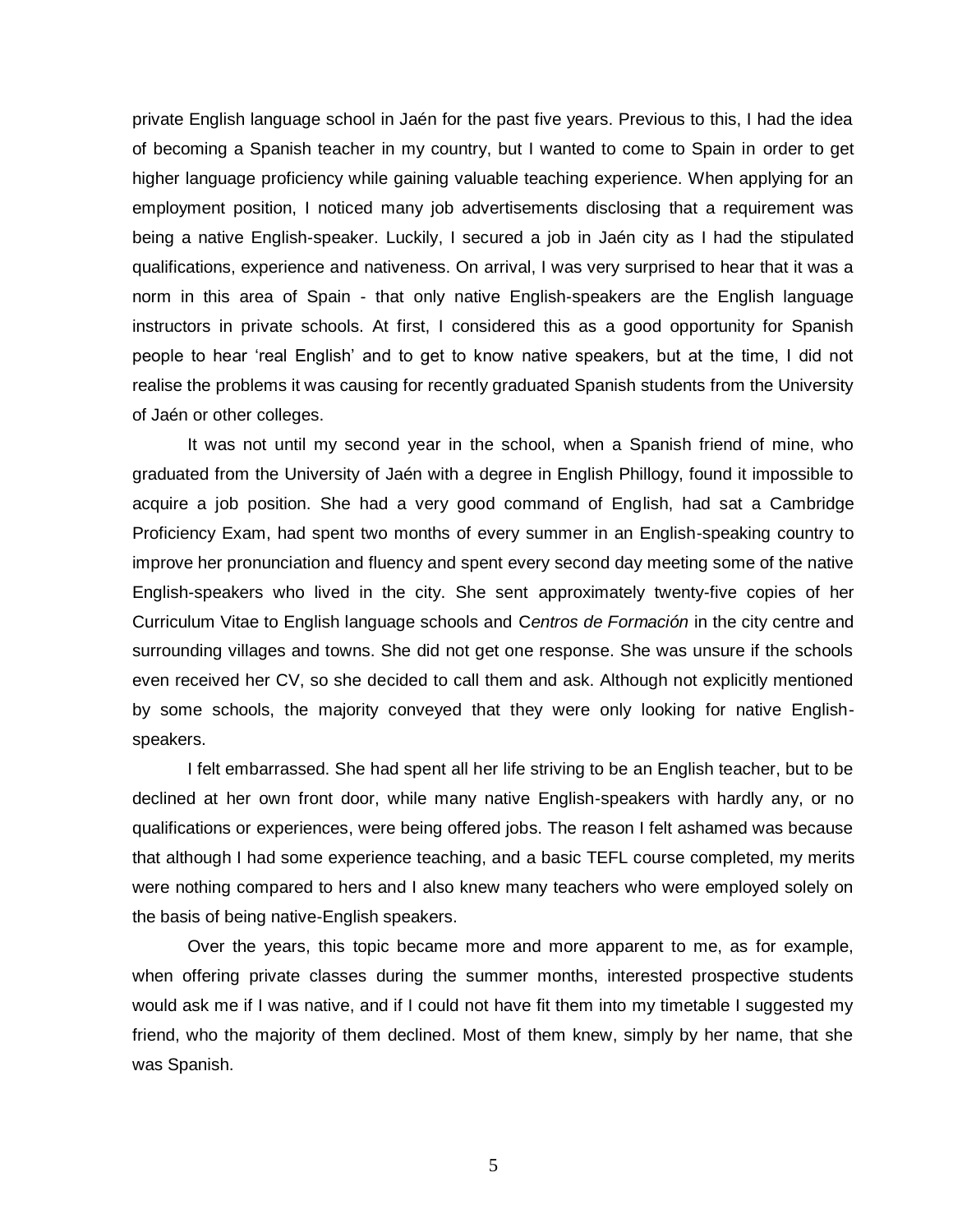I began reading about the topic a few years ago, and my interest continued to grow and has led me to write this paper about the issue. I feel that in previous years, from reading and hearing about stories from friends and researchers, it has become a serious problem which needs to be dealt with sooner rather than later. We promote equal rights between men and women in Europe and in the majority of the rest of the world; therefore I am rather perplexed as to why this cannot be with regard to Spanish / English teachers in a European context.

#### **3. Statement of purpose and objectives**

The purposes of this project are:

- 1. to research the specific characteristics of both the NESTs and NNESTs,
- 2. to investigate any expectations and prejudices faced by native-English speaking teachers and non-native English speaking teachers in private educational organisations, with special reference to those which are located in the city of Jaén.
- 3. to inspect if one may be preferred over the other as an English-language instructor.
- 4. to finalize all information collected and refer to secondary references in order to come to a conclusion about the general opinion and preference in relation to these two types of teachers and also provide recommendations for the future.

My hypothesis is that certain groups of people, which I will highlight later through outlining my research method and its participants, consider and perceive NESTs and NNESTs differently. Through the research carried out, I hope to find out what these distinctions are and if there is a trend with the way these groups of people consider NESTs and NNESTs.

#### **4. Theoretical background**

The debate between NESTs and NNESTs has been hotly discussed for some time, being faced with many difficulties as some teachers do not like being put into such a spectrum and people generally do not wish to speak about it. This topic covers a variety of issues and controversies including discrimination and in some cases, even prejudice. Teachers all have one goal in life: to teach. But depending on their heritage and background, some even may be turned away from certain employment opportunities due to the fact that they are not native speakers in the particular language they wish to teach. This idea of 'Only natives need apply' can be seen on many employment websites and nothing is being done about this unfairness.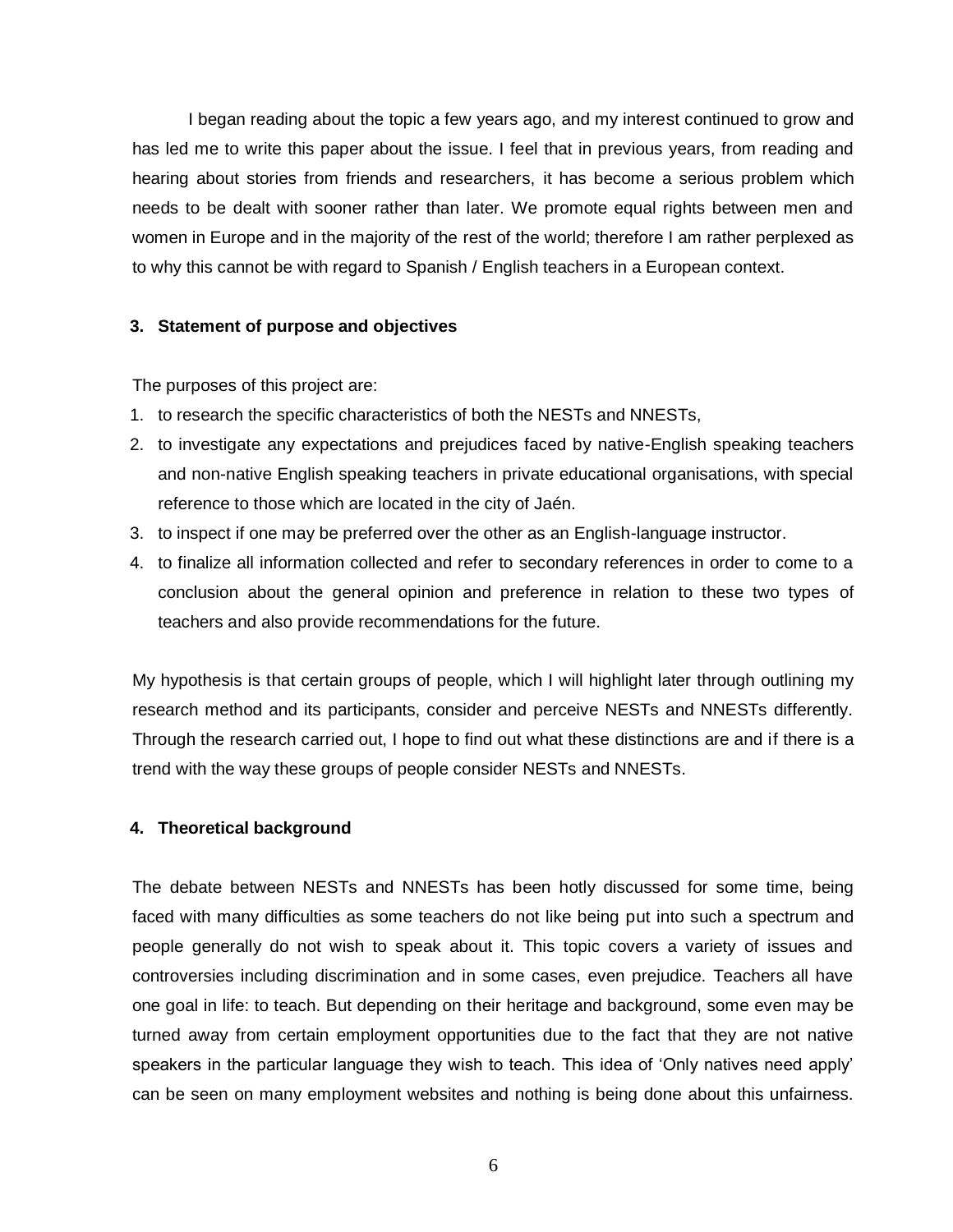To add to this, every day NNESTs have to try to achieve an extremely high level in the English language as well as try to overcome this notion of inferiority which they may feel in contrast to NESTs.

Many people have previously researched this topic, including the advantages and disadvantages faced by NESTs and NNESTS, and the benefits and drawbacks of employing the respective parties. Some well-known researchers include Medgyes, Braine and Llurda, all of whom I will talk about further on in this project.

#### *4.1 Characterising a native English-speaking teacher (NEST)*

Many people have tried to define exactly what a native English-speaking teacher is. First, let us define a native speaker. Bloomfield (1933: 43) outlined that a native speaker is a person whose first language which he learns to speak is his native language and that he is a native speaker of this language. Having said that, a NEST can be considered a teacher who teaches his / her mother tongue, L1 or first language.

But the question lies in what actually certifies somebody as a native speaker. Medgyes (2001: 430) claimed that perhaps the answer can be in the person's place of birth, namely, a native English-speaker is a person who was born in an English-speaking country. But this can cause debate as many people are born in English-speaking countries, but within a year or two, they are moved to, raised and educated in a different country where the first language of that particular place may not be English. This is the case of a friend of mine, who was born in England to German parents, who moved to Berlin when she was six months old, and who was raised and educated completely in German. She only began learning English when she was eight years old. In this situation, we can clearly see that your birthright does not necessarily mean that you are a native-speaker of this area's language.

In addition, Rampton (1990: 97) tried to highlight that there are at least five important factors which must be taken into consideration to be treated as a native speaker. He outlines that a person cannot deliberate themselves as so, if they are missing one of these fields.

- A particular language is inherited, either through genetic endowment or through birth into the social group stereotypically associated with it.
- Inheriting a language means being able to speak it well.
- People either are or are not native/mother-tongue speakers.
- Being a native speaker involves the comprehensive grasp of a language.
- Just as people are usually citizens of one country, people are native speakers of one mother tongue.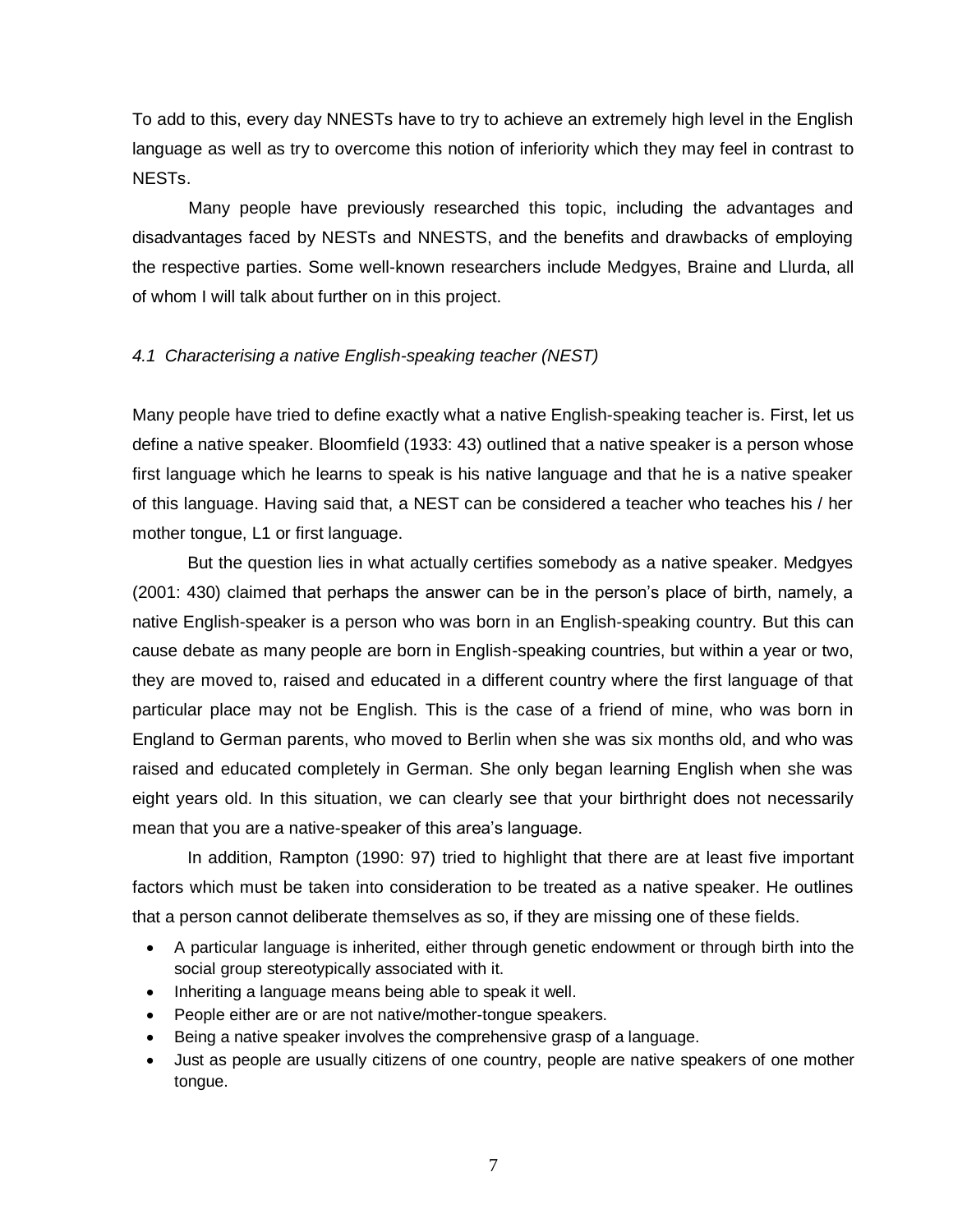In relation to the previous paragraph, things can get further complicated when we consider mixed-nationality marriages and the argument of if there are true English-speaking countries. All of these variables can cause difficulties in understanding NESTs, so Kachru (1985) devised some sort of border which can distinguish between English- and non-English speaking countries. His circles of English (Appendix 9.1) illustrate three circles with respective countries within, depending on the country's language acquisition, accent, ability and need to learn other languages, amongst other factors. In the Inner Circle, we can see countries where English is the official primary language who have little enthusiasm for foreign language learning as they already have English. The members of the Outer Circle have been exposed to English greatly in their past and some are or were considered colonies of the Inner Circle countries. In these countries, English is generally termed as the country's second language and is frequently used in daily life for different aspect of communication. The final circle is the Expanding Circle in which all the countries learn or use English as a foreign language and generally accept it as an international language. There is a large amount of these countries in contrast to the other two circles, which shows that the appeal for English learning and speaking is on the rise. Of course, every day this three-circle model is open to some adjustment as the use of English in various countries is constantly changing and advancing. With that being said, the ability to name yourself as a NEST is in itself, quite difficult as many factors must be taken into account.

#### *4.2 Characterising a non-native English-speaking teacher (NNEST)*

With what has been said in the previous paragraph, we can assume that NNESTs are the opposite. This is a teacher who speaks English as a foreign or second language. These teachers have usually been learning English for a long period of time, perhaps even spending some time living in a particular English-speaking country in order to improve their command of the language. Braine (1999: xiii) highlights that, in the present day, a large number of English speakers can be considered non-natives and a corresponding amount of NNESTs are teaching worldwide. These NNESTs and their circumstances are exclusive to each country depending on their first language background, level of education and training, teaching method, aspirations and career prospects, and the statues of English in those countries.

In relation to private schools in Andalusia, it must be remembered that the majority of NNESTs are Spanish nationals who have finished their tertiary education and are looking for employment. Usually NNESTs have completed studies in subjects such as Primary or Secondary teaching or English linguistics or philology. After university, they have the option to

8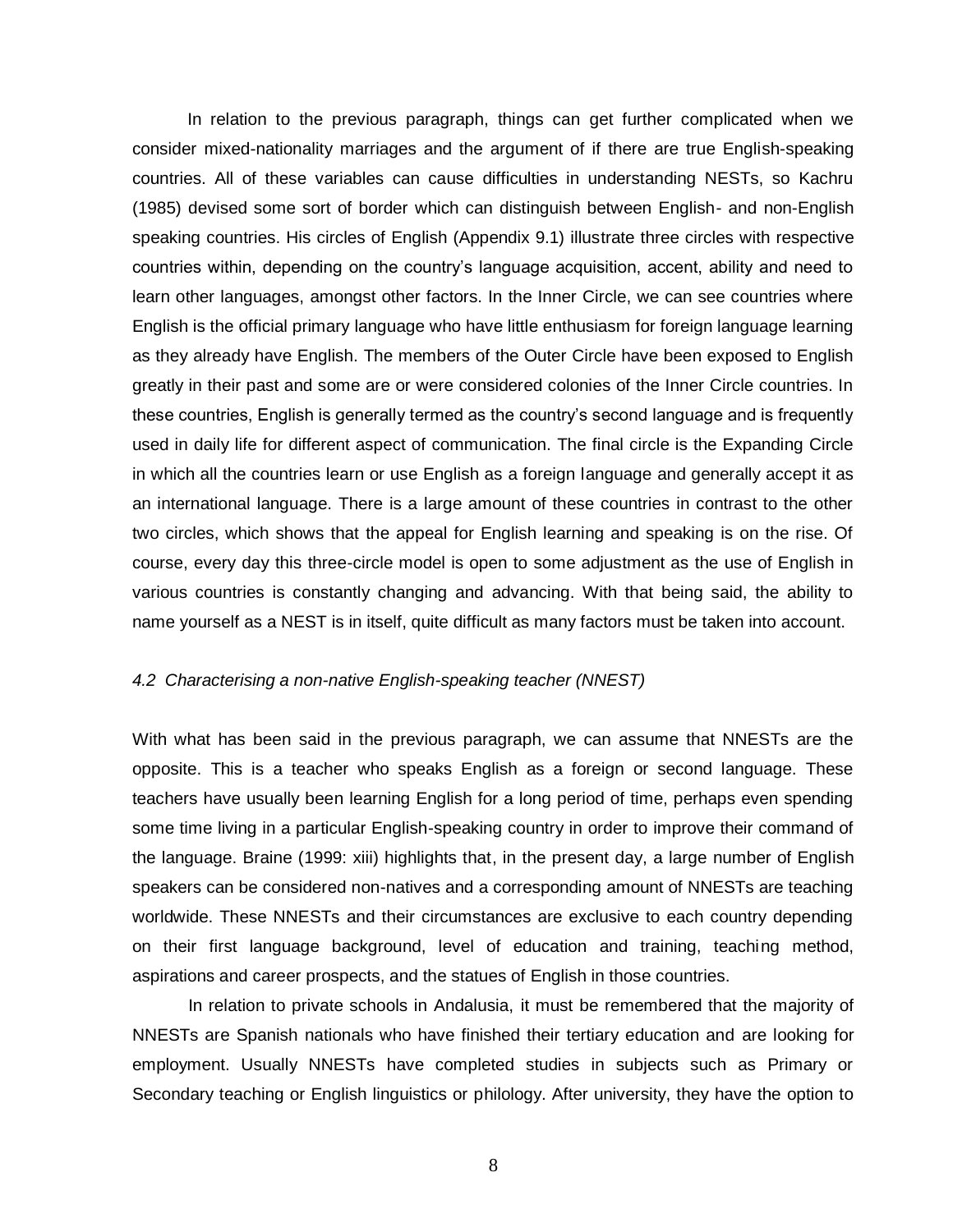sit *Oposiciones* which are state examinations for teachers, which upon successful completion and grades can give them the opportunity to work in public schools. These exams are quite difficult and a lot rides on getting good marks. Some NNESTs may get fruitful positions; others may not, which may make them contemplate the option of working in a private school.

In the past, many researchers have noted that NNESTs face more problems in the hiring process than NESTs. Medgyes (2001: 431) highlighted that in many cases they believed there were unequal job opportunities with many highly qualified and experienced NNESTs applying for job but being rejected in favour of NESTs who had little or no comparable credentials. Medgyes (2001: 432) also highlighted that private language schools often advertise that they only employ NESTs because they believe that they are better for public relations, they improve business and it is what their patrons need and want. This type of discriminatory hiring process can restrict many favourable opportunities for NNESTs which is a serious problem nowadays when in the 21st century, segregation is not acceptable. Thomas (1999: 5) outlined that sometimes NNESTs feel that they have to establish their credibility as teachers of ESOL before they can proceed to be taken seriously as professionals and also (1999: 7) that their place within the TESOL world is not clearly defined and that sometimes their presence is ignored. She further explained that NNESTs may be part of a much larger picture of, maybe, unconscious exclusion.

#### *4.3 The NEST – NNEST debate*

Many researchers have been debating this issue for many years and quite a lot of them have come up with their own hypotheses, ideas and beliefs on the subject. One scholar claimed that "the native speaker should become the standard foreign language teacher within the countries of the European Community. They know best what is important in the language teaching of tomorrow: the active and creative language use in everyday communication" (Freudenstein, 1991, cited from Phillipson 1992: 24). Another thought that "where best, after all, to get the latest ideas on this than in the leading English speaking-countries!" (Quirk, 1990: 103)

Probably, the most renowned research undertaken in this controversial debate has to be that of Medgyes, who seems to be the first person to bring this problematic topic to the public. He, himself, is a non-native English-speaking teacher, being from Hungary, and in his life he has incorporated his own personal experiences as an English teacher with his research to highlight his opinions in the comparisons and contrasts between NESTs and NNESTs. Medgyes has published several books and articles on this debatable topic including *The Non-*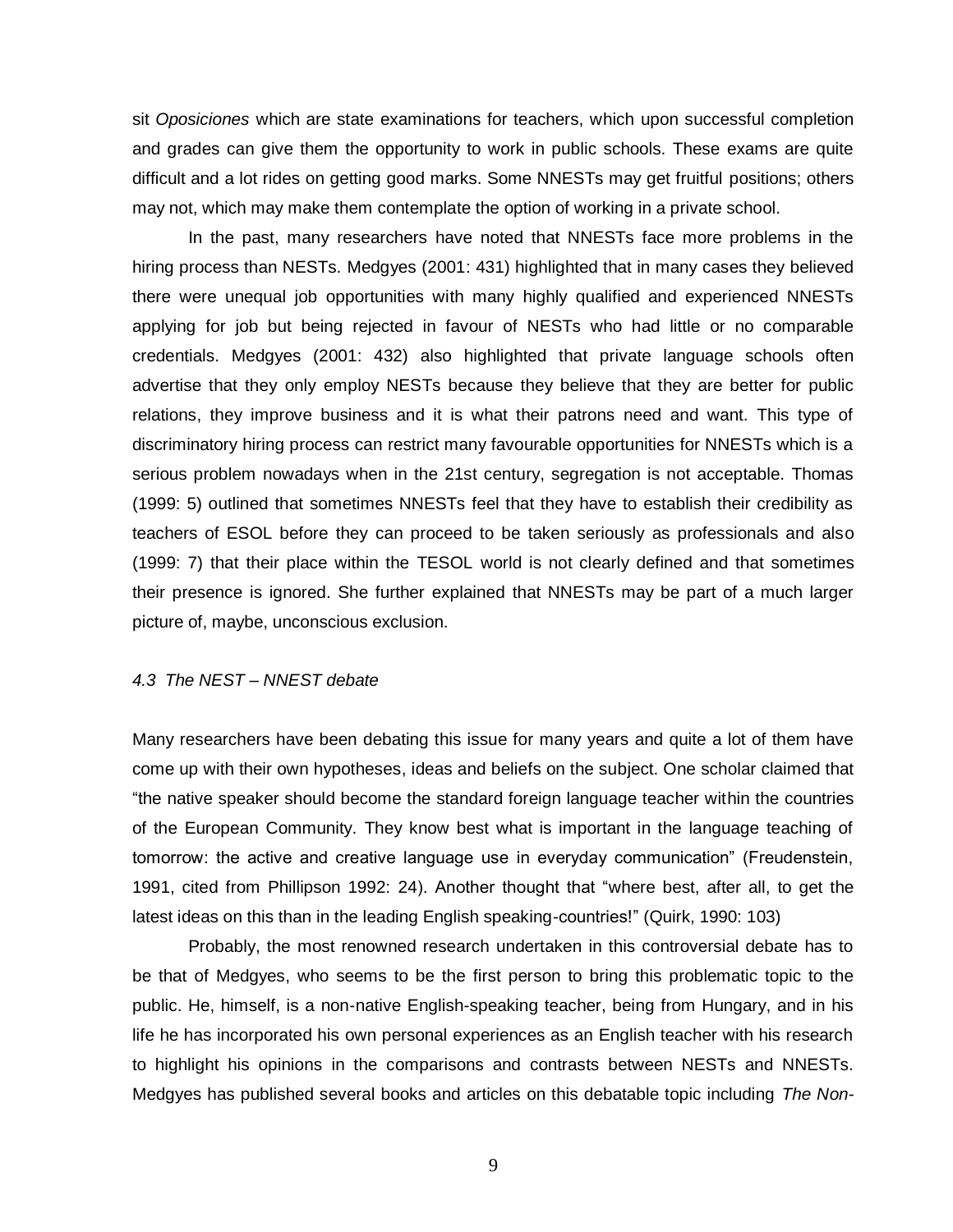*Native Teacher* (1994), Native or Non-Native: Who's worth more? (1992) and When the teacher is a non-native speaker (2001). He (1990) cited from Freudenstein (1990: 343) believes that:

Non-native speakers are ill at ease with using English accurately and appropriately, and their fluency does not come up to native levels, either. Their handicap is even more conspicuous when their English-language performance is compared to their mother-tongue performance. Few of us would deny that we are far more capable in our first language, implying, among other things, that we are capable of reaching our communicative goals more directly and with less effort.

Medgyes (1992: 345) put forward several hypotheses about the difference between NESTs and NNESTs, firstly NESTS and non-NESTS differ in terms of their language competence and teaching practice, secondly, they differ in their teaching practice due to the discrepancy in language competence and finally, both types of teacher can be comparably good teachers in their own methods and manners. He (1992: 343) also noticed that every day, non-native teachers strive to be natives but the fact of the matter is that they cannot.

The main reason why non-natives cannot turn into natives lies in the fact that they are, by their very nature, norm-dependent. Their use of English is but an imitation of some form of native use. Just as epigons never become genuine artists, non-native speakers can never be as creative and original as those whom they have learnt to copy.

He also looked into the matter of the employment process with regard to NESTs and NNESTs by posing a question to a group of ELT specialists about which teacher they would select giving different circumstances. The results were quite fascinating.

'Suppose you were the principal of a commercial ELT school in Britain. Who would you employ?' a. I would employ only native speakers, even if they were not qualified EFL teachers. b. I would prefer to employ native-speaking EFL teachers, but if hard pressed I would choose a qualified non-native rather than a native without EFL qualifications. c. The native/non-native issue would not be a selection criterion (provided the non-native-speaking EFL teacher was a highly proficient speaker of English). Subsequently, I took a straw poll, which showed that about two thirds of the sixty or so respondents chose (b), one third chose (c), but nobody voted for (a). (Medgyes, 1992: 343)

A further scholar, Mahboob (2004: 11) shared this assumption, which was found in his research, that a majority of UK and US employers in the ELT area considered nativeness as an important requisite in the hiring process in their educational institutions.

Another reputable researcher has to be Braine, a native of Sri Lanka who (1999: 21) felt somewhat demoralized by his new identity as a NNEST in his new job as a teaching assistant in the English department of an American University. Braine (1999: 22) looked into the hiring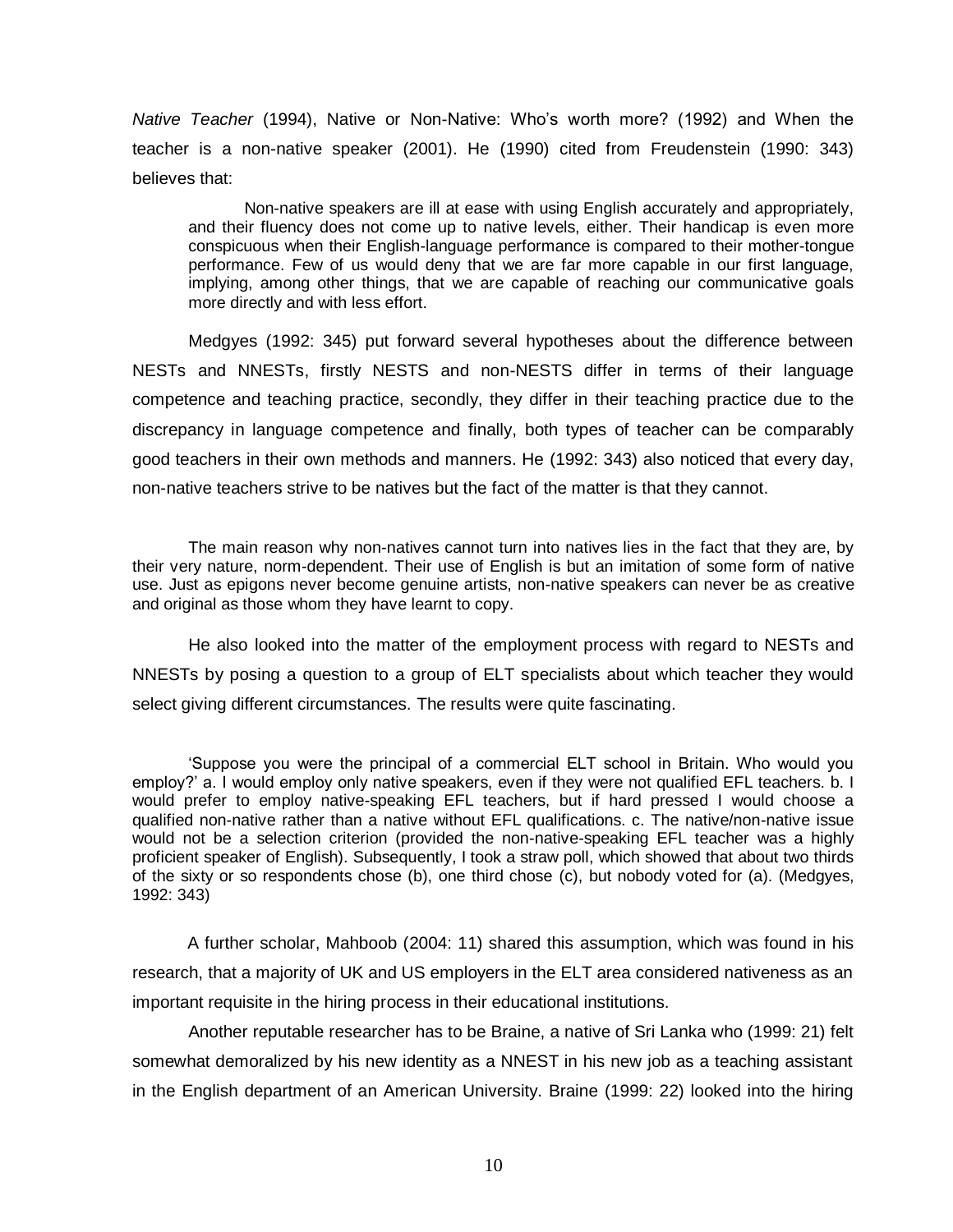discrimination faced by NNESTs in the Middle East and believed that teachers from the UK, who often only had very few qualifications and hardly any experience, were paid twice the salary of highly qualified and experienced English teachers from the Indian subcontinent, and enjoyed housing and other benefits unheard of by the latter. He, himself, was the victim of such employment discrimination when he applied for a tutoring position at the university in the United States where he was doing his Masters. He explained that (1999: 22) his application was turned down almost immediately and that some NEST classmates who had no teaching experience were employed. He further mentioned that although it was not explicitly stated in the job advertisement, the hidden message was clear, that NNESTS need not apply. He (1999: 23) further explains that:

The playing field will not be level for NNESTs. They will have to struggle twice as hard to achieve what often comes as a birthright to their NEST counterparts: recognition of their teaching ability and respect for their scholarship. Often, teaching ability alone will not suffice for employment or career advancement. They must grow as professionals, taking active roles and assuming leadership in teacher organizations, initiating research (even on a small scale), sharing their ideas through publications, and learning to network with NESTS colleagues.

Additionally, Rampton (1990: 99) criticised the use of the word 'native' when referring to the distinguished teachers. He preferred using the word 'expert' as this what a speaker of a high proficiency should be called, whether they are from the language's country or not. He noted that they are accomplished users of English and thus role models to the case. In this sense he thought that instead of using the idea of a person's nativeness, the language expertise of the the person should be considered first as it is something which must be learnt, practised and mastered. He (1990: 99) highlighted about using this notion of expertise, that:

It is fairer to both learners and teacher. Firstly, if the native-speaker competence is used to set targets and define proficiency, the learner is left playing a game in which the goal-posts are being perpetually moved by people they cannot often challenge […].In addition, the notion of expert shifts the emphasis from 'who you are' to 'what you know', and this has to be a more just basis for the recruitment of teachers.

This belief of 'what you know' and not 'who you are', as Rampton so eloquently put it, is the idea of what we need to follow in this debate. Many people, like him, agree that you cannot be a superb language teacher based on the fact that you are from the country where the language is spoken, but rather more of your knowledge, qualifications and experience of the language and its use.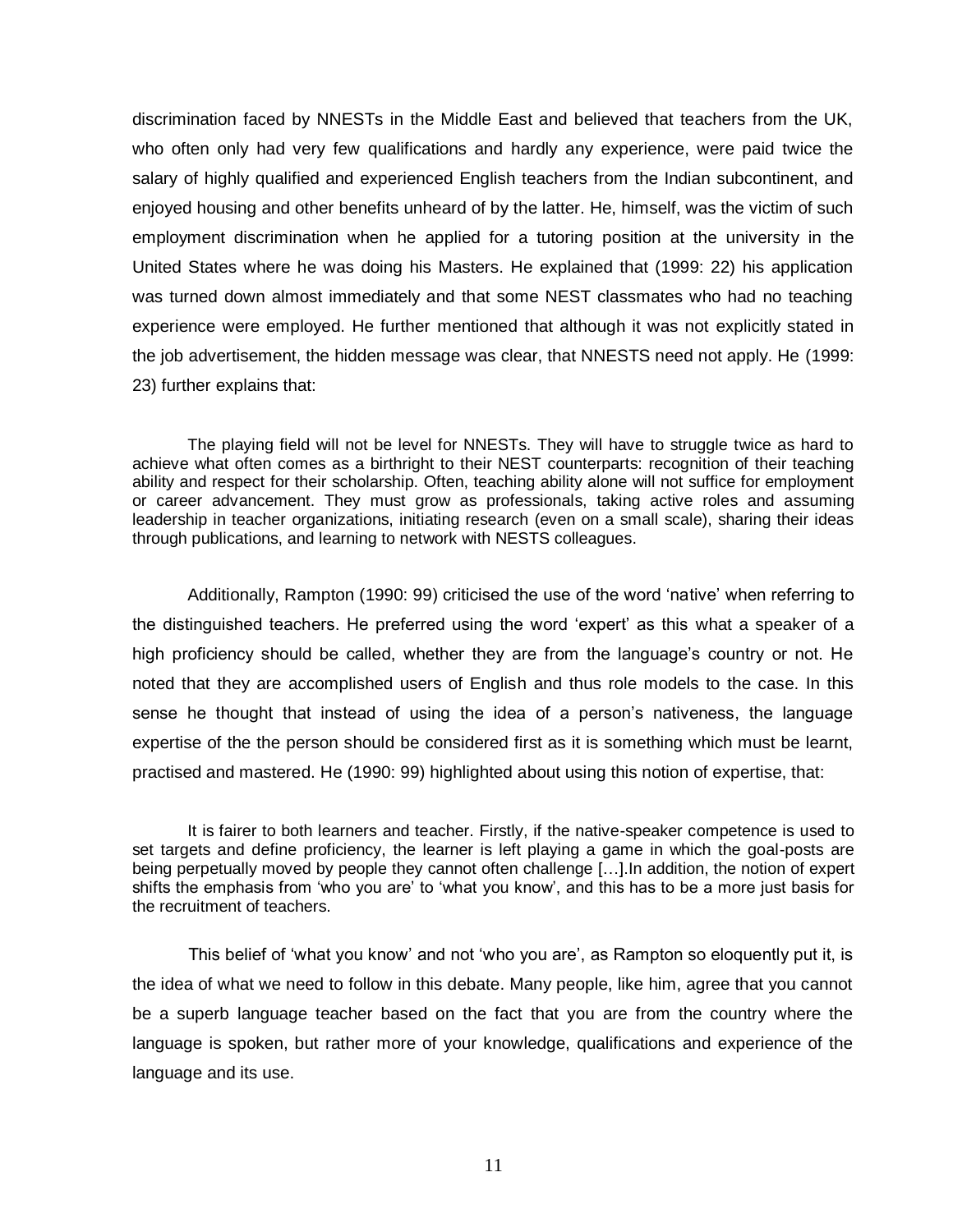Furthermore, Phillipson argued why native-speakers seem to be better qualified teachers than non-native speakers. He questions the factors which may give natives an advantage above their counterparts. He outlines that a NEST may be better suited as it "is presumably felt to be the case because of greater facility in demonstrating fluent, idiomatically appropriate language, in appreciating the cultural connotations of the language, and in assessing whether a given language form is acceptably correct or not." (Phillipson, 1992: 26) He continued debating this issue with asking what exactly an ideal language teacher needs to have in order to be successful. Phillipson (1992: 27) maintained that:

The ideal teacher has near-native-speaker proficiency in the foreign language, and comes from the same linguistic and cultural background as the learners. It is arguable, as a general principle, that non-native teachers may, in fact, be better qualified than native speakers, if they have gone through the complex process of acquiring English as a second or foreign language, have insight in the linguistic and cultural needs of their learners, a detailed awareness of how mother tongue and target language differ and what is difficult for learners, and first-hand experience of using a second or foreign language.

He (1992: 28) also concluded from his research that if the teacher is not an ideal nonnative candidate like he previously outlined, that the native English-speaking teacher should have some important stipulations, such as experience in learning a second language, in order to be a lucrative option as the teaching instructor.

It would seem to be a minimal requirement of teachers of English as a second or foreign language that they should have proven experience of and success in learning and using a second/foreign language themselves, and that they should have profound familiarity with the language and culture of the learners they are responsible for.

In her research, Pacek (2005: 244) investigated the perceptions of foreign student of their non-native lecturer in their British university. She questioned the generalizations that some people made about native English-speaking teachers.

There has been a growing realization that native speakers (NSs) do not always have accurate insights to all the aspects of English: they need access to English-English dictionaries, thesauri, encyclopedias of English and computer corpora in order to make reasonable generalizations about how English is used. Secondly, there is the view that NSs imported into an educational system to teach English often do not adapt sufficiently well to the host educational environment for pedagogic reasons, including teaching methods and materials. Thirdly, NSs often do not fit into the host country educational system for cultural reasons, such as differences in 'classroom culture', attitudes and beliefs concerning teacher/student roles, or criteria for a 'good' teacher.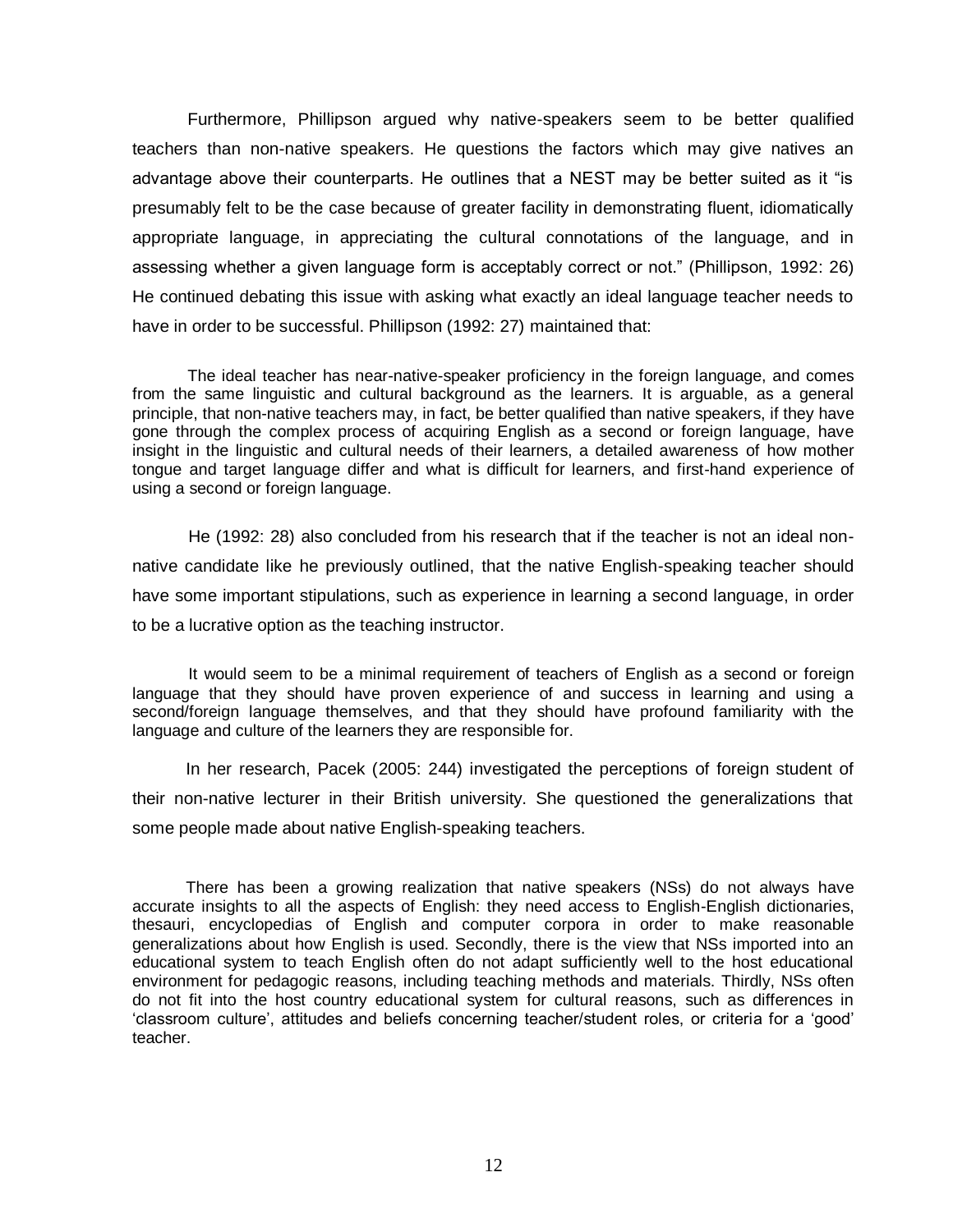Another familiar researcher is that of Llurda (2014) who believes that non-native speakers of English currently outnumber native speakers. He (2014: 107) states that "native speakerism has contributed to the impression that native teachers are better suited to teach a language and additionally that students prefer them over non-native teachers." He continued by stating that (2014: 108) on many occasions, non-native teachers appears to have some relative strengths over natives, and especially over those who are monolingual and monocultural who have a lack of linguistic and cultural experience and therefore, may find it difficult to teach these aspects to their students.

#### Cook (2005: 56) believes that students are:

much more likely to become like the non-native teachers who are using a second language efficiently for a particular purpose. The only asset of the native speaker teacher is precisely that they are native speakers: if this is now immaterial to the goals of language teaching, then it is no longer an asset.

Cook (2005: 57) also highlighted from her research that there were many pros and cons of native and non-native speaking teachers and some of her results included the opinions that non-native teachers provide models of exceptional target language action in the classroom, they present success stories of language learning and they often have more credentials in training and experience. Their only hinderance appears to be their lack of fluency.

Kramsch (1997: 359) claimed that non-native speakers have the advantage of bilingualism because throughout their learning experience, with the need of switching back and forth from their mother tongue to the target language, it enhanced their understanding of the demands involved with a language learning situation.

There are many more scholars who have felt the burden of being a NNEST. Li (1999: 43) also conveyed that as a non-native speaker of English who teaches English in an Englishspeaking environment to ESL and native students alike, her cultural and linguistic identity is questionable, and so it her professional credibility. As she is from China, she felt that she (1999: 53) could not claim authority over the language.

#### **5. Methodology**

The data, in the form of questionnaires, which highlighted quantitative research, was collected from twelve private English language schools in the city of Jaén. I contacted a total of twenty schools via email to formally ask them about their interest in participating in my research project. Twelve of these schools responded positively; with the remaining number either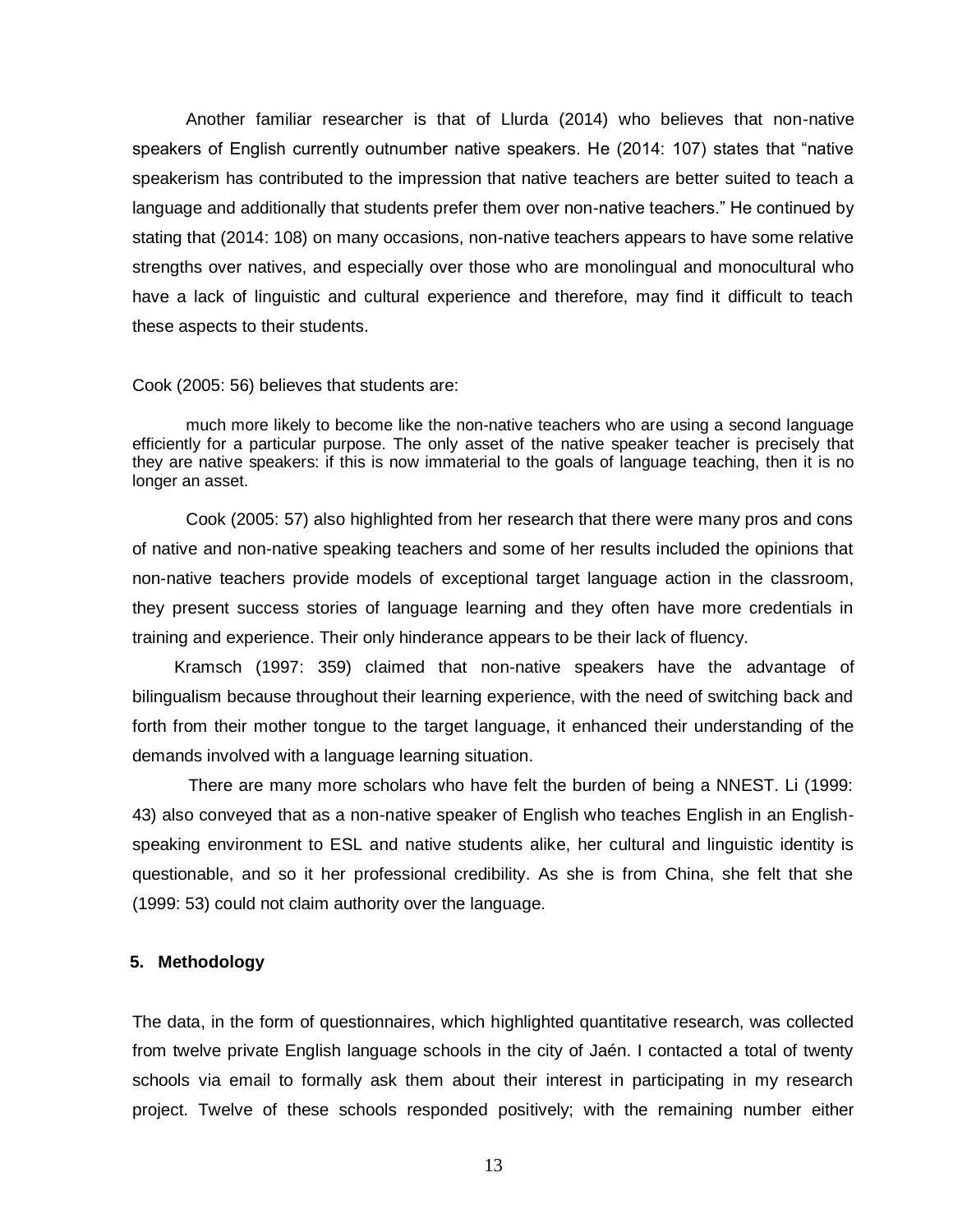explaining that they could not take part due to time restrictions before the Easter holidays or that they did not wish to participate in such a controversial topic. Through this correspondence by electronic mail, I was able to establish how many questionnaires I needed to have for a particular school, along with a date and time to meet with the Director of Studies to give him / her my questionnaires. The informants were 269 individuals varying in background depending on their assigned groups which I will explain in the next section entitled participants.

#### *5.1 Participants*

In this study, I wanted to gain information from a variety of people who are in contact with private educational institutions on a daily basis. These five groups were titled:

- 1. Students
- 2. Parents of younger students
- 3. Director of Studies
- 4. Native English-speaking teachers
- 5. Non-native English-speaking teachers

By conducting the study over these five groups, I was able to acquire a much better view of beliefs and opinions from a wider scope of people.

#### *5.1.1 Student participants*

As illustrated by Table 5.1.1, the participants in the Student Questionnaire vary in age, levels and types of teachers. The highest percentage of participants, 41%, were aged over twentysix, 29% were aged between twenty and twenty-five, the smallest number of 8% were aged between seventeen and nineteen and 22% were aged below sixteen. There was a much larger number of female participants than males. It is also worth noting that the students had a variety of levels varying from A1 to B2 on the Common European Framework of Reference for Languages. It highlighted that a large quantity of students had a basic knowledge of English, with level A2 and that most of them were preparing for a B1 examination, either held by Cambridge or Trinity, with only 26 participants not doing exam preparation. It accentuates that there is a high demand for this pre-intermediate level of English and that there is a severe lack of higher level English in Jaén capital. This table also shows us what awareness the students have of their teacher's nationality, with 51.5% acknowledging that their teacher was a NEST,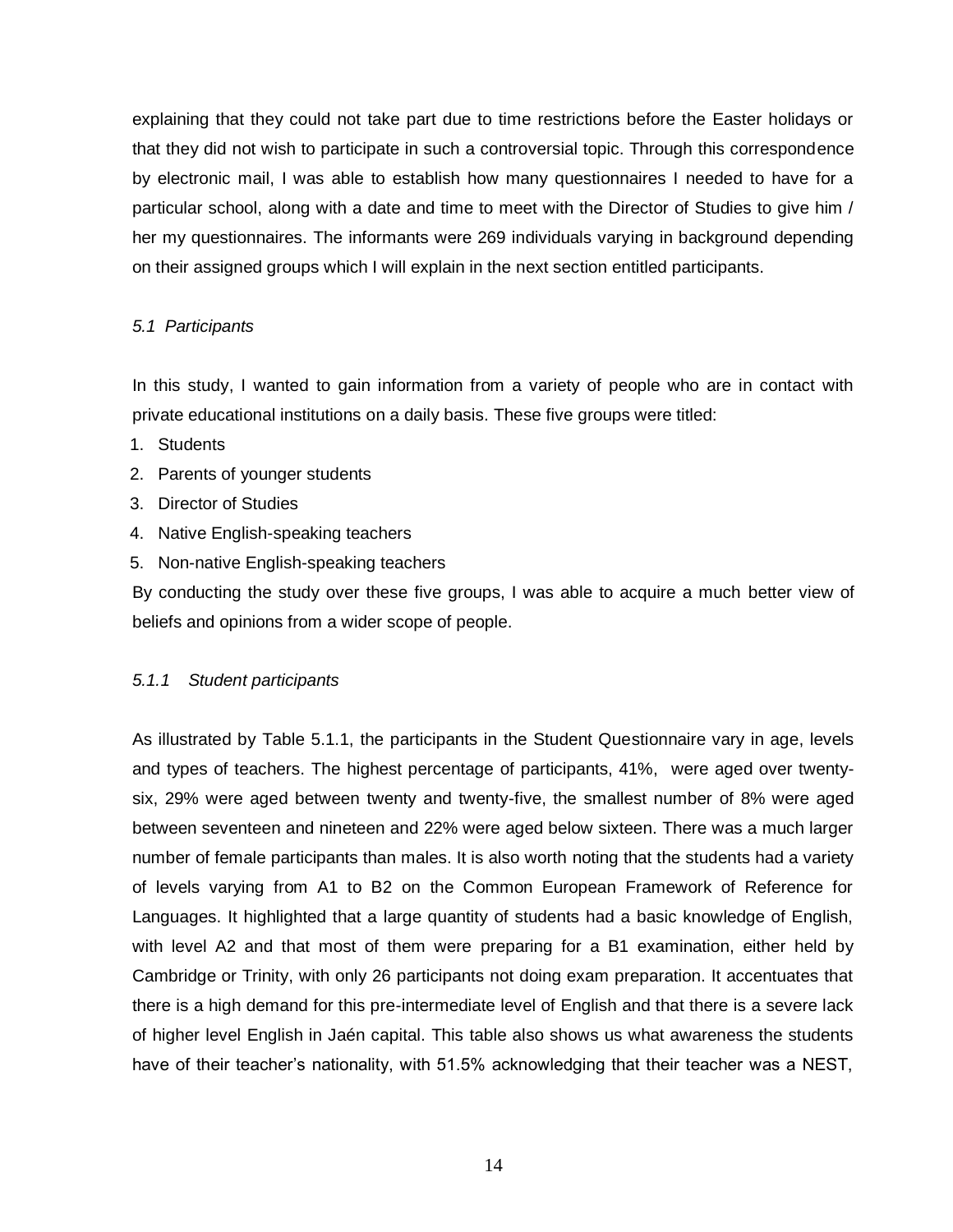while 48% have a NNEST and only 0.05% not knowing where their teacher was from. This may show us the students' consciousness about the topic related to NESTs and NNESTs.

| <b>Total</b>    | 200              |                           |                 |                         |                           |                           |                          |
|-----------------|------------------|---------------------------|-----------------|-------------------------|---------------------------|---------------------------|--------------------------|
|                 |                  |                           |                 |                         |                           |                           |                          |
| Gender          | Male             | 76 / 200                  | 38%             |                         |                           |                           |                          |
|                 | Female           | 124 / 200                 | 62%             |                         |                           |                           |                          |
| Age group       | <16              | 22%                       |                 |                         |                           |                           |                          |
|                 | $17 - 19$        | 8%                        |                 |                         |                           |                           |                          |
|                 | $20 - 25$        | 29%                       |                 |                         |                           |                           |                          |
|                 | 26<              | 41%                       |                 |                         |                           |                           |                          |
|                 |                  |                           |                 |                         |                           |                           |                          |
| <b>Levels</b>   |                  | A1                        | $\overline{A2}$ | $\overline{B1}$         | B2                        | $\overline{C1}$           | $\overline{C2}$          |
|                 | $\overline{<}16$ | $\overline{2}$            | $\overline{38}$ | $\overline{1}$          | $\overline{4}$            | $\mathbf{r}$              | $\overline{\phantom{0}}$ |
|                 | $17-19$          | $\mathbb{L}^{\mathbb{Z}}$ | 15              | $\overline{2}$          | $\mathbb{Z}^{\mathbb{Z}}$ | $\mathbb{Z}^{\mathbb{Z}}$ | $\mathbf{r}$             |
|                 | 20-25            | $\blacksquare$            | 44              | 12                      | $\mathbf{1}$              | $\blacksquare$            | $\blacksquare$           |
|                 | 26<              | $\mathbf{3}$              | 33              | 41                      | $\overline{4}$            | $\overline{z}$            | $\bar{\mathbb{Z}}$       |
|                 | Total:           | $\overline{5}$            | 130             | 56                      | $\boldsymbol{9}$          | $\blacksquare$            | $\blacksquare$           |
|                 |                  | 2.5%                      | 65%             | 28%                     | 4.6%                      | $\blacksquare$            | $\blacksquare$           |
|                 |                  |                           |                 |                         |                           |                           |                          |
| <b>Teachers</b> |                  | <b>NEST</b>               | <b>NNEST</b>    | Don't know              |                           |                           |                          |
|                 | $\overline{5}$   | 28                        | $\overline{17}$ | $\omega$                |                           |                           |                          |
|                 | $17 - 19$        | 8                         | $\overline{9}$  | $\blacksquare$          |                           |                           |                          |
|                 | $20 - 25$        | 29                        | 28              | $\blacksquare$          |                           |                           |                          |
|                 | 26<              | 38                        | 42              | $\mathbf{1}$            |                           |                           |                          |
|                 | Total:           | 103                       | 96              | $\overline{\mathbf{1}}$ |                           |                           |                          |
|                 |                  | 51.5%                     | 48%             | 0.05%                   |                           |                           |                          |

#### *Table 5.1.1. Student participants*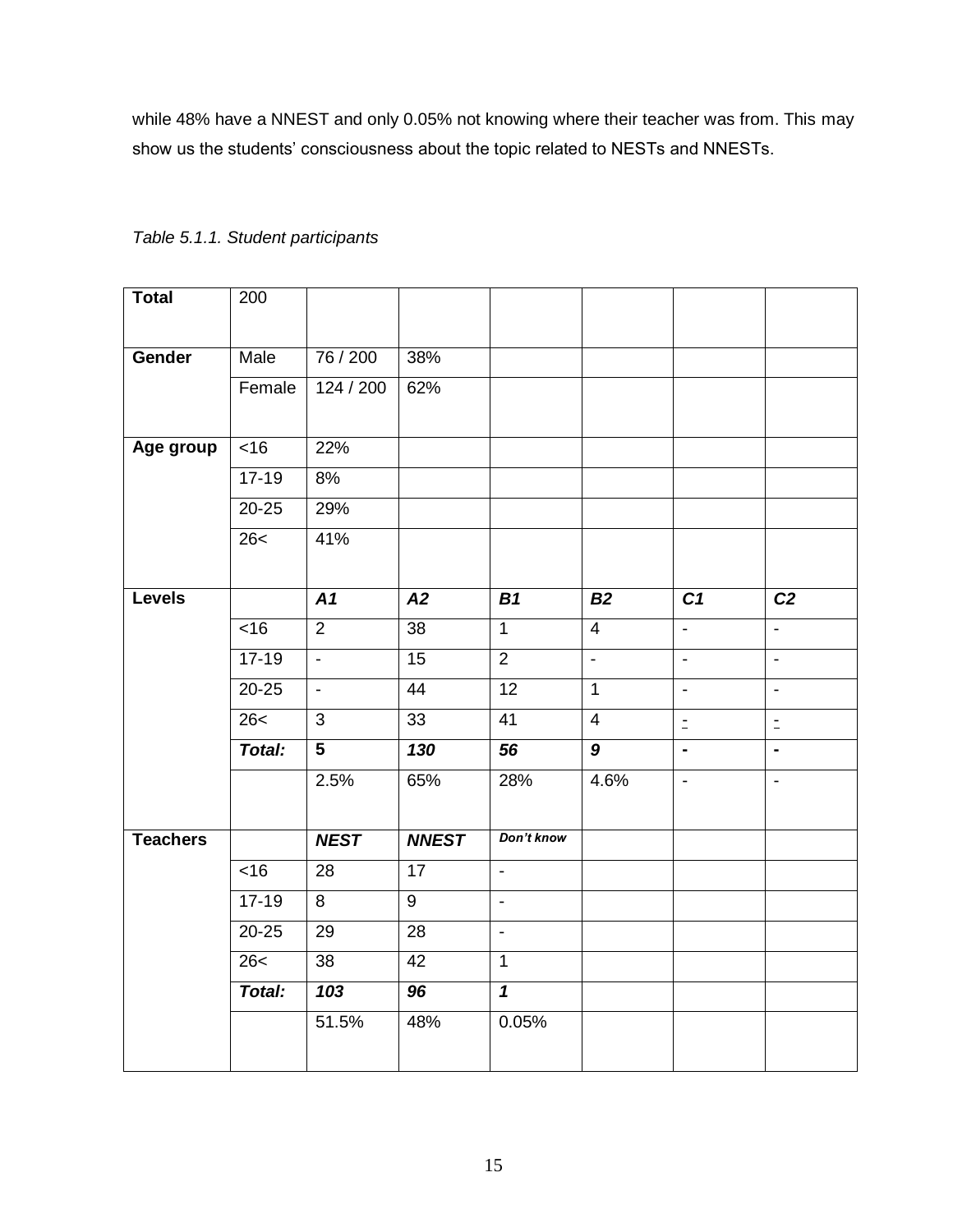#### *5.1.2 Parent participants*

In the study, a quantity of thirty-two parents took part. These participants were the parents of children aged 14 and under who were in class groups with lower level abilities, for instance, levels A1 and A2. From these participants, 43.7% said that they had only one child attending a private school, meanwhile 50% said that they had two children attending English classes. A smaller percentage of 6.3% conveyed that they had three children enrolled in the academies. The most populated age group was that of 10-14 year olds, in which 55.8% were registered in an institution. This may show us that there is a higher demand for English at this age which may represent a need for a good proficiency with their corresponding class groups in primary or secondary school.

In the findings, I was very surprised to see that 65.5% of the parents questioned expressed that their child / children were participating in the Bilingual Programme in their public school. The reason I find this interesting is because this program promotes Content and Language Integrated Learning (CLIL) in which the learners are required to have some solid basis of the English language in order to study normal school subjects, for instance, Maths, Geography, History and Science. Each week, a particular amount of classroom time is spent dedicated to teaching these subjects through English, thus the program and the teachers participating in it are deemed to be bilingual. CLIL is a very innovative feature in a school but Graddol (2007: 86) outlines that it also changes the working relationship within schools, and requires a cultural change of a kind which is often difficult to bring about within education institutions. The English teachers must work closely with subject teachers to ensure that language development is appropriately catered for and this implies making sufficient noncontact time available for planning and review. I find it intriguing that although the young learners are exposed to a larger amount of English on a daily basis in their public school, due to this program, that their parents still feel the need to send them to a private school for extra English classes. Is the English which they learn and use in the Bilingual Program not substantial?

Another important factor is that only 31.2% of parents suggested that their children were doing preparation for an official English examination. This can show us that at these particular ages, level testing is not a priority for parents and is only something which would be considered in the future, perhaps to gain entry to university. This could also highlight that lower levels, for example A1 or A2 are not preferred levels to be examined and that many parents would prefer

16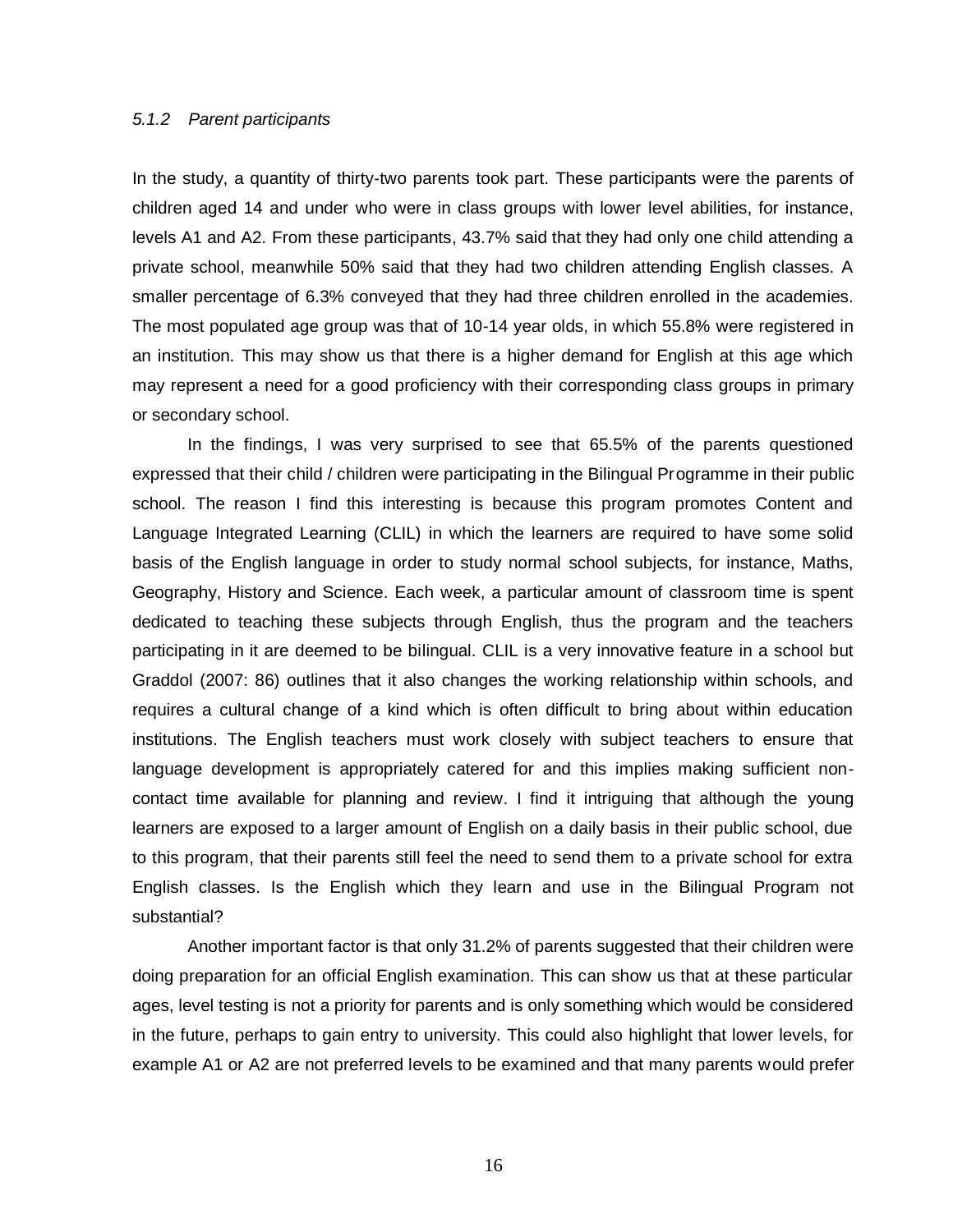to wait to test B1 levels and up, which are the basic proficiency level certificates a person should have to gain access and to hold a tertiary education degree.

| <b>Total</b>                  | 32             |       |
|-------------------------------|----------------|-------|
|                               |                |       |
| Percentage of                 | 1              | 43.7% |
| children attending            | $\overline{2}$ | 50%   |
| private schools               | 3              | 6.3%  |
|                               | $\overline{4}$ | 0%    |
|                               |                |       |
| <b>Children Age Group</b>     | $6 - 10$       | 23.2% |
|                               | $10 - 14$      | 55.8% |
|                               | $14 - 16$      | 13.9% |
|                               | $16 - 18$      | 7.1%  |
|                               |                |       |
| Percentage of children        | <b>YES</b>     | 65.6% |
| in the Bilingual Programme    | <b>NO</b>      | 34.4% |
|                               |                |       |
| <b>Percentage of children</b> | <b>YES</b>     | 31.2% |
| preparing an official         | N <sub>O</sub> | 68.8% |
| English exam                  |                |       |
|                               |                |       |

*Table 5.1.2. Parent participants* 

#### *5.1.3 Director of Studies participants*

When posing the topic of my research project to various Director of Studies of different academies in Jaén city, I have to confess that I found it extremely difficult to find individuals to participate. They were quite closed about the subject and did not want to participate for fear that my results might draw bad publicity to their schools. Obviously, I assured the participants that neither the schools nor their Director of Studies would be mentioned by name and that the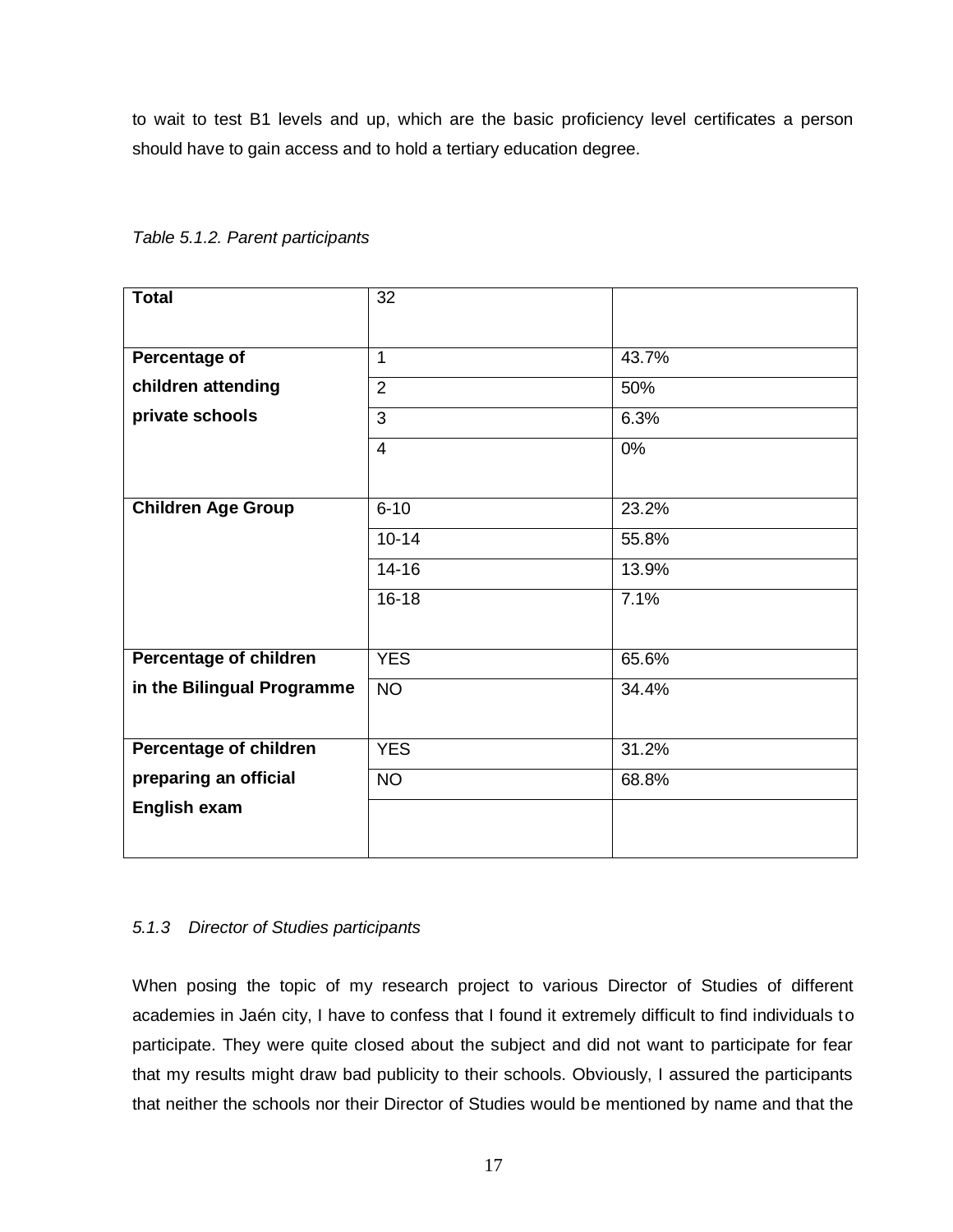results would be pooled together to give a general percentage of opinions from assorted private institutions.

With that issue put to rest, a total of ten Director of Studies decided to participate, others decided not to, but gave me permission to speak to their students and teachers, which I appreciated greatly. From these ten directors, 80% were native English-speakers and only 20% were non-native. This may show us that many native speakers who have come to live in Spain, may choose to set up this type of enterprise. Many of the Director of Studies highlighted that they, themselves, had previously been English language instructors in other schools and then decided to establish their own businesses.

As illustrated by Table 5.1.3, we can see that the size of the staff varied depending on the particular school. 30% of the private schools only employed one teacher, whereas another 30% of the private institutions employed five or more teachers. This can then be broken down further into the amount of NESTs and NNESTs. 30% of the participants chose not to reveal how many NESTs they employ, but 30% said they employ one NEST, 20% conveyed they hire two and 20% highlighted the fact that they have five or more NESTs working in their school.

When we compare this to the employment of NNESTs, 30% decided not to disclose the amount employed in their institution, 40% said they enlist only one NNEST, a further 20% employ two and the remaining 10% said they had more than five NNESTs in their school.

When we measure these percentages, highlighted in Table 5.1.3, to the numbers of each respective type of teacher, it is hard to notice a drastic difference, which can show us that some previous trends of the preference of hiring NESTs over NNESTs is changing. These are the current standings in ten academies according to their directors, but we are not sure if these are by choice or by need. In the results, we can see more information provided by the directors about their beliefs and opinions on having NESTs and NNESTs employed in their academies.

| <b>Total</b>      | 10            |   |     |
|-------------------|---------------|---|-----|
| <b>Nativeness</b> | <b>Native</b> | 8 | 80% |
|                   | Non-native    | 2 | 20% |
| <b>Number of</b>  | teacher<br>1  | 3 | 30% |
| teachers employed | 2 teachers    | 2 | 20% |

| Table 5.1.3 - Director of Studies participants |  |  |  |  |
|------------------------------------------------|--|--|--|--|
|------------------------------------------------|--|--|--|--|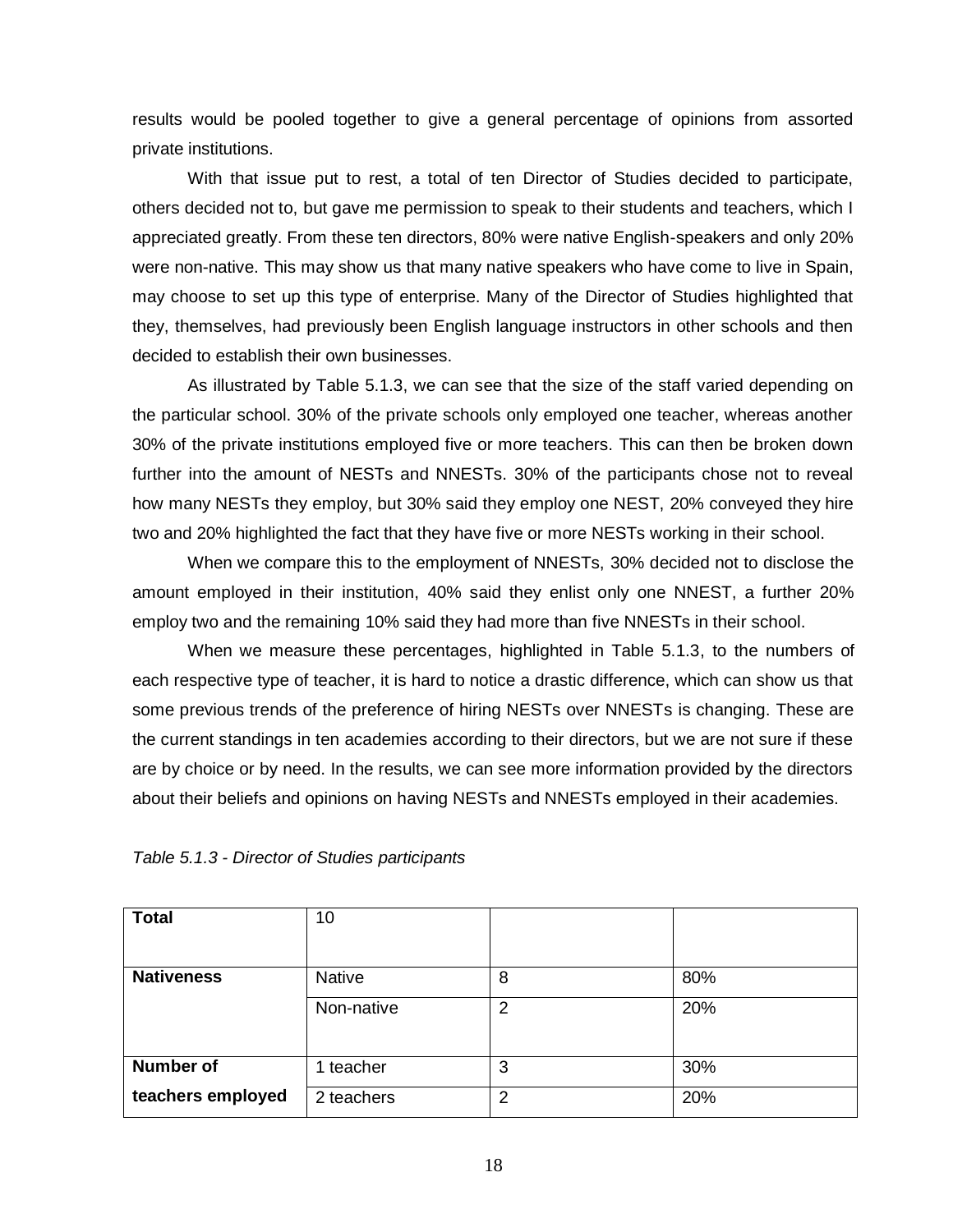|                         | 3 teachers  | $\mathbf{1}$   | 10% |
|-------------------------|-------------|----------------|-----|
|                         | 4 teachers  | $\overline{1}$ | 10% |
|                         | 5+ teachers | 3              | 30% |
| <b>Number of NESTs</b>  | 1 NEST      | 3              | 30% |
| employed                | 2 NESTs     | $\overline{2}$ | 20% |
|                         | 3 NESTs     | $\overline{0}$ | 0%  |
|                         | 4 NESTs     | $\overline{0}$ | 0%  |
|                         | 5+ NESTs    | $\overline{2}$ | 20% |
|                         | N/A         | $\overline{3}$ | 30% |
| <b>Number of NNESTs</b> | 1 NNEST     | $\overline{4}$ | 40% |
| employed                | 2 NNESTs    | $\overline{2}$ | 20% |
|                         | 3 NNESTs    | $\overline{0}$ | 0%  |
|                         | 4 NNESTs    | $\overline{0}$ | 0%  |
|                         | 5+ NNESTs   | 1              | 10% |
|                         | N/A         | 3              | 30% |

#### *5.1.4 Native English-speaking teacher participants*

A total of seventeen NESTs participated in my study. The majority of the participants are from Great Britain with very few from Ireland, Australia, South Africa and the United States of America. This may highlight that either Spain is a popular place to teach for Britons, or that employers prefer to employ British-English-speaking teachers. One could suppose that because of its location and cost of living, Spain can be seen as a cost-effective place to live and to teach for those NESTs who come from the British Isles. On the other hand, Spanish learners may appreciate British-English as there is a wide range of employment possibilities in Great Britain and with inexpensive flights and no requirement of a visa to travel or to work, many Spaniards may favour the British Isles instead of English-speaking countries farther afield.

The education of the NESTs varies incredibly, with primary degrees in Psychology, Electrical Engineering, Business & Marketing, Art History and quite a few in Spanish studies. Only 58.8% of the participants have a basic TEFL (Teaching English as a Foreign Language)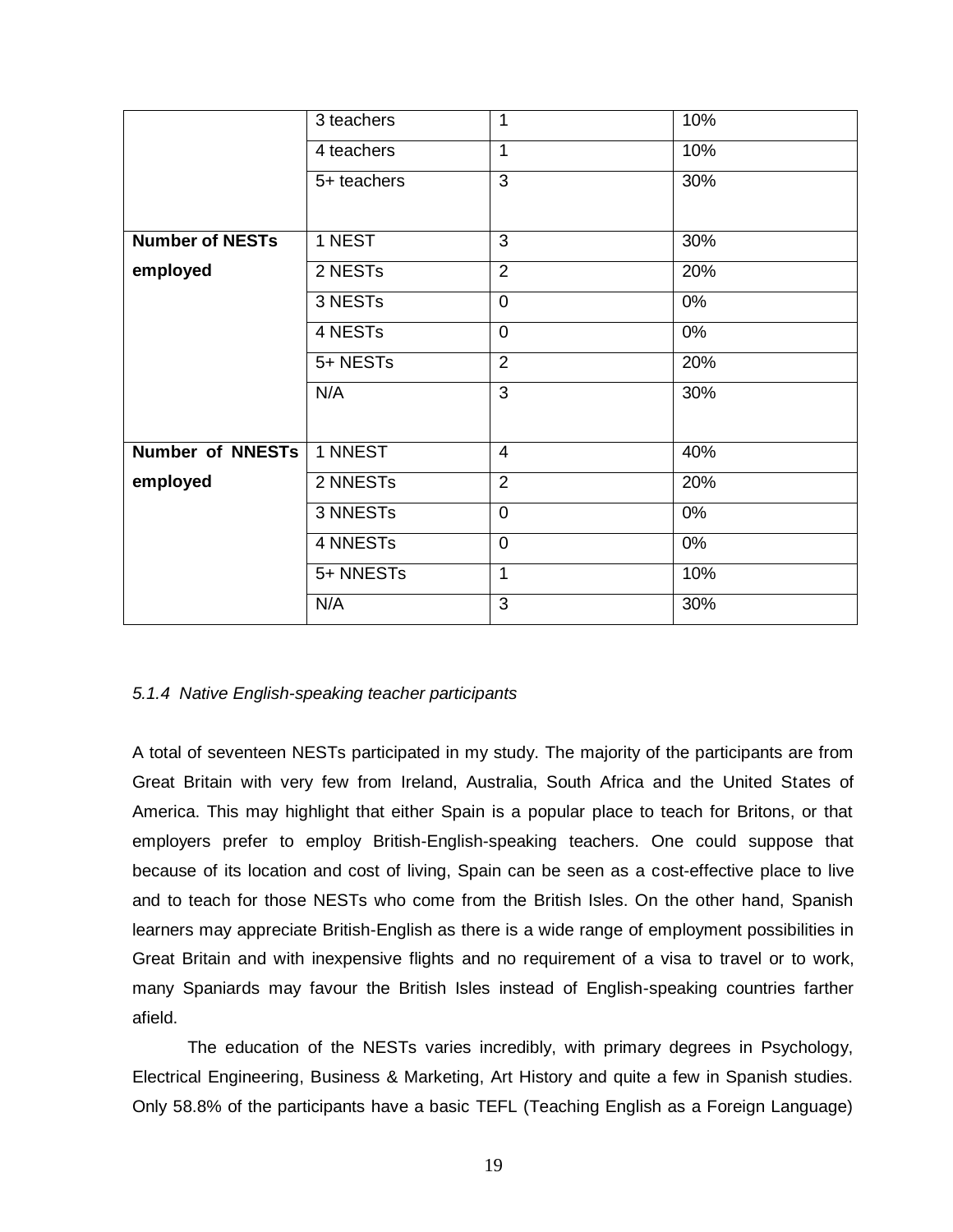certificate while a fewer number, 29.4%, have a CELTA (Certificate in Teaching English to Speakers of Other Languages) and even fewer, 11.8%, have a Masters in Education. None of the participants have completed a DELTA (Diploma in Teaching English to Speakers of Other Languages). It is also worth noting that nearly all of them, 94.1%, can speak their students' language, Spanish, to a certain extent but all participants stated that English is used as the primary language of instruction in class.

| <b>Total NESTs</b>       |                                 |                |       |
|--------------------------|---------------------------------|----------------|-------|
|                          | 17                              |                |       |
|                          |                                 |                |       |
|                          |                                 |                |       |
| <b>Country of Origin</b> | <b>Great Britain</b>            | 12             | 70.6% |
|                          | Republic of Ireland             | $\overline{2}$ | 11.7% |
|                          | <b>United States of America</b> | 1              | 5.9%  |
|                          | Australia                       | 1              | 5.9%  |
|                          | South Africa                    | 1              | 5.9%  |
|                          |                                 |                |       |
| <b>Qualifications</b>    | <b>TEFL</b>                     | 10             | 58.8% |
|                          | <b>CELTA</b>                    | 5              | 29.4% |
|                          | <b>DELTA</b>                    | $\Omega$       | $0\%$ |
|                          | <b>MA Education</b>             | $\overline{2}$ | 11.8% |
|                          |                                 |                |       |

#### *Table 5.1.4 - Native English-speaking teacher participants*

#### *5.1.5 Non-native English-speaking teacher participants*

I have to admit that it was more difficult to find NNESTs to participate in my study because very few of them work in private schools. I was lucky to find ten participants. From this number, eight are Spanish, one is Portuguese and one is Dutch. Again, like their NESTs counterparts, their primary degrees differ greatly. Their courses include Environmental Sciences, Culinary Arts, Law, Business and Political Science. Four participants have completed a degree in English Philology while one person did Translation and Interpretation. When we consider the English teaching certificates, 33.3% have done a TEFL course, only 22.2% have completed a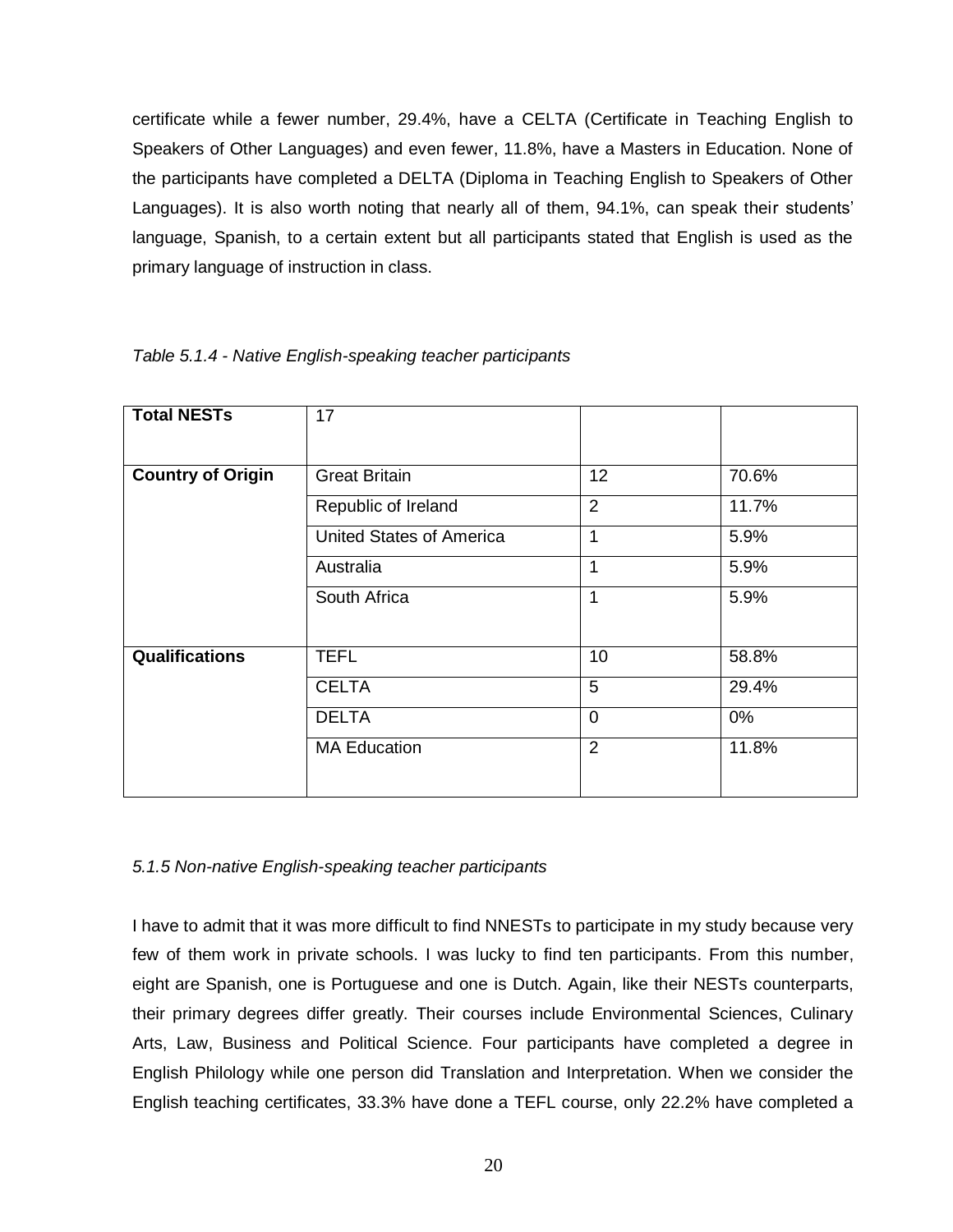CELTA course and none have acquired a DELTA nor a Masters in Education. The majority of this group of participants are native Spanish-speakers, thus they can communicate with their students in their mother tongue, meanwhile the other two both have a high proficiency in the Spanish language. All participants stressed, like their native counterparts, that English is the main language implemented in the class.

| <b>Total NNESTs</b>      | 10                  |                |     |
|--------------------------|---------------------|----------------|-----|
|                          |                     |                |     |
| <b>Country of Origin</b> | Spain               | 8              | 80% |
|                          | Portugal            | 1              | 10% |
|                          | Holland             | 1              | 10% |
|                          |                     |                |     |
| <b>Qualifications</b>    | <b>TEFL</b>         | 3              | 30% |
|                          | <b>CELTA</b>        | $\overline{2}$ | 20% |
|                          | <b>DELTA</b>        | 0              | 0%  |
|                          | <b>MA Education</b> | $\Omega$       | 0%  |
|                          |                     |                |     |
|                          |                     |                |     |

*Table 5.1.5 - Non-native English-speaking participants* 

#### *5.2 Instruments*

The materials which I used to conduct this research were in the form of questionnaires. I found them to be the most useful source of gathering information due to my time restrictions and the constraints given to me by particular private schools. I found them a better form of quantitative data collection as the participants could take the questionnaires home, if they wished and do them privately and anonymously. This would not have been the case if I had conducted interviews, for instance, which would be more time-consuming and the participants may not have offered as many answers honestly as I would know how each individual answered. The vast majority of my target groups completed my questionnaires which I greatly appreciated as I did not expect many people to get involved. I was slightly surprised at how many people were eager to take part.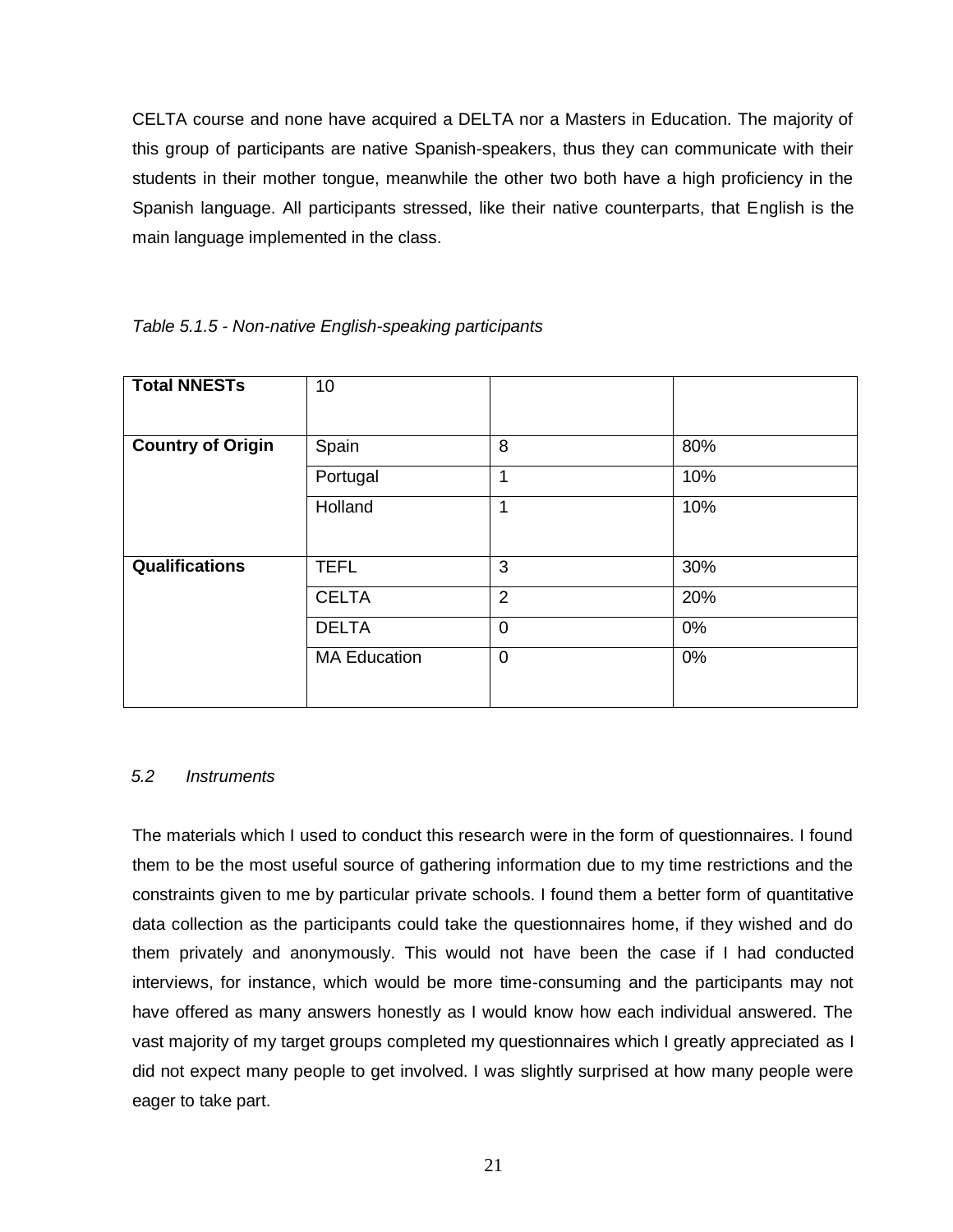As I had five different groups of participants, I designed five distinct questionnaires which had various questions. I had a variety of options for answering them, namely yes / no questions, multiple-choice questions, open questions and I also used the Likert scale with a range of 1 to 5 to show participants' opinions on different statements which have sometimes been previously brought up in different teaching forums. I believe that each of my questionnaires were well-structured and reader-friendly, making the task of completing the questionnaires easy for the participants. I also believe that I was as subjective as I could have possibly been, making sure that there was a balance between the different questions posed. The questionnaires were offered in either English or Spanish, depending on the demand of the participant.

#### *5.3 Procedure*

There was a different procedure applied to the questionnaires depending on each group and each school. For instance, I suggested that perhaps it could be used in-class as an activity in which students practice filling out a questionnaire in English, to make it more communicative and practical for the students. In these situations, the teacher requested that the questionnaires obviously be in English so the students could practice the language. It was used as a pair-work activity in which each person would interview their partner and complete the questionnaire for them. In this sense, some classes turned it into a speaking activity and debated the topic later, in which the teachers gave me more feedback.

In other situations, some directors or teachers did not have the time to complete the questionnaires due to exams or other in-class deadlines, thus the students were given the questionnaire as a homework task. It must be noted that I designed a student questionnaire in English and also in Spanish, the reason being that some students might find this topic difficult to understand and if they had a low level of English, the Spanish version may have been more appropriate. Because of this, when initially contacting the schools via email, I asked which groups would be interested in taking part, what their level was and also if there was a need for the questionnaire to be in Spanish. Knowing that there was this option made many participants feel more relaxed about completing it.

With regard to the parents' questionnaires, I had to devise these entirely in Spanish as most of the parents of younger students do not understand English. I put each questionnaire into an envelope and gave five to each school, in hope that they would come across some parents who would be interested in participating. I made forty-five questionnaires in total for this

22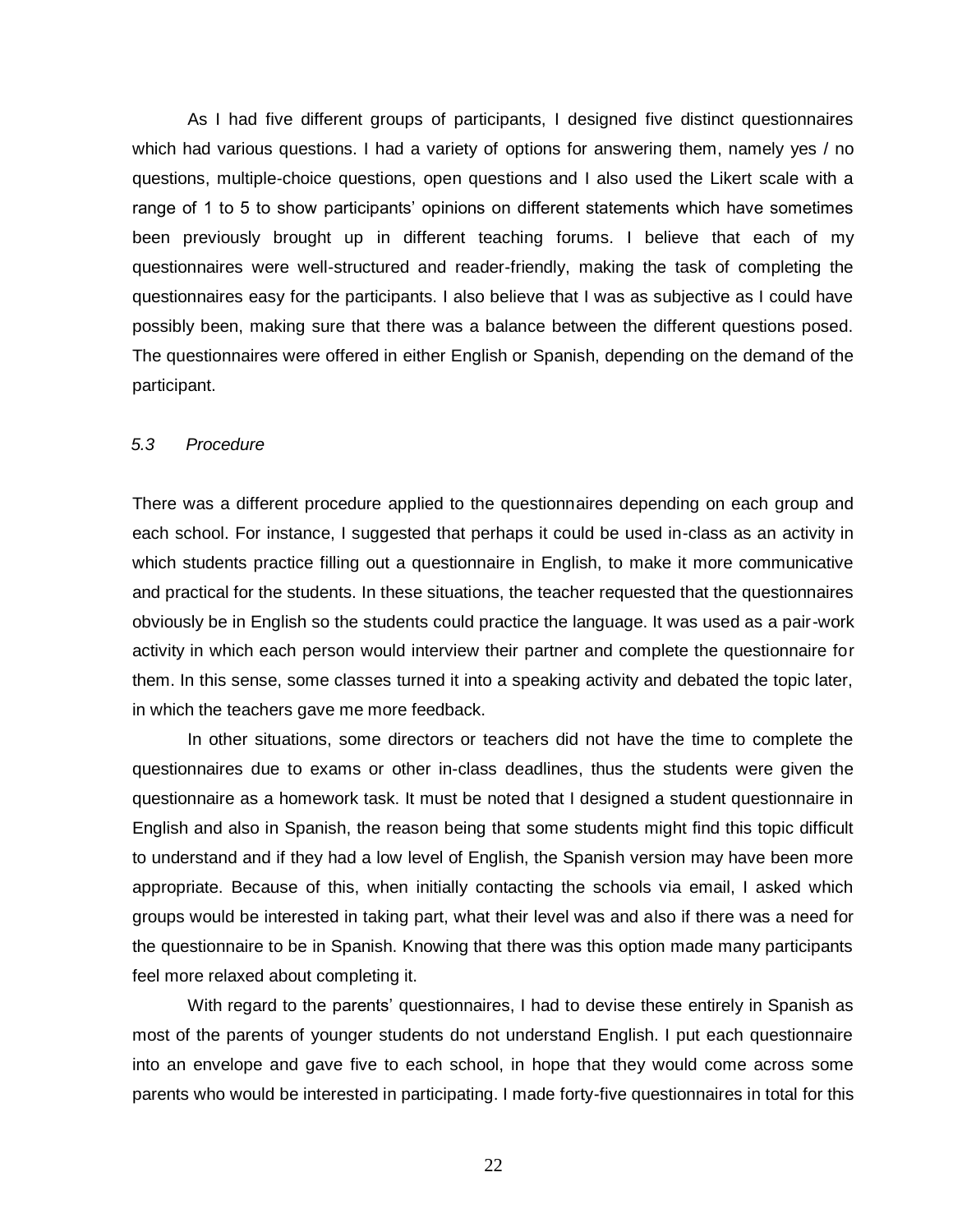group and received thirty-two, which I think is a great response. These questionnaires obviously had to be given to parents to take home and complete in their free-time if they wished to do so, as I did not want to oblige them to stay for a period of time after dropping off or collecting their children from the private schools.

The Director of Studies questionnaires, along with all the other types of questionnaires, were handed straight to the director and he / she could designate them to his / her employees as he / she wished. I acknowledge that, in their line of work, directors are very busy individuals and I stressed that I would have been grateful for their participation, but if they did not have the time to complete this study, it was fine. Luckily, there were some people who did find the time to do the questionnaire in their free-time.

The native English-speaking teacher questionnaires and the non-native Englishspeaking teacher questionnaires were administered by the director in either the teachers' room or during a teachers' meeting when they were briefed about the project. Again, like before, I did not expect a huge amount of teachers to participate because of work commitments, but thankfully several did.

When each teacher and his / her class group had completed the questionnaires, they were immediately placed into a large envelope, sealed and signed by the teacher on the seal line so they could not be tampered with. The teachers then passed their envelopes to their Directors who could then give them to me upon collection.

In general, I was very happy with the response I got from these five groups of people. It must be duly noted that I gave each private school a sufficient amount of time to administer, complete and collect the questionnaires, which was normally two working weeks. If there was any delay, which there was only one, the Director of Studies e-mailed me to convey that they needed more time and to come to the school on a different day at a specific time to collect the questionnaires and speak about how it went.

#### **6. Study: Data collection and analysis**

In this section, I will include a brief summary and some tables of the results which I found most interesting, the trends that appeared and some surprising information which was given by the informants of my research. The results are organized into separate, more detailed passages in order to distinguish the outcomes from each group more effectively.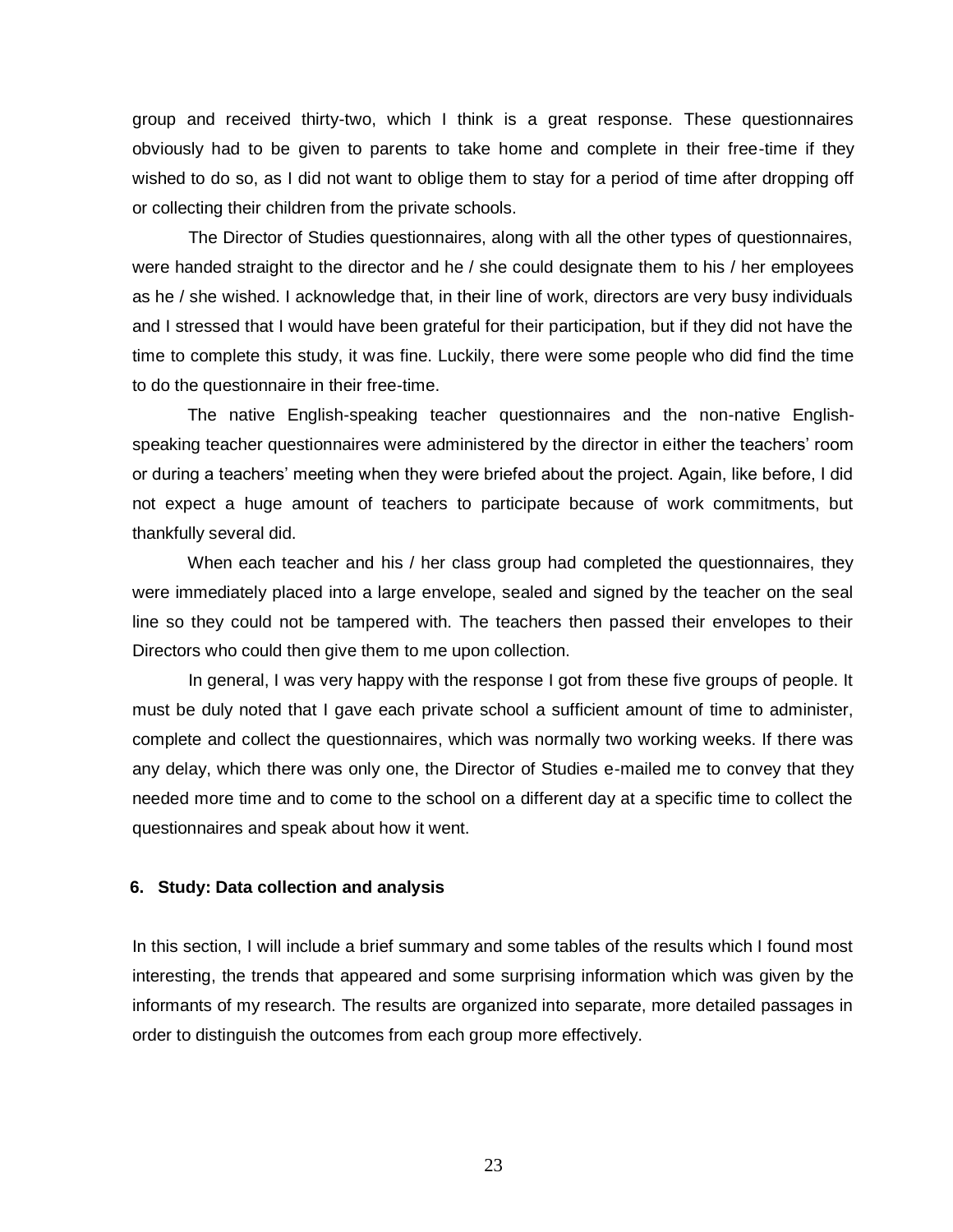#### *6.1 Students' opinions*

Two hundred questionnaires were collected, analysed and the results are recorded in the following table. To highlight the high percentages of trends, I have put the numbers in **bold** so we can clearly see what is the general opinion of the majority of student participants. Generally speaking, the views were quite mixed with only a select number of statements having the bulk of votes.

At the start of the statements examination, the first thing that can be observed is that 39% of the polled students prefered having a NEST as their English teacher, backed up by 27% agreeing that NESTs make better English teachers. A portion of 29% disagreed that it did not matter if their teacher was a NEST or NNEST.

As we continue to examine the skills in the English language, we can observe which abilities they believe are taught better by each respective type of teacher. 46% strongly agreed that learning pronunciation was a benefit of having a NEST, while 35% agreed with learning better speaking and 28.5% agreed with learning better listening from a NEST. 30.5% disagreed that one can not learn better grammar from a NEST, and also 28% disagreed that they could not learn better writing skills from a NEST. Thus, we can consider, that they accept to learn the skills of grammar and writing more effectively and efficiently with NNESTs. With regards to reading skills, the responses were quite balanced and only 26% strongly agreeing that they would learn better reading skills with a NEST.

The following three questions (q. 10, 11, 12) refer to the use of English and Spanish in the classroom. Only 5.5% strongly agreed that they would like Spanish-speaking teachers so they could clarify their doubts in Spanish. With that being said, 33.5% disagree to having a Spanish-speaker as they believe there is no need to communicate in Spanish during an English class. Quite a high percentage of 59.5% strongly agree to only using English in the classroom and this can be reinforced by the 29.5% of disagreeing, along with the 27% strongly disagreeing public to the use of Spanish in the classroom.

The next questions deal with the topic of which levels the groups of teachers should instruct. 30.5% of the informants do not know if a NNEST is better for teaching low levels, whereas 12.5% strongly agree and 12% strongly disagree with this statement. The majority of the participants, 33.5% strongly agree that NESTs are better language instructors for higher levels. In general 34% agree that the strong aspect of having a NEST is that they teach better speaking and conversation abilities. These beliefs may be considered as with a higher level of English, a higher command of intricate vocabulary and idioms are required, something which

24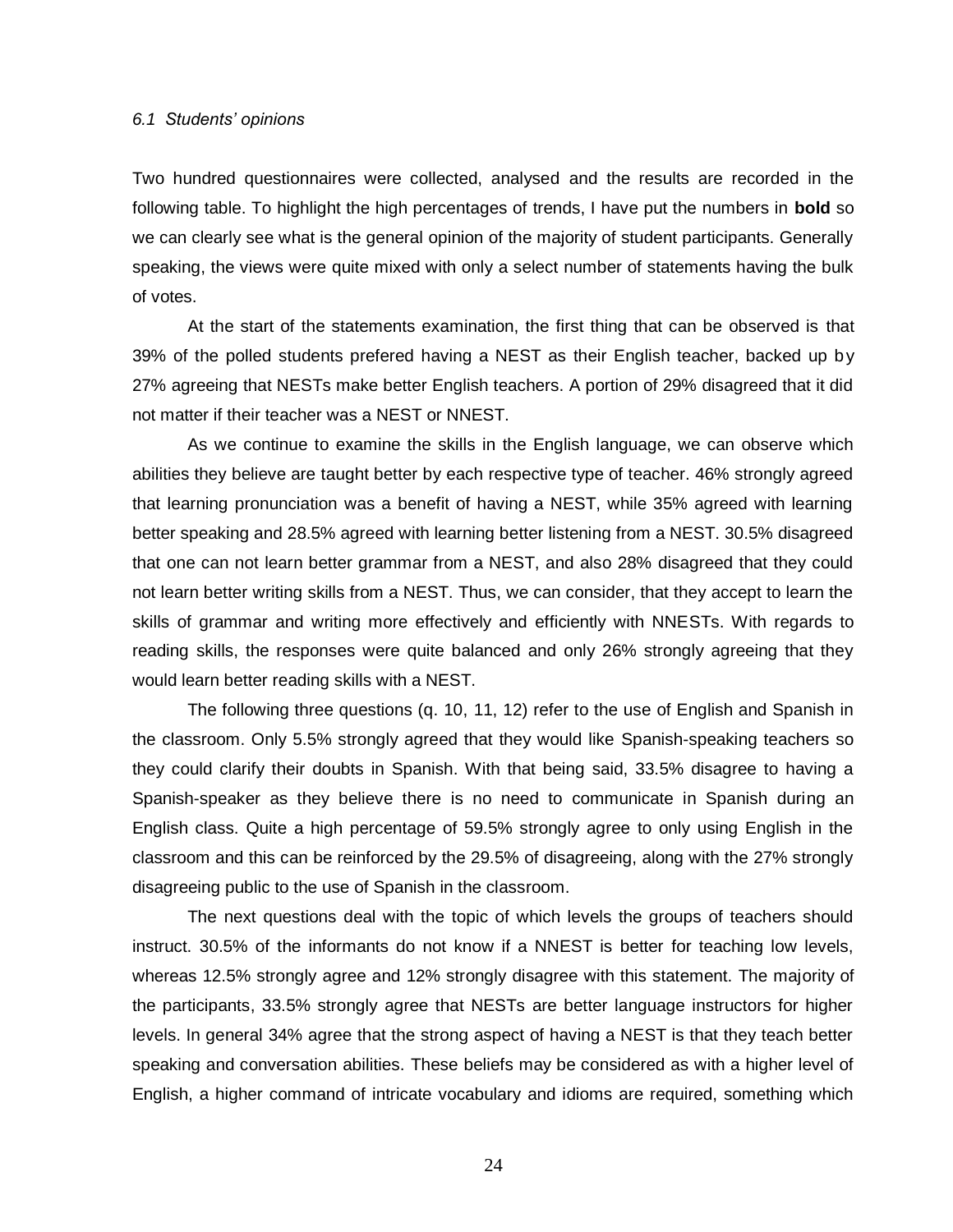NNESTs may find somewhat challenging and an aspect which may come more naturally to NESTs.

If given the option, only 33% of the total would like to have a mix of classes with both types of teacher but 40.5% believe that if a NNEST has the sufficient qualifications and experience in an English-speaking country, they are the equivalent of a NEST. A greater number, 37% concur that they could learn more about cultural issues from a NEST.

31.5% believe that they would have no difficulties with having a NEST as their English language teacher and quite a balanced view if offered in the opinion of who is the better teacher, with 35% saying that they do not know who the best option is.

*Table 6.1 - Overall responses from students about questions posed about NESTs and NNESTs. Students had to choose on a scale of 1-5. This Likert scale was used as follows:*

*1 (strongly agree) 2 (agree) 3 (don't know) 4 (disagree) 5 (strongly disagree)*

|                | <b>Statement</b>                                              | 1     | $\overline{2}$ | $\overline{\mathbf{3}}$ | 4     | 5    |
|----------------|---------------------------------------------------------------|-------|----------------|-------------------------|-------|------|
| $\mathbf{1}$   | In general I prefer having a NEST as my English<br>teacher    | 39%   | 24%            | 19%                     | 11.5% | 6.5% |
| 2              | I think that a NEST can make a better teacher than<br>a NNEST | 17%   | 27%            | 24%                     | 23%   | 9%   |
| 3              | It does not matter if my teacher is a NEST or<br><b>NNEST</b> | 11%   | 27%            | 24%                     | 29%   | 9%   |
| $\overline{4}$ | I can learn better pronunciation from a NEST                  | 46%   | 24%            | 13%                     | 11%   | 6%   |
| 5              | I can learn better speaking from a NEST                       | 33%   | 35%            | 15%                     | 12%   | 5%   |
| $6\phantom{1}$ | I can learn better listening from a NEST                      | 24%   | 28.5%          | 26%                     | 16%   | 5.5% |
| $\overline{7}$ | I can learn better grammar from a NEST                        | 14.5% | 19%            | 28%                     | 30.5% | 8%   |
| 8              | I can learn better writing from a NEST                        | 17.5% | 22%            | 24%                     | 28%   | 8.5% |
| 9              | I can learn better reading from a NEST                        | 26%   | 22.5%          | 21.5%                   | 22.5% | 7.5% |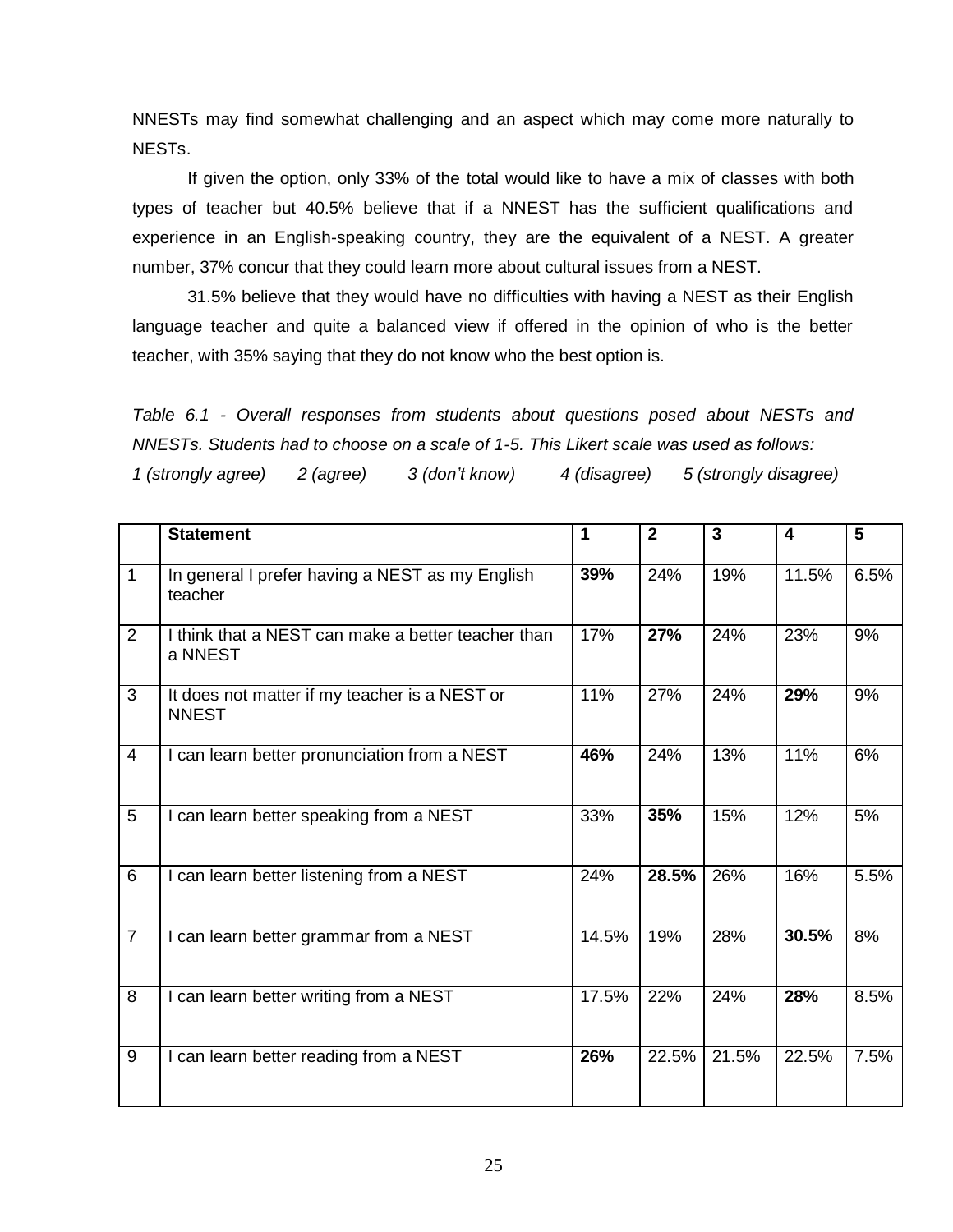| $\overline{10}$ | I would prefer a Spanish-speaking teacher because<br>I can ask questions in Spanish                                      | 5.5%  | 24.5% | 13%   | 33.5% | 23.5<br>$\%$ |
|-----------------|--------------------------------------------------------------------------------------------------------------------------|-------|-------|-------|-------|--------------|
| 11              | I think that English should be used in the classroom                                                                     | 59.5% | 27%   | 4.5%  | 3%    | 6%           |
| 12              | I think that Spanish should be used in the classroom                                                                     | 5.5%  | 18.5% | 19.5% | 29.5% | 27%          |
| 13              | A NNEST is a better teacher for lower levels                                                                             | 12.5% | 20.5% | 30.5% | 24.5% | 12%          |
| 14              | A NEST is a better teacher for higher levels                                                                             | 33.5% | 19%   | 22%   | 15%   | 10.5<br>$\%$ |
| 15              | NESTs teach better speaking and conversation<br>abilities                                                                | 30.5% | 34%   | 20.5% | 9%    | 6%           |
| 16              | If I could choose, I would prefer to have both a<br>NEST and a NNEST                                                     | 33%   | 24.5% | 23%   | 10.5% | 9%           |
| 17              | I think that if a NNEST is qualified and has lived in<br>an English-speaking country, they are equal to a<br><b>NEST</b> | 17%   | 40.5% | 25%   | 12%   | 5.5%         |
| 18              | I can learn more about the culture of English-<br>speaking countries from a NEST                                         | 30%   | 37%   | 16%   | 8.5%  | 8.5%         |
| 19              | I would have no difficulties learning English with a<br><b>NEST</b>                                                      | 15.5% | 31.5% | 30%   | 18.5% | 4.5%         |
| 20              | NESTs are, in general, better language teachers<br>than NNESTs                                                           | 11%   | 24.5% | 35%   | 15.5% | 14%          |

#### *6.2 Parents' opinions*

When analysing the results from the parents' questionnaires, there was a strong influence by NESTs. 96.9% of parents believe that having a NEST as their child's teacher was an extremely important factor. This may be interpreted that, as they are sending their child to a private school, a service which you have to pay extra for, that they may expect the teacher to be a NEST as they want their child to improve certain aspects of the English language that perhaps a NEST can only offer, for example, fluency or pronunciation. This high percentage can be supported by the 90.6% who said they explicitly prefer their child having a NEST. A further 75%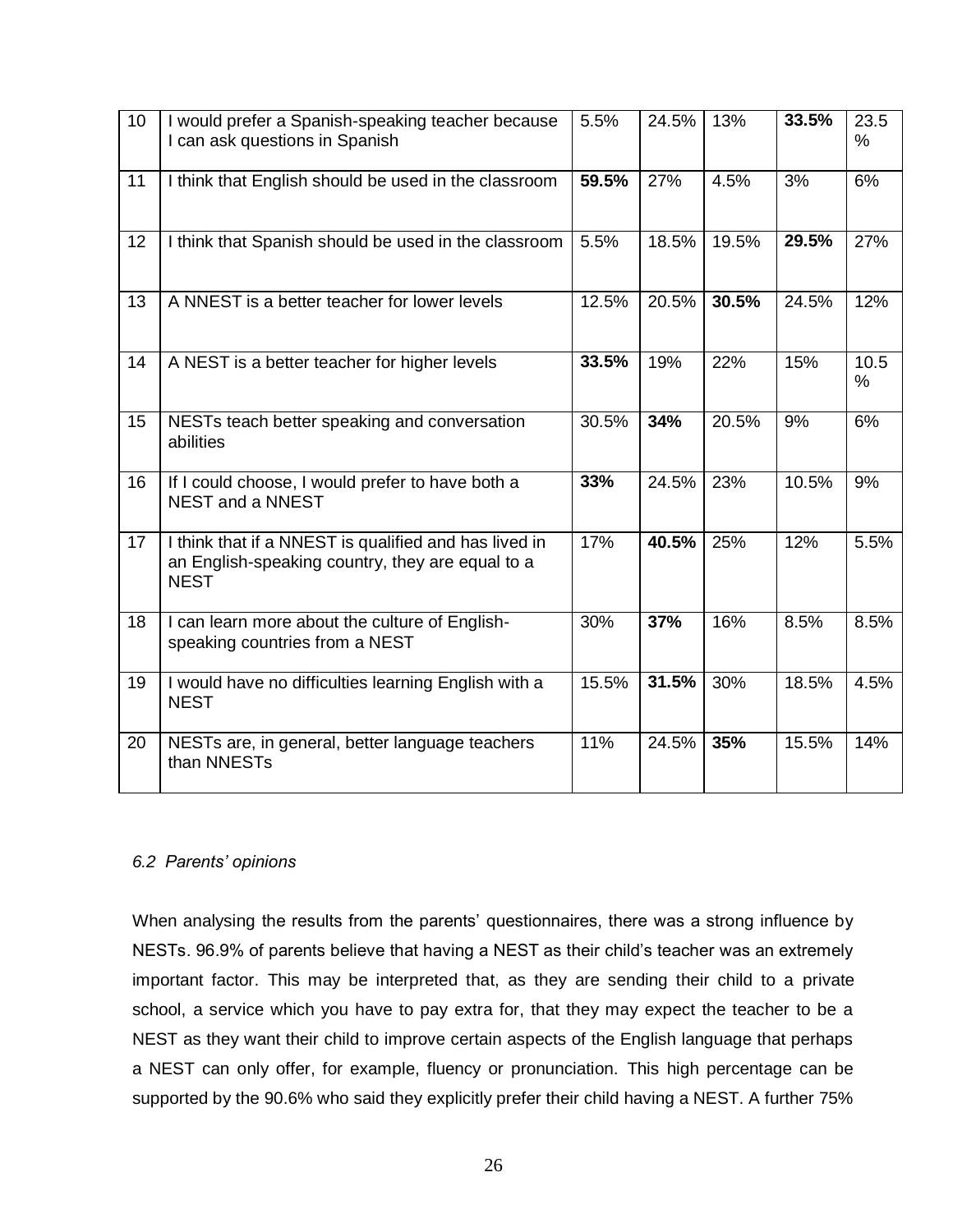believe that their child can learn more from a NEST with only 9.4% claiming that it is not true in their case. A small percentage of 15.6% said that it depended on the education and experience of the teacher.

|  |  | Table 6.2 - Parents' opinions about NESTs and NNESTs |
|--|--|------------------------------------------------------|
|  |  |                                                      |

| Question                                                                               | <b>YES</b> | <b>NO</b> | <b>DEPENDS</b> | N/A  |
|----------------------------------------------------------------------------------------|------------|-----------|----------------|------|
| Is having a NEST an important factor in a private<br>school?                           | 96.9%      | 3.1%      |                |      |
| Would you prefer your child to have a NEST as their<br>English teacher in the academy? | 90.6%      | $0\%$     |                | 9.4% |
| Do you think your child can learn more from a NEST?                                    | 75%        | 9.4%      | 15.6%          |      |

Parents were also asked more openly about what are the benefits of having a NEST teaching their children, which included many areas of English, for instance:

- NESTs generally do not speak Spanish, therefore the children must speak English.
- NESTs can teach more about the culture and customs of English-speaking countries.
- NESTs have real English accents.
- They have better pronunciation, intonation and conversation skills.
- They have an enormous range of vocabulary and colloquial expressions.

This question was also posed about NNESTs and what they could offer their students that a NEST could not. The answers were quite varied and mixed:

- They have better knowledge of the structures of the Spanish language.
- They can explain the activities to be done in Spanish.
- They are more adapted to the Spanish education system.
- They have a better knowledge of intricate English grammar.
- They can offer more clarity.
- They can put themselves in the same position as the students.

Very few of the parents added any further comments to the matter, but one gave a fairly detailed account of their belief: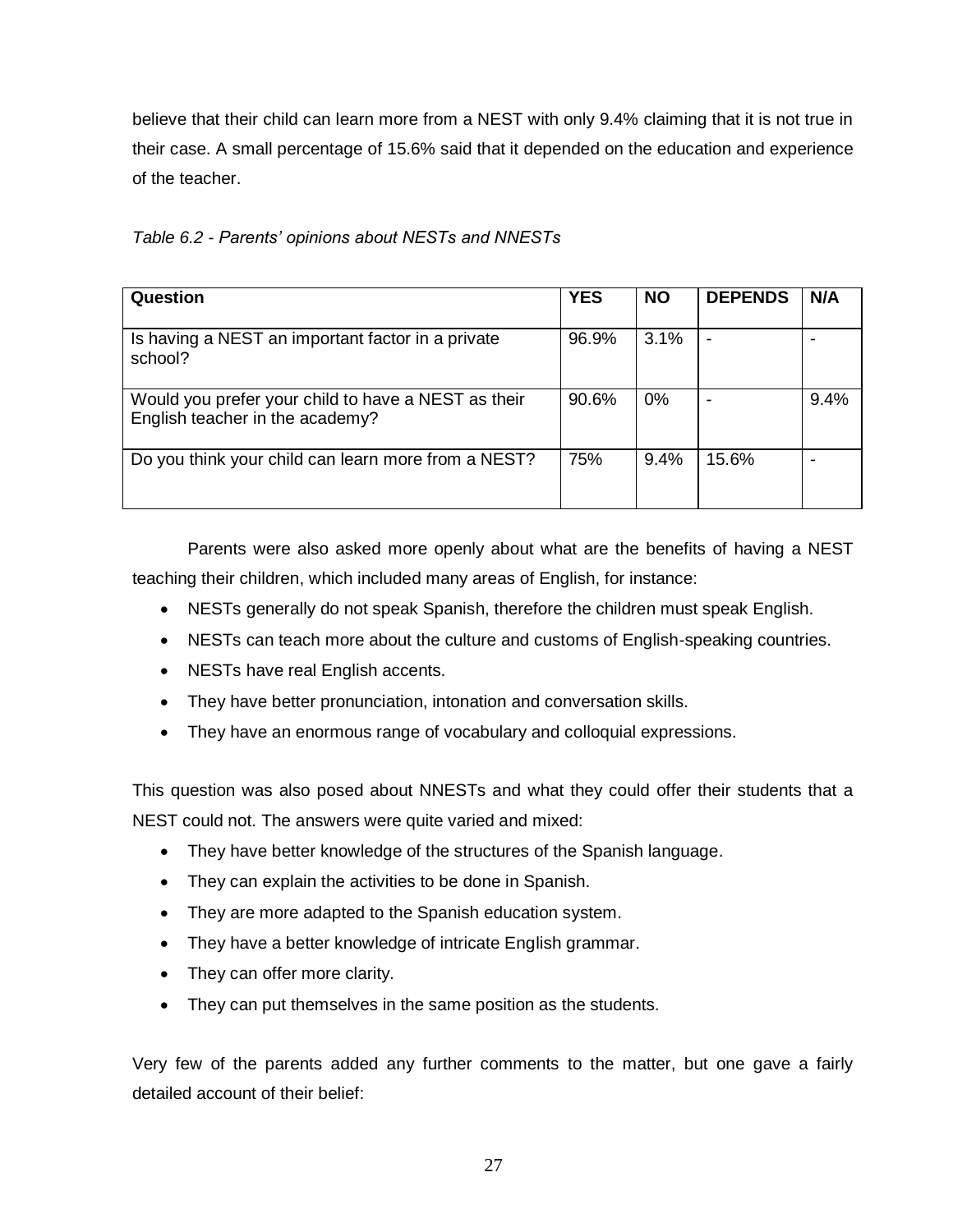"*Yo creo que un profesor nativo, no solo es buen profesor si es native (sic), además ha de enseñar y saber transmitir al alumno. También hay profesores no nativos que han estudiado y vivido en el extranjero y también son buenos profesores. En cualquier caso lo más importante es transmitir y motivar al alumno para que este se interese en aprender el idioma."*

#### *6.3 Director of Studies' opinions*

When we compare the details offered by the directors about the number of each type of teacher they employ against the information below, we can see some interesting information. Firstly, 70% of the directors conveyed that they believe that the proportion of NESTs and NNESTs is equal in their school, and only 40% of them actively advertise what type of teacher they employ in their school.

50% said that they do not conform with the fallacy of only NESTs need apply while 30% said they would only request an application from NESTs and 20% refused to disclose this information. 60% believe that the laboral security is balanced between the respective sorts of teachers but with regards to development and training opportunities, 40% agreed that they are equal in their schools, whereas 20% said this was untrue and 40% declined to answer.

When they considered prospective students coming to inquire about classes, 40% said that these possible students ask about the nationality of the teacher, while 40% said this was not the case. A further 20% did not comment on the matter. Although 40% said that this made them feel that it could change the first impression of the school, some 10% objected to the idea and the remaining 50% did not submit details. And finally 40% claimed that having a NEST or NNEST could be the deciding factor of a student when choosing a particular school, while 40% disagreed and the last 20% did not voice their belief.

*Table 6.3.1 - Overall responses from Director of Studies about the issue of NESTs and NNESTs.*

| Question                                                                          | <b>YES</b> | <b>NO</b> | N/A |
|-----------------------------------------------------------------------------------|------------|-----------|-----|
|                                                                                   |            |           |     |
| Do you consider the ratio between NESTs and NNESTS in<br>your school as balanced? | 70%        | 20%       | 10% |
| Do you actively promote which type of teacher you<br>employ?                      | 40%        | 30%       | 30% |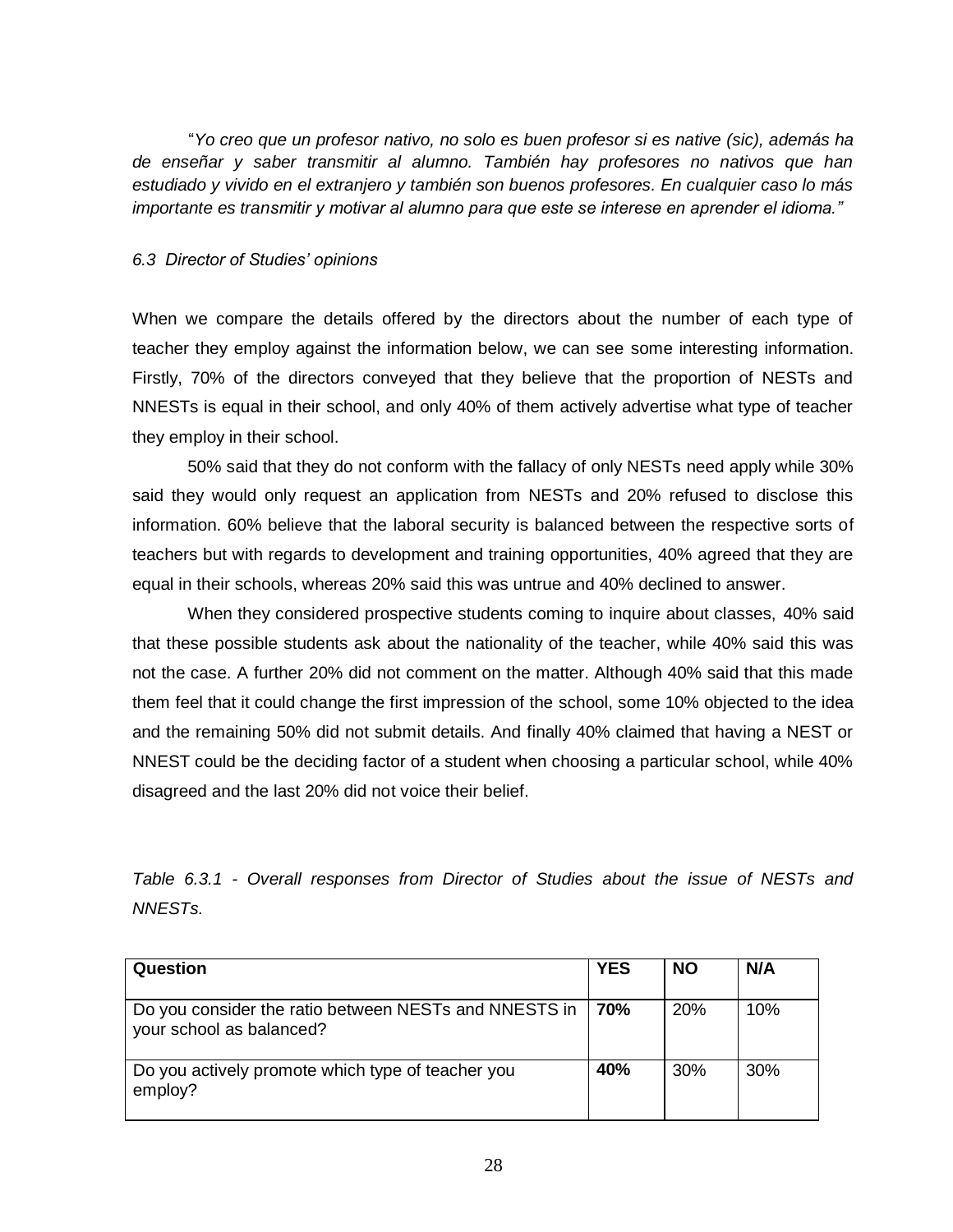| When you advertise a job position, would you generally<br>request that only NESTs apply?                                                               | 30% | 50% | 20%   |
|--------------------------------------------------------------------------------------------------------------------------------------------------------|-----|-----|-------|
| Do you consider the job security of NESTs and NNESTs<br>as equal?                                                                                      | 60% | 30% | 10%   |
| Are training and development opportunities comparable to<br>both types of teachers?                                                                    | 40% | 20% | 40%   |
| When prospective students come to your school asking for<br>information, do they generally ask questions about the<br>teacher being a NEST or a NNEST? | 40% | 40% | 20%   |
| Do you feel that this can change their first impression of<br>your organisation?                                                                       | 40% | 10% | 50%   |
| Do you believe that it can be the main factor in which they<br>decide to join your school or not?                                                      | 40% | 40% | 20%   |
| Would you prefer to have a NEST, rather than a NNEST,<br>working in your school?                                                                       | 80% | 20% | $0\%$ |

|               | <b>NEST</b> with no qualifications | <b>NNEST with qualifications</b> | N/A |
|---------------|------------------------------------|----------------------------------|-----|
| Which would   |                                    |                                  |     |
| you prefer to | 10%                                | 70%                              | 20% |
| hire?         |                                    |                                  |     |

In the questionnaires, I also asked four open questions about what they thought were the strengths and weaknesses of each kind of teacher. Regarding NESTs, the Directors of Studies believed that some of their strong points were as follows:

- pronunciation, intonation, accent and dialect.
- knowledge of vocabulary.
- colloquialisms.
- fluency and natural conversation.

On the other hand, their weak points included:

- low level or no Spanish thus they cannot do grammatical comparisons between English and Spanish to help the students in class.
- ability to explain the differences in pronunciation.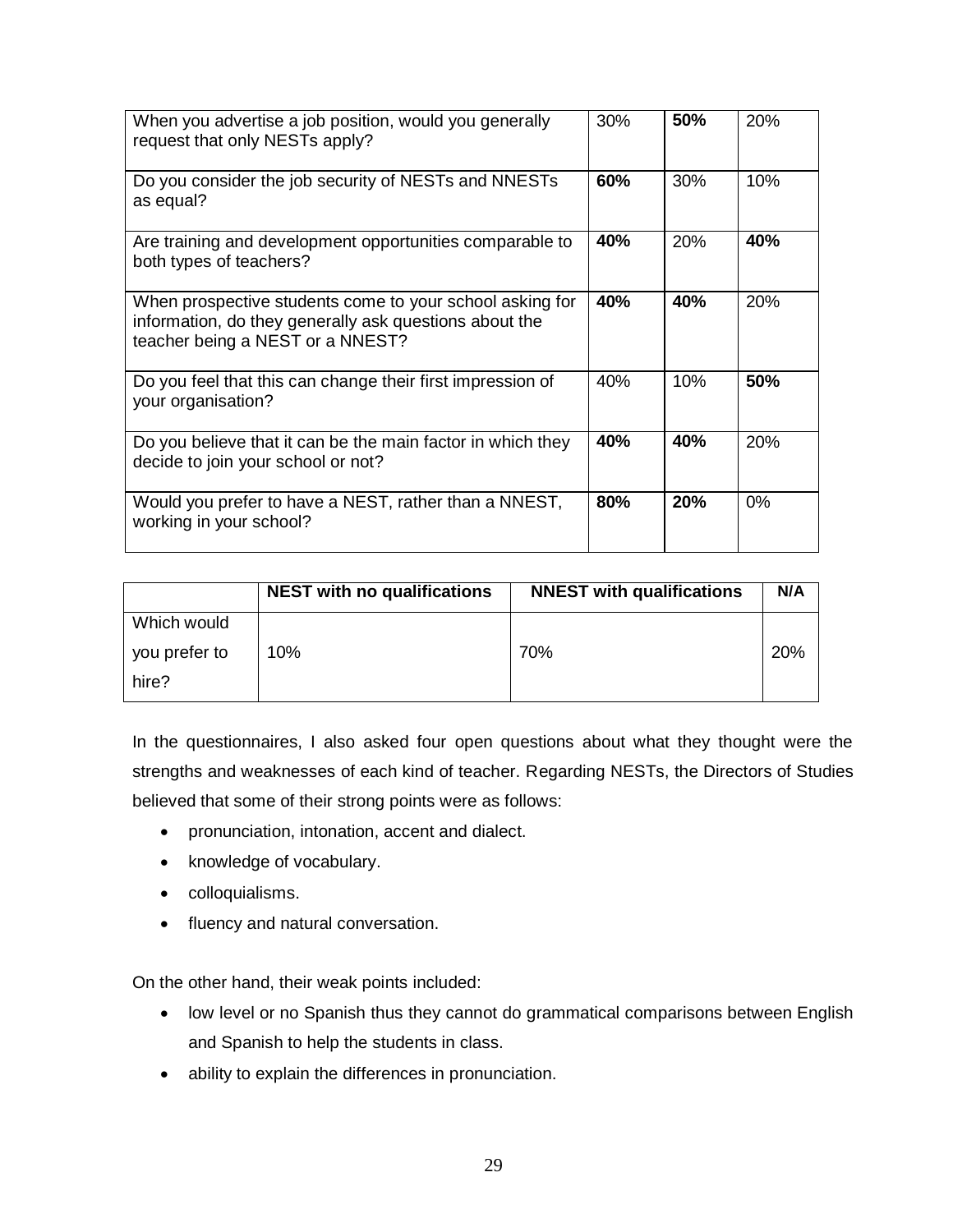When asked about the strengths of NNESTs, directors offered the following details:

- most have a high or native level of Spanish thus they can do grammatical comparison in class.
- can relate and empathize more with students needs and difficulties.

On the contrary, they have many more weaknesses than strengths according to their employers:

- difficulty with exact, correct pronunciation.
- usually have a Spanish accent or dialect.
- lack of vocabulary.
- difficulty in keeping up-to-date with changes and advances in language and vocabulary.
- using the L1 in the classroom for explaining language and vocabulary.

When asked in general about their preference of having a NEST or a NNEST as an employee, a staggering 80% said they would prefer to have a NEST over a NNEST working in their school. This can highlight that, in the section about the Director of Studies participants, the number of NESTs and NNESTs they have hired in their school may in fact be out of lack of availability. Perhaps these schools employed NNESTs because they did not have many options and needed a teacher urgently. In any case, I hope this was not the situation and that they were giving NNESTs an equal opportunity, but because of this figure of 80%, it is difficult not to consider that they were choosing the second best because of their restriction. Furthermore, the majority of directors maintained that NESTs are appropriate for higher levels and NNESTs are better for lower levels because of the above strengths and weaknesses.

But another piece of information reassures me. When asked to imagine that they had to fill a position at their school and they had to choose between two candidates, namely (a) a NEST with no qualifications or (b) a NNEST with qualifications, 70% said they would prefer the NNEST with qualifications, whereas only 10% said they would prefer a NEST with none and the leftover 20% chose not to respond. This gives hope to the university students studying English teaching as it opens up another door of possibilities to them.

Many Directors of Studies graciously offered more comments about this subject which can be very helpful in understanding what they believe. Some of the comments were quite mixed with varying opinions. Here are some of the comments highlighted; the participants wished to remain anonymous.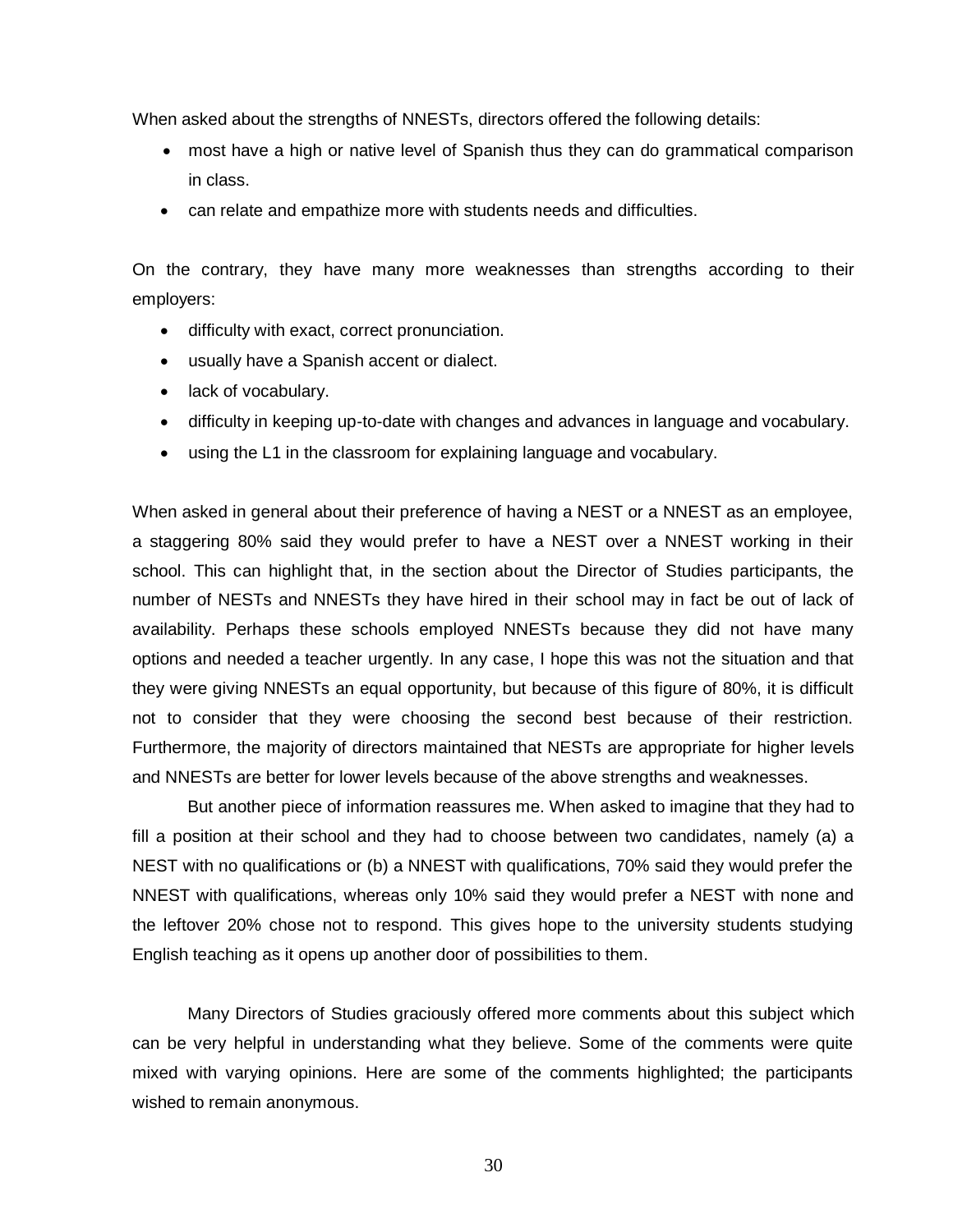*"It is wrong to say that a NEST is always better than a NNEST. It depends on the person and the teaching situation."*

*"At present it is difficult to find a job as an English teacher since NESTs are mostly required. It's a bit unfair because NNESTs (many of us) are perfectly trained to the teaching of the English language. The ideal could be a mixture of both."*

*"Public demand is for native teachers. Only substitution or assistant teachers might be NNESTs. Our ideal teacher is a NEST who is able to understand and speak Spanish."*

#### *6.4 Native English-speaking teachers' opinions*

In Table 6.4.1, we can see the general beliefs of NESTs regarding their current job circumstances. It is quite interesting to see that 64.7% of NESTs believe that they have more job security than NNESTs. With the proportion highlighted, we can assume that perhaps the NESTs do not feel threatened about the possibility of a NNEST taking their job. We can also consider that in the hiring process in a school, NESTs may feel that they have an advantage over NNESTs as they are native speakers in the language they wish to teach.

In the other four questions highlighted in the table below, most of the participants answered no with quite a high number between 70% and. 76.5% of the total. They do not believe that there is a difference between themselves and NNESTs in regards to training opportunities, salary, respect and who is the best teacher.

*Table 6.4.1 - NESTs' opinions on the topics of job security, training opportunities, salary, respect and who makes a better language teacher.*

|    | Question                                                        | <b>YES</b> | <b>NO</b> |
|----|-----------------------------------------------------------------|------------|-----------|
|    |                                                                 |            |           |
| 19 | Do you believe that you have more job security than a NNEST?    | 64.7%      | 35.3%     |
|    |                                                                 |            |           |
| 20 | Do you believe that you have more training opportunities than a | 23.5%      | 76.5%     |
|    | NNEST?                                                          |            |           |
| 21 | Do you believe that you have a better salary than a NNEST?      | 29.4%      | 70.6%     |
|    |                                                                 |            |           |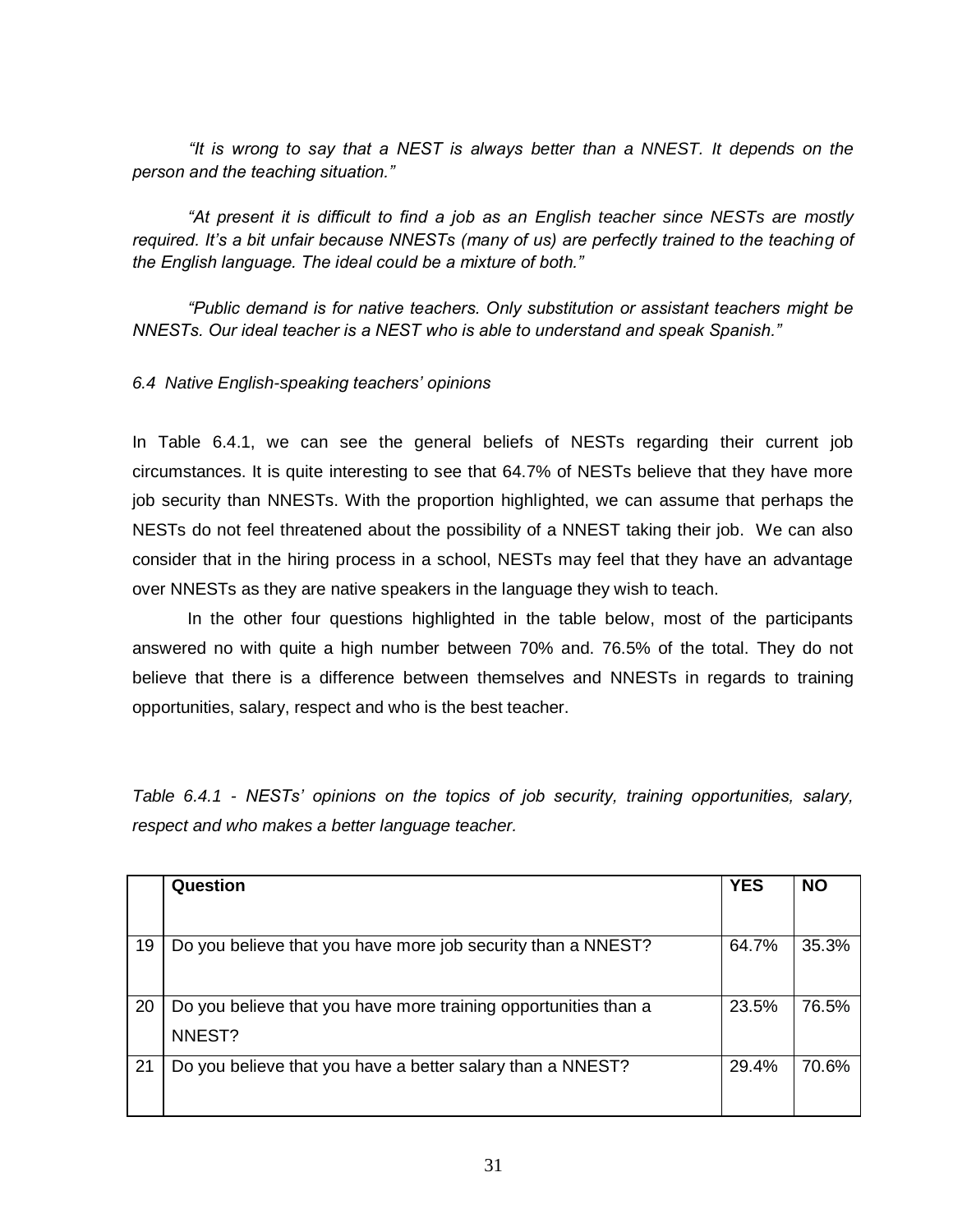| 22 | Do you believe that you have more respect from students than a | 29.4% | 70.6% |
|----|----------------------------------------------------------------|-------|-------|
|    | NNEST?                                                         |       |       |
| 23 | Do you believe that NESTs make better language teachers than   | 23.5% | 76.5% |
|    | NNEST <sub>s</sub> ?                                           |       |       |

In the next table, we can see twelve statements regarding some of the assumptions people make in general about NESTs and NNESTs. The students had to use the Likert scale to show how strong their agreement or disagreement was. In the following table, we can see these percentages, of which, like in the student questionnaire, I have put the highest proportion in **bold**, to highlight which was the most dominant opinion.

47% agree that NESTs teach pronunciation more effectively and a further 58.8% agree that they can also teach speaking skills better. These results may be considered obvious as they are the strongest skills a native-speaker has in their lives. Before a child learns to read or write, they learn how to speak and listen, therefore their pronunciation and speaking skills are always going to be superior because they grew up and were exposed to a constant environment of this.

The majority of 58.8% do not know if they consider themselves to be stronger language teachers and an added 41.2% disagree that they are more qualified teachers purely based on the fact that they are teaching their mother tongue. This shows that they have a lot of respect for those who are better qualified in teaching a foreign language. 29.4% agree, 29.4% do not know and 29.4% disagree that NESTs demonstrate the ideal image of what a language learner needs to achieve. With these very mixed reactions, it is impossible to think about a trend here as nobody really knows.

A large percentage of 47% concur that NNESTs do not have the perfect model of pronunciation and that NESTs would have the upper-hand in that aspect. But 35.3% admit that they do not know if NNESTs can teach grammar more efficiently and 52.9% do not know if NNESTs know more about the English language than NESTs do. These trends are quite different to what students, parents and directors say as they believe that these aspects are the strongest points of NNESTs.

41.2% of the NESTs participants agree that NNESTs are success stories of English learning. This is because these teachers have studied English all their lives and have battled many challenges in order to be where there are now. NESTs can appreciate this fact because if the tables were turned and they were Spanish teachers, I am sure that the NNESTs would return the recognition.

32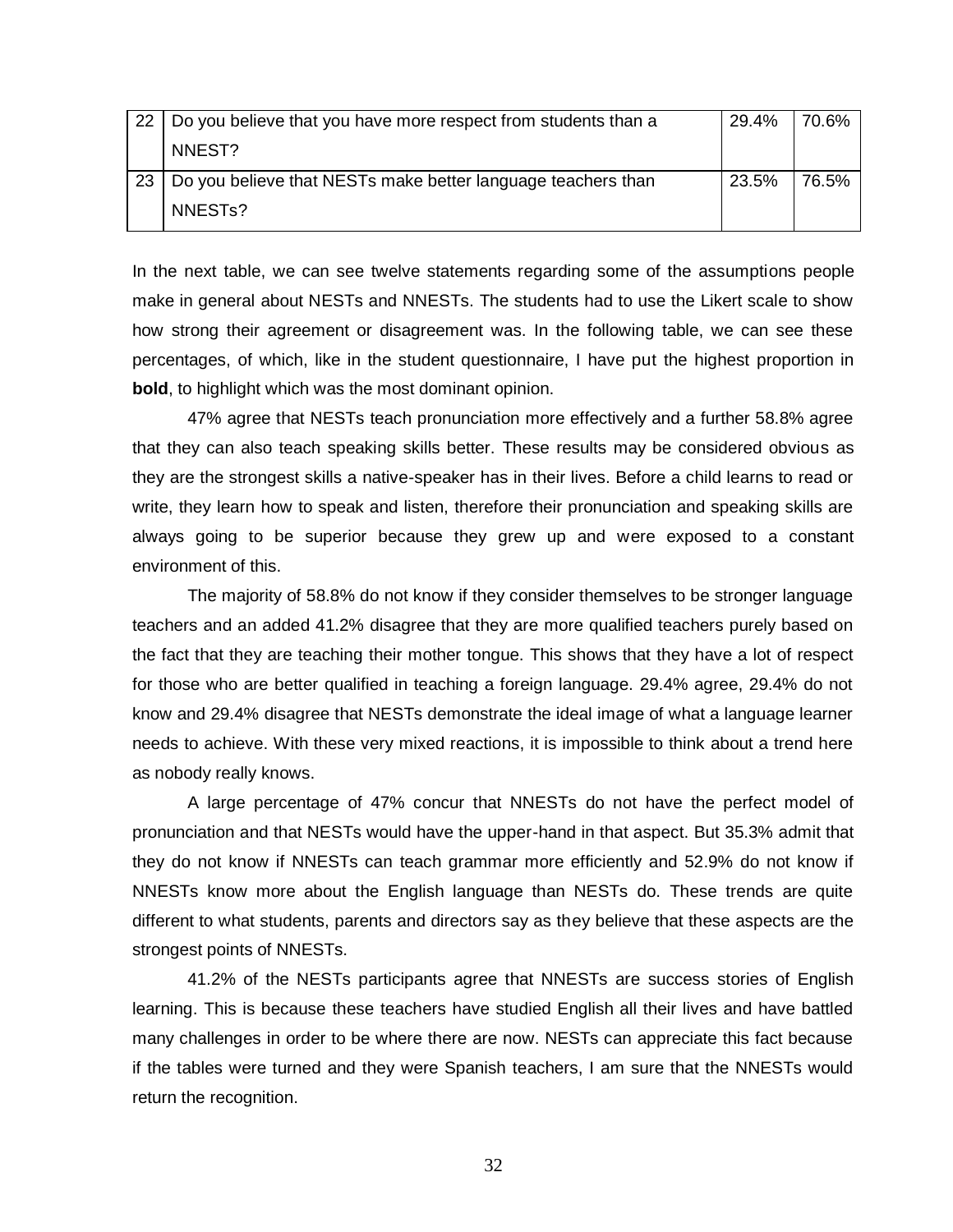41.2% disagree that NNESTs can relate more to the needs and difficulties of students. We must consider that sometimes NESTs are, in fact, language students in their own right, by learning Spanish for example. Therefore, they can also empathise with their students, although perhaps in a slightly different fashion in the sense that the language they are learning are not the same, but they are all still general language learners.

47% are not sure if NNESTs are more suitable for teaching lower levels, but 35.3% agree that this is a strong possibility. Also, 35.3% believe that they are more appropriate teachers for instructing higher levels, which may be considered given the fact that at higher level, for example in advanced and proficiency, a much greater demand is put on vocabulary and idioms, something which a NNEST may find difficult to learn and teach.

*Table 6.4.2 - Overall responses from NESTs about topic in which they had to choose on a scale of 1-5.* This Likert scale was used as follows:

1 (strongly agree) 2 (agree) 3 (don't know) 4 (disagree) 5 (strongly disagree)

|    | <b>Statement</b>                              | 1     | $\mathbf{2}$ | 3     | 4     | 5     |
|----|-----------------------------------------------|-------|--------------|-------|-------|-------|
|    |                                               |       |              |       |       |       |
| 24 | NESTs can teach pronunciation better.         |       | 47%          | 5.9%  | 5.9%  | $0\%$ |
|    |                                               |       |              |       |       |       |
| 25 | NESTs can teach speaking better.              | 23.5% | 58.8%        | 11.8% | 5.9%  | 0%    |
|    |                                               |       |              |       |       |       |
| 26 | NESTs are stronger language teachers          | 17.7% | 0%           | 58.8% | 23.5% | 0%    |
|    |                                               |       |              |       |       |       |
| 27 | NESTs are more qualified teachers as they are | 11.8% | 17.6%        | 17.6% | 41.2% | 11.8% |
|    | teaching their own language.                  |       |              |       |       |       |
| 28 | NESTs demonstrate the ideal image of what a   | 11.8% | 29.4%        | 29.4% | 29.4% | 0%    |
|    | language learner needs to achieve.            |       |              |       |       |       |
| 29 | NNESTs generally do not have perfect          | 5.9%  | 47%          | 29.4% | 11.8% | 5.9%  |
|    | pronunciation.                                |       |              |       |       |       |
| 30 | NNESTs can explain grammar more effectively   | 5.9%  | 23.5%        | 35.3% | 29.4% | 5.9%  |
|    |                                               |       |              |       |       |       |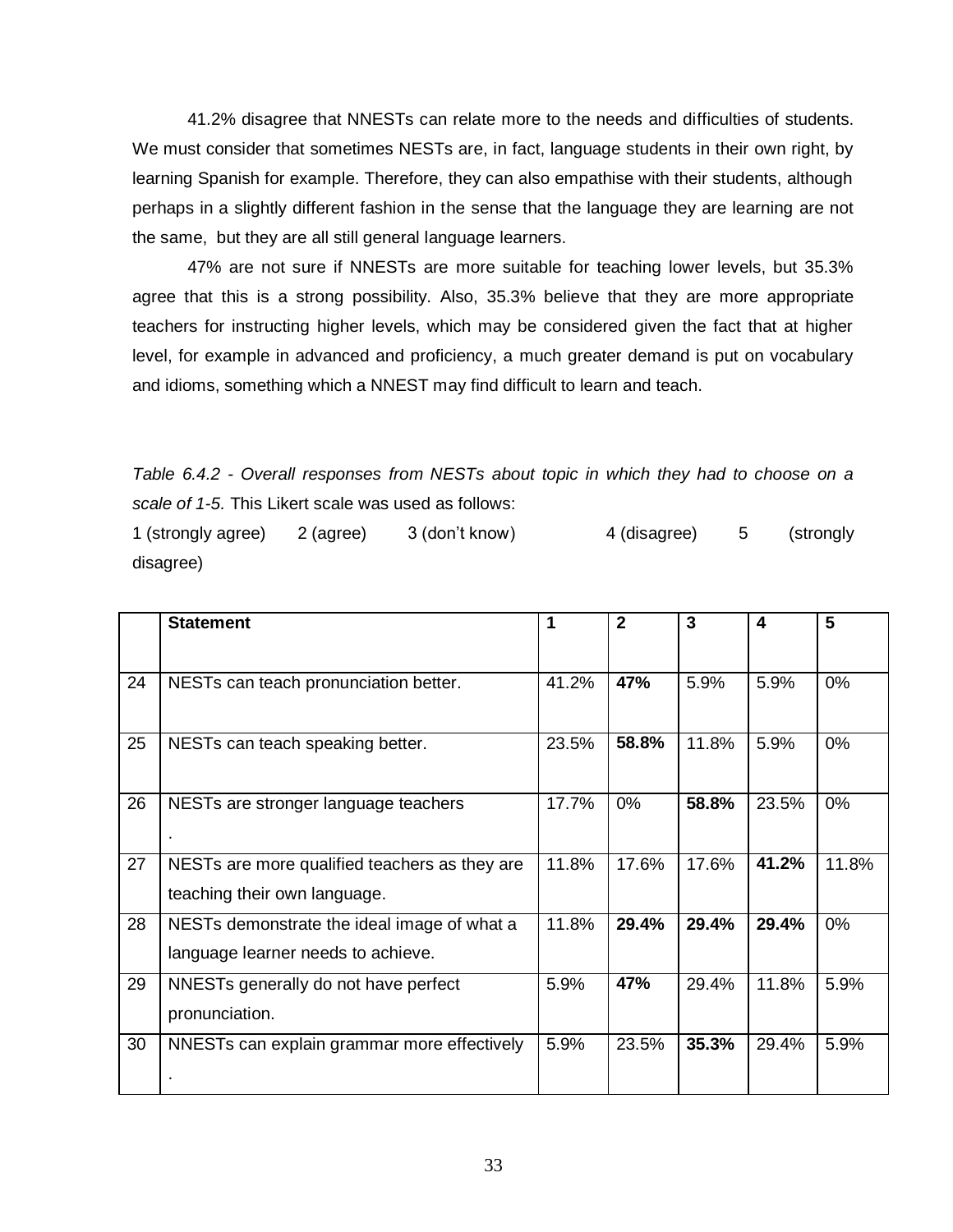| 31 | NNESTs know more about the English      | 0%    | 17.7% | 52.9% | 23.5% | 5.9%  |
|----|-----------------------------------------|-------|-------|-------|-------|-------|
|    | language.                               |       |       |       |       |       |
| 32 | NNESTs are models of successful English | 17.6% | 41.2% | 23.5% | 11.8% | 5.9%  |
|    | language learning.                      |       |       |       |       |       |
| 33 | NNESTS can relate more to the needs and | 0%    | 23.5% | 29.4% | 41.2% | 5.9%  |
|    | difficulties of students.               |       |       |       |       |       |
| 34 | NNESTs should teach lower levels.       | 5.9%  | 35.3% | 47%   | 5.9%  | 5.9%  |
|    |                                         |       |       |       |       |       |
| 35 | NESTs should teach higher levels.       | 11.8% | 35.3% | 29.3% | 5.9%  | 17.7% |
|    |                                         |       |       |       |       |       |

#### *6.5 Non-native English-speaking teachers' opinions*

In Table 6.5.1, we can see the reactions from the NNESTs in relation to their current job situations. When we compare it with the results from the NESTs, it is easy to see a stark contrast in notions. For example, 88.9% of NNESTs do not believe that they have less job security than their teaching comrades. This is quite fascinating as over half of NESTs believe that had an advantage over NESTs with job security. This can show us that NNESTs are, in fact, quite confident, positive and self-assured in their current position of employment, which may be aided a lot by the support of the teaching staff and director in their school.

When we compare the next four questions with the outcomes of NESTs, it is incredible to see that NNESTs have given an even higher percentage stating that they do not believe there is a distinction with having less training opportunities, an inferior salary, less respect from students, nor the idea that a NEST is a better language teacher.

*Table 6.5.1 - NNESTs' opinions on the topics of job security, training opportunities, salary, respect and who makes a better language teacher.*

|    | Question                                                                          | <b>YES</b> | <b>NO</b> |
|----|-----------------------------------------------------------------------------------|------------|-----------|
| 17 | Do you believe that you have less job security than a NNEST?                      | 11.1%      | 88.9%     |
| 18 | Do you believe that you have less training opportunities than a   11.1%<br>NNEST? |            | 88.9%     |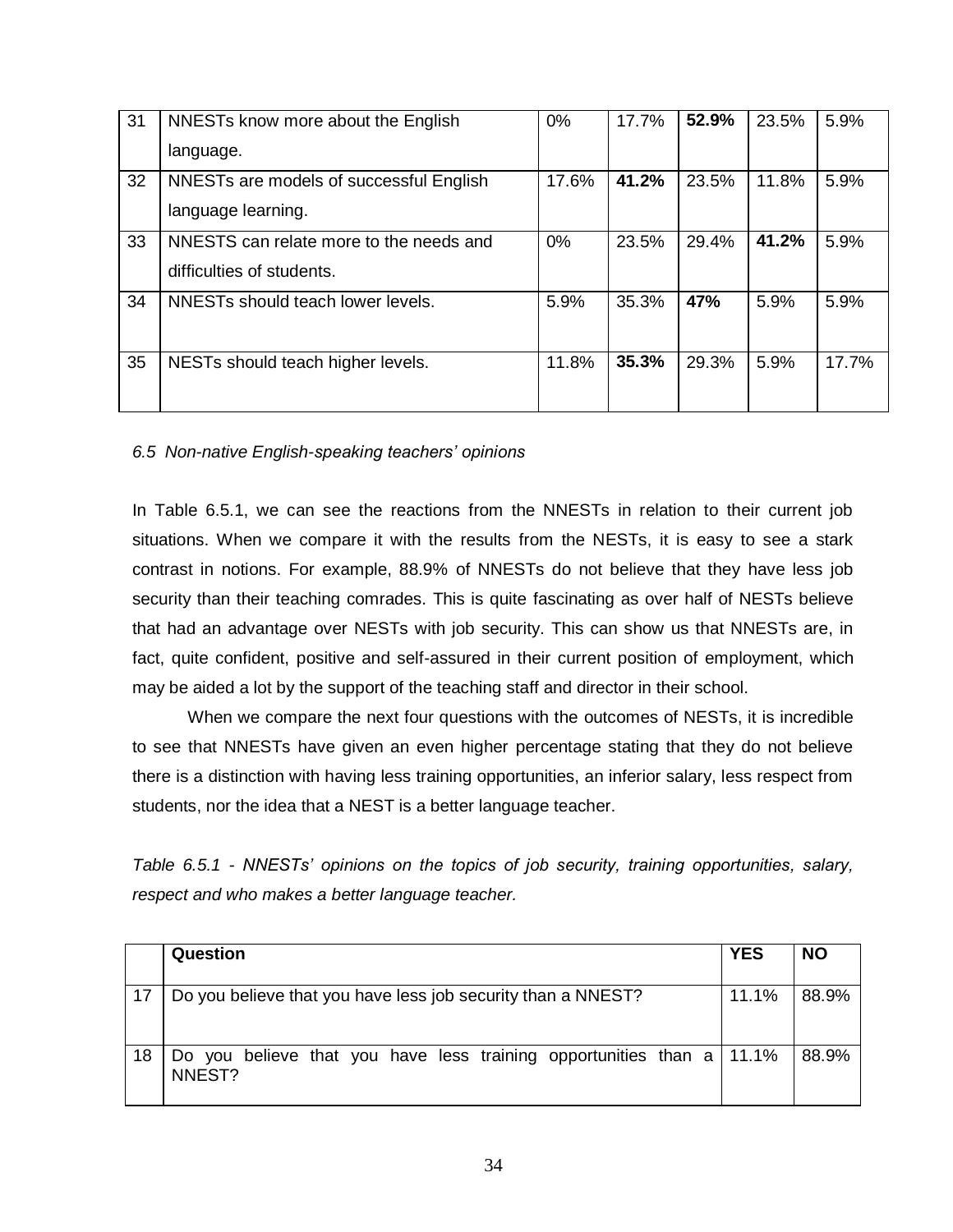| 19 | Do you believe that you have an inferior salary than a NNEST?                           | 11.1%      | 88.9% |
|----|-----------------------------------------------------------------------------------------|------------|-------|
| 20 | Do you believe that you have less respect from students than a<br>NNEST?                | $\mid 0\%$ | 100%  |
| 21 | Do you believe that NESTs make better language teachers than 0%<br>NNEST <sub>s</sub> ? |            | 100%  |

In the following table, we can notice NNESTs' reactions to twelve statements which can arise in this subject. Because the sample was not that large, the majority of the results were quite equalized with only a few with dramatic differences in opinions. With the ability of teaching pronunciation, the belief was mixed, with both 30% agreeing that this is true and 30% disagreeing. Only 20% strongly agreed with this statement. 40% of the participants disagreed that NESTs can teach better speaking skills. These results can reflect NNESTs' ideas on their capabilities towards teaching communication and that they believe that they do not have difficulties in this aspect.

50% disagree and a further 30% strongly disagree with the statement that NESTs are stronger language teachers and this can highlight that the NESTs feel secure and confident in their right to being a language teacher. Again, this belief is backed up by the 50% disagreements and the 30% strong disagreements about NESTs being more qualified language teachers as they are teaching their own language. This is a common generalisation about NESTs but it not necessarily the truth. If you ask any native speaker, who is not a teacher, to differentiate between grammar structures, or the reason something is the way it is in English, the chances are that this individual will not be able to answer correctly. Thus, many of the participants suggested that it depends on their knowledge of and experience with the language. This can be supported by the 40% who disagree and the extra 30% who strongly disagree with the idea that NESTs are the ideal image of what a language learner needs to gain.

40% of the individuals agreed that NNESTs do not demonstrate flawless pronunciation, but we must ask ourselves, what really is perfect pronunciation? Some people conclude that it is in the manner of British Received Pronunciation (RP) which is supported in certain areas of the United Kingdom, whereas some may consider General American (GA) which can appear in the Mid-Western states of the United States of America. Many individuals debate these categories, highlighting that there are many more types of acceptable pronunciation.

35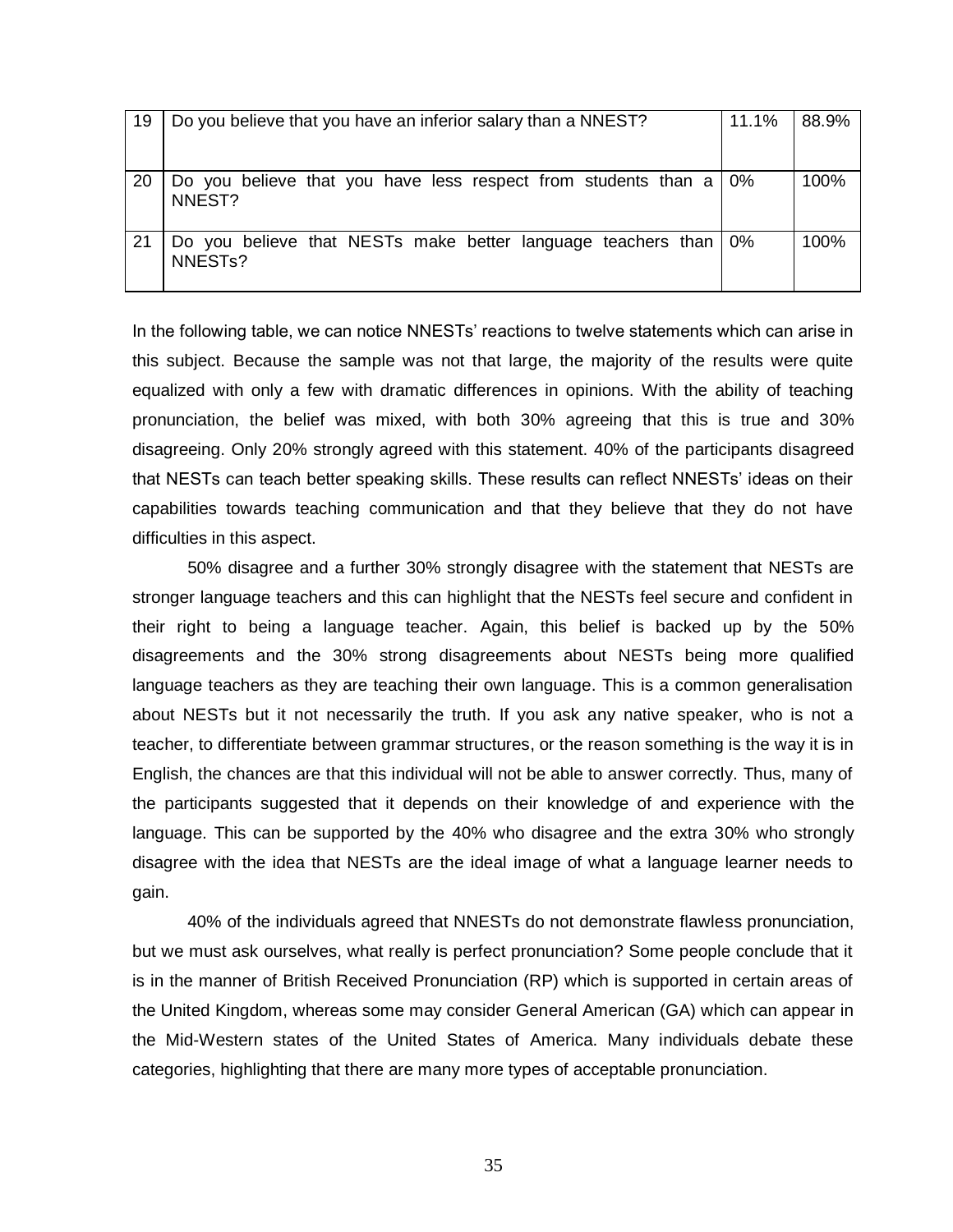It is difficult not to admit that NNESTs strong point is definitely their command of grammar and 20% strongly agree while 40% agree that they can explain grammar more adequately than a NEST. This may come from the Grammar-Translation teaching method, which was the norm of learning a language between the 17th and 19th centuries. All of the teachers would have learnt English though this standard and therefore would have an extremely strong footing in English grammar. Consequently, they can use what they have learned in the past to give their students a firm grasp of grammatical terms, forms and rules.

Although 50% of NNESTs are not sure if they know more about the English language, 30% strongly agree and 50% agree that they success stories for English language learning. This can be sustained by the 80% who believe that they can empathize more with the needs and difficulties of their students as they also have been through the progress of learning all the aspects of the language, having met and conquered their difficulties and have become successful English language instructors.

40% strongly disagree that NNESTs should only teach lower levels and 40% strongly disagree that NESTs should only teach higher levels. This demonstrates their determination in having equality in regards to levels of group and shows their belief that they can also do things that NESTs can do, and vice versa.

*Table 6.5.2 - Overall responses from NNESTs about topic in which they had to choose on a scale of 1-5. This Likert scale was used as follows:*

| 1 (strongly agree) | 2 (agree) | 3 (don't know) 4 (disagree) |  | 5 (strongly disagree) |
|--------------------|-----------|-----------------------------|--|-----------------------|
|--------------------|-----------|-----------------------------|--|-----------------------|

|    | <b>Statement</b>                                                                  | 1     | $\mathbf{2}$ | 3          | 4   | 5   |
|----|-----------------------------------------------------------------------------------|-------|--------------|------------|-----|-----|
| 22 | NESTs can teach pronunciation better.                                             | 20%   | 30%          | 10%        | 30% | 10% |
| 23 | NESTs can teach speaking better.                                                  | 20%   | 40%          | 0%         | 30% | 10% |
| 24 | NESTs are stronger language teachers.                                             | $0\%$ | $0\%$        | <b>20%</b> | 50% | 30% |
| 25 | NESTs are more qualified teachers as they are<br>teaching their own language.     | 0%    | $0\%$        | <b>20%</b> | 50% | 30% |
| 26 | NESTs demonstrate the ideal image of what a<br>language learner needs to achieve. | 0%    | 10%          | 20%        | 40% | 30% |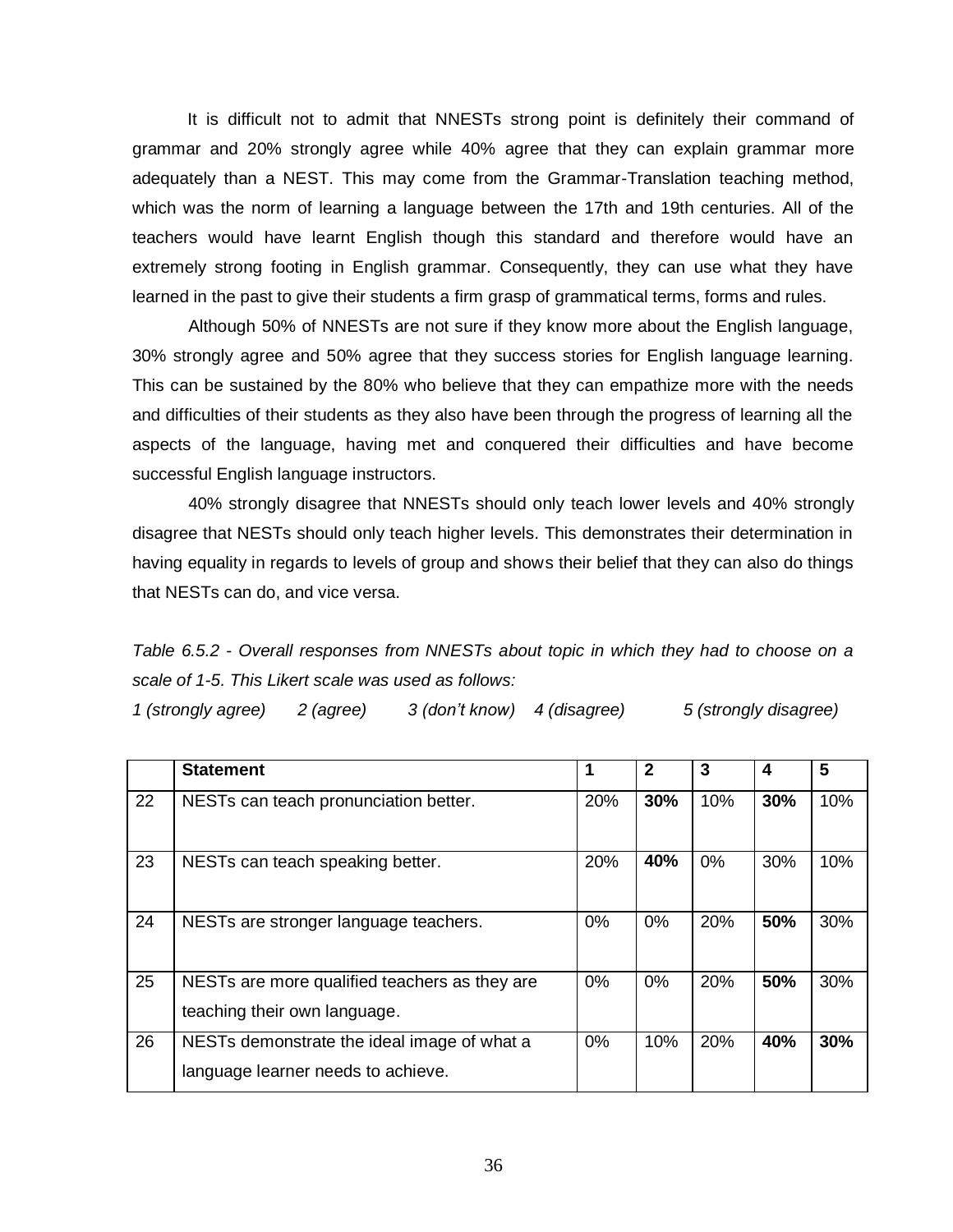| 27 | NNESTs generally do not have perfect<br>pronunciation.               | 10%   | 40% | 20% | 30%   | 0%    |
|----|----------------------------------------------------------------------|-------|-----|-----|-------|-------|
| 28 | NNESTs can explain grammar more effectively.                         | 20%   | 40% | 10% | 10%   | 20%   |
| 29 | NNESTs know more about the English language.                         | 10%   | 10% | 50% | 10%   | 20%   |
| 30 | NNESTs are models of successful English<br>language learning.        | 30%   | 50% | 10% | $0\%$ | 10%   |
| 31 | NNESTS can relate more to the needs and<br>difficulties of students. | 10%   | 80% | 10% | $0\%$ | $0\%$ |
| 32 | NNESTs should teach lower levels.                                    | $0\%$ | 20% | 10% | 30%   | 40%   |
| 33 | NESTs should teach higher levels.                                    | $0\%$ | 10% | 20% | 30%   | 40%   |

#### **7. Conclusion**

We must look back to the objectives, highlighted at the beginning of this paper, in order to come up with an engaging conclusion, to assess the current situation and also to make some further recommendations.

Objective 1 researched the specific characteristics of both NESTs and NNESTs. First, let us remind ourselves about the definitions of each group outlined in the opening paragraphs. The public and well-known scholars identify NESTs as foreign national teachers whose primary language is English, which in this case, is the target language. Whereas, NNESTs are classified as those who do not obtain English as their primary language, but who also want to teach it as a target language.

Objective 2 investigated any expectations and prejudices faced by NESTs and NNESTs in the workplace. Many people expect that NESTs are more skillful in language areas such as vocabulary, pronunciation and speaking, whereas NNESTs are more accomplished in grammar and reading aspects.

Objective 3 inspected if one type of teacher was preferred over the other and when all the results of the questionnaires, and the further comments, are taken into consideration, it is obvious that a particular trend is emerging. But overall, the general consensus is that students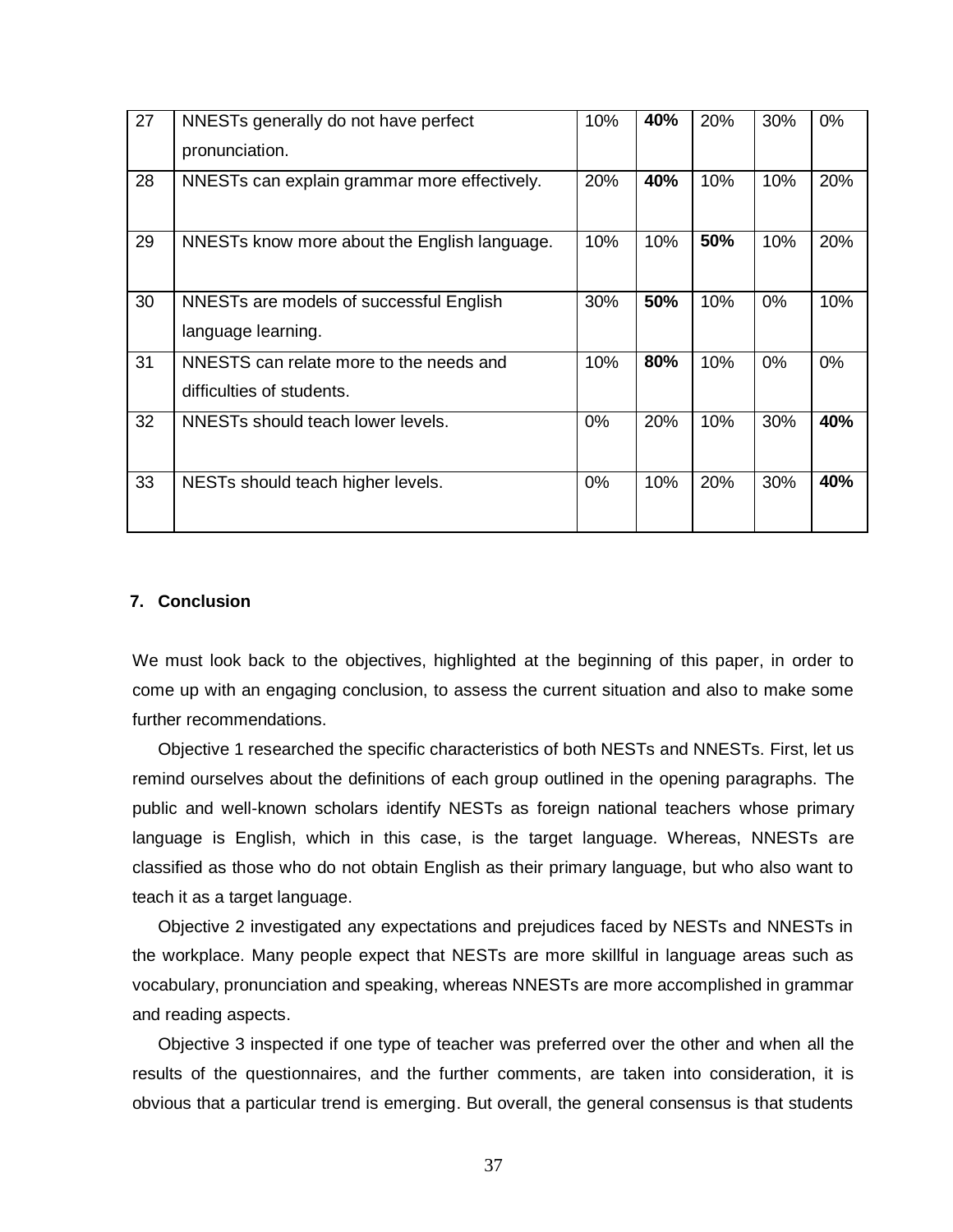and the parents of young students prefer having a NEST as the English teacher in a private school and find that this is an important factor when deciding on a particular school. These people, along with the directors of the participating schools have highlighted that people prefer NESTs because of their high level of expertise in pronunciation, intonation, accent and dialect, something which students from the province of Jaén find extremely difficult to acquire. These aspects of English are the core elements needed to gain a high proficiency in the skill of speaking which leads to great fluency and natural conversation abilities. Another reason why NESTs appear to be favoured is due to their high command of vocabulary and colloquialisms, something which a NEST will find easier to retain.

On the other hand, the NNESTs have the advantage of knowing their students' mother tongue and can relate and empathize more with the needs and difficulties of their students. But are these factors enough? In this respect, the expectations and prejudices outlined in Objective 2 are confirmed.

The interesting point is that the NESTs and NNESTs who participated in this study agreed that NESTs are more capable of teaching successful pronunciation and speaking skills and that NNESTs generally do not have perfect pronunciation expertise which is needed of them. A further fascinating fact is that neither of them claim to be better educators than the other which can illustrate that neither group feel that this should be questioned.

Having said that, it would appear that the general issue with the lack of NNESTs being employed in private schools is their 'believed' inadequacy in pronunciation and speaking capacities. I use the word 'believed' because this notion that all NNESTs have a shortfall in these skills could be completely incorrect and it sincerely depends on the person in question.

And finally, to conclude, I would recommend, and I profoundly hope, that in the future more private language schools would be willing to give NNESTs an opportunity to work with them as it will prove both fruitful for the NNESTs, NESTs and the entire staff, as a culturally diverse team of educators can bring a wide variety of teaching approaches and ideas to the organisation. By doing so, teachers can learn from each other and share concepts and materials, assist each other in times of need and all of this promotes teamwork, honesty, diversity, cultural acceptance and equality.

38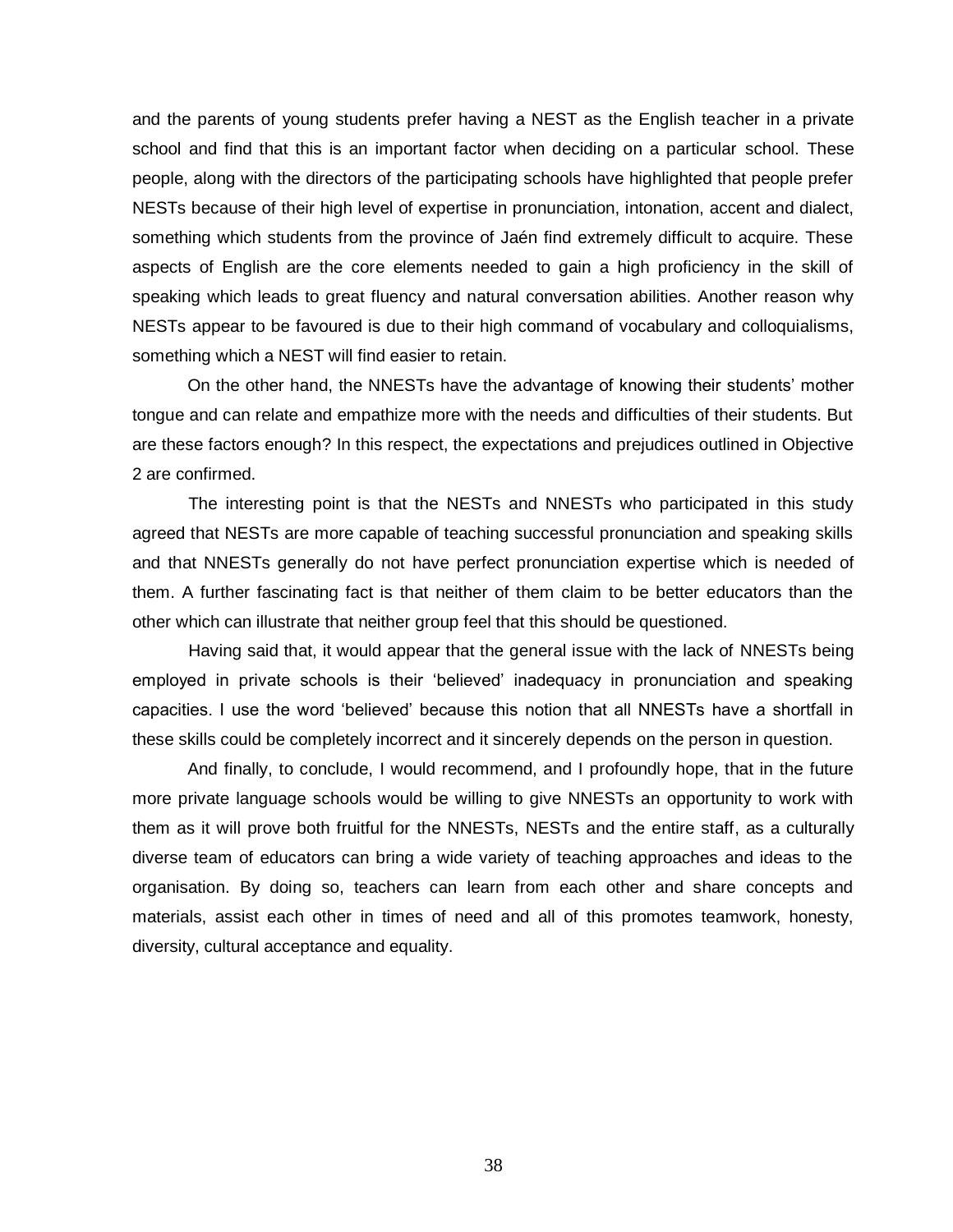#### **8. References**

- BLOOMFIELD, L. 1933. *Language*. New York: Henry Holt.
- BRAINE, G. 1999. (Ed.), *Non-native educators in English language teaching*. Mahwah, NJ: Erlbaum.
- COOK, V. 2005. Basing Teaching on the L2 User. In LLURDA, E. 2005. (Ed.) *Nonnative language teachers: Perceptions, Challenges and Contributions to the Profession*. pp. 47-61. Springer Science and Business Media, Inc.
- DARWIN, C. R. 1859. *On the origin of species by means of natural selection, or the preservation of favoured races in the struggle for life*. London: John Murray.
- FISHMAN, J. 1982. The sociology of English as an additional language. In KACHRU, B.B. 1982. (Ed.), *The other tongue: English across cultures*. Oxford: Pergamon Press
- FREUDENSTEIN, R. 1991. "Europe after 1992. Chances and problems for the less commonly taught languages". *FIPLV World News 55/21: 1-3.* In PHILLIPSON, R. 1992. ELT: The native speaker's burden. In HEDGE, T. & WHITNEY, N. (Eds.), *Power, pedagogy & practice*. pp. 23-30. Oxford: Oxford University Press
- GRADDOL, D. 1997. *The future of English? A guide to forecasting the popularity of the English language in the 21st century.* London: British Council
- GRADDOL, D. 1999. The decline of the native speaker. In ANDERMAN, G. & ROGERS, M. 2003. (Eds.), *Translation Today: Trends and Perspectives.* pp. 152-167 Clevedon : Multilingual Matters
- GRADDOL, D. 2007. *English Next*. London: British Council
- KACHRU, B.B. 1985. Standards, codification, and sociolinguistic realism: The English language in the outer circle. In QUIRK, R. and WIDDOWSON, H, (Eds*.) English in the*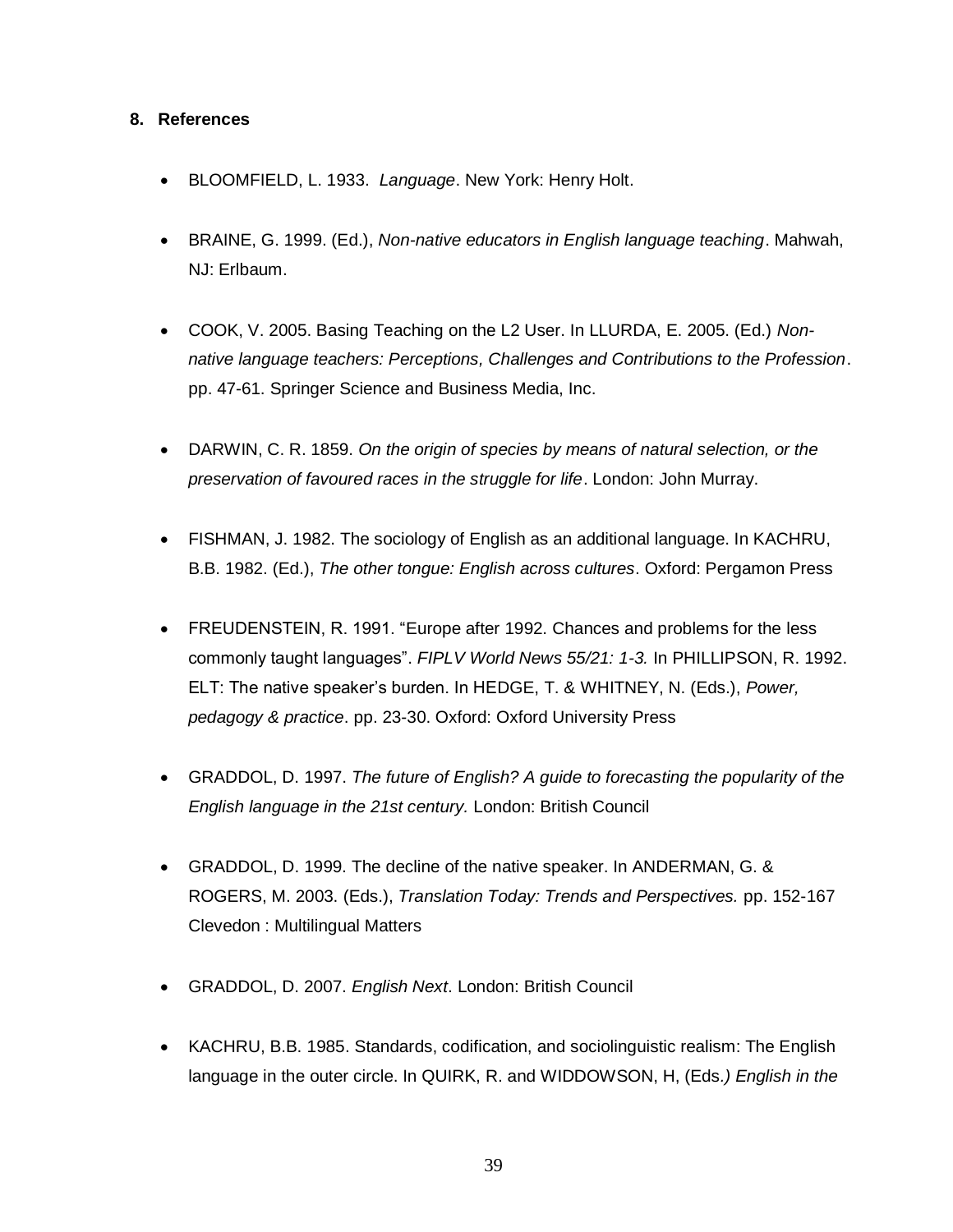*World: Teaching and Learning the language and the literature*. Cambridge: Cambridge University Press

- KRAMSCH, C. 1997. "The privilege of the non-native speaker". PMLA, 112 (3): 359 369.
- LI, X. 1999. Writing From the Vantage Point of an Outsider / Insider. In BRAINE, G. (Ed.), *Non-native educators in English language teaching*. pp. 43-56. Mahwah, NJ: Erlbaum.
- LLURDA, E. 2005. (Ed.) *Non-native language teachers: Perceptions, Challenges and Contributions to the Profession*. Springer Science and Business Media, Inc.
- LLURDA, E. 2014. Non-teachers and Advocacy. In BIGELOW, M & ENNSER-KANANEN, J. (Eds.) *The Routledge Handbook of Educational Linguistics.* pp. 105-116. New York: Routledge.
- MAHBOOB, A. 2004: Native or Non-Native: What do the students think? In KAMHI-STEIN, L.D (Ed.) *Learning and Teaching from Experience*. Michigan: University of Michigan Press.
- MEDGYES, P. 1990. 'Error and Communicative Approach.' In FREUDENSTEIN (Ed.) 1990. *Error in Foreign Languages.* FIPLV-Eurocentres.
- MEDGYES, P. 1992. "Native or non-native: Who's worth more?" English Language Teaching Journal, 46(4): 340-349.
- MEDGYES. P. 1994. *The non-native teacher*. Houndsmills: Macmillan.
- MEDGYES, P. 2001. When the teacher is a non-native speaker. In CELCE-MURCIA, M. (Ed.), *Teaching English as a second or foreign language* (3rd ed.). London: Thomson Learning.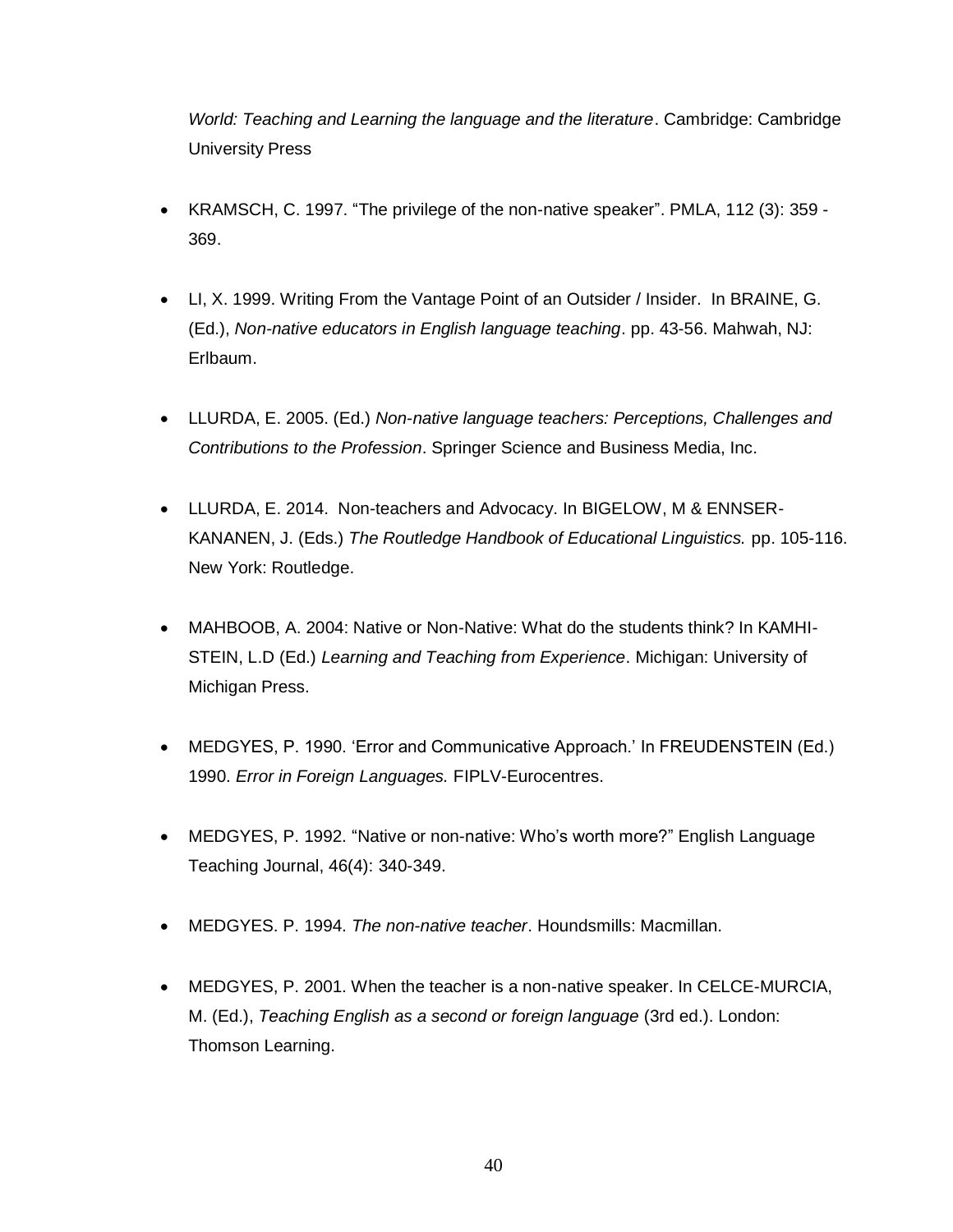- PACEK, D. 2005. 'Personality not nationality': Foreign Students' Perceptions of a nonnative speaker lecturer of English at a British University. In LLURDA, E. (Ed.) *Nonnative language teachers: Perceptions, Challenges and Contributions to the Profession*. pp. 242 – 261. Springer Science and Business Media, Inc.
- PHILLIPSON, R. 1992. ELT: The native speaker's burden. In HEDGE, T. & WHITNEY, N. (Eds.), *Power, pedagogy & practice*. pp. 23-30. Oxford: Oxford University Press
- QUIRK, R. 1990. 'Language varieties and standard language'. English Today 21, 6/1: 3- 10
- RAMPTON, M.B.H. 1990. 'Displacing the "native-speaker": expertise, affiliation, and inheritance'. ELT Journal 44/2: 97-101
- THOMAS, J. 1999. Voices from the periphery: Non-native teachers and issues of credibility. In BRAINE, G. (Ed.), *Non-native educators in English language teaching*. pp.5-13. Mahwah, NJ: Erlbaum
- TRUCHOT, C. 2002. "Key Aspects of the Use of English in Europe". Marc Bloch University: Strasbourg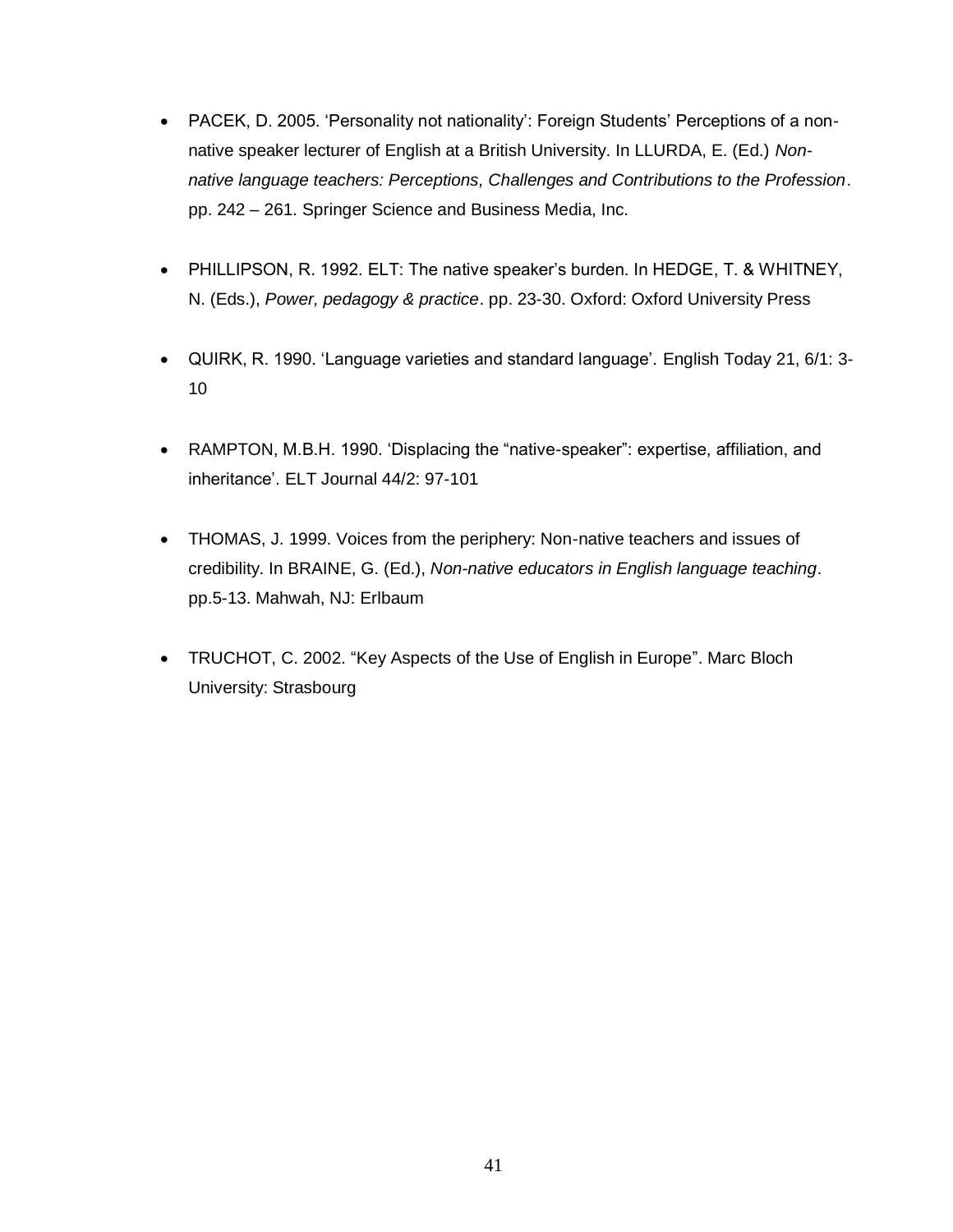#### **9. Appendices**

*Appendix 9.1 Kachru's (1985) three-circle-model.*



Figure adapted from Crystal, D. (1999), *The Cambridge Encyclopedia of the English Language*. Cambridge: CUP, p.107.

Image taken from: http://www.fb10.uni-bremen.de/anglistik/linguistik/lehrerausbildung.aspx Accessed 30 / 03 / 2015 19:01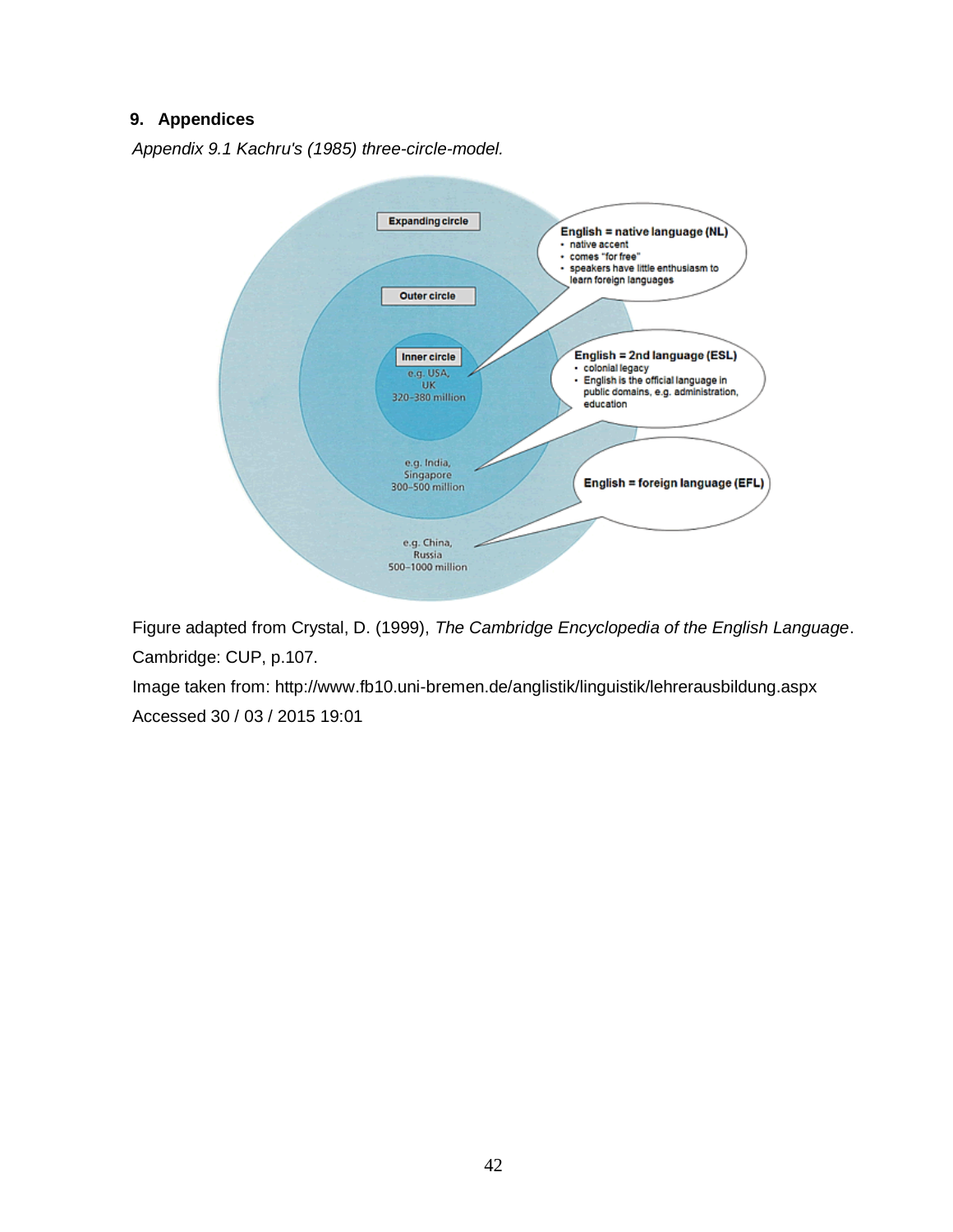### **Student Questionnaire**

*Please answer the following questions about your English language teacher. Before beginning, please note the terms used in this questionnaire, Native English-speaking teachers (NEST) are teachers whose native language is English and who have been exposed to an English-speaking environment for the majority of their lives. A Non-native English-speaking teacher (NNEST) is a teacher whose native language is not English, but who have learnt English in addition to their first language.* 

*Please remember that the information you give in this questionnaire will be data used anonymously in the Final Project of Miss Rebecca Fitzell.* 

| 1. Age                                                                                                                                                               | $16-$                                                          |  |  | $17-19$ $20-25$ $26+$ $-$ |                                                        |  |
|----------------------------------------------------------------------------------------------------------------------------------------------------------------------|----------------------------------------------------------------|--|--|---------------------------|--------------------------------------------------------|--|
| 2. Gender                                                                                                                                                            | Male ______ Female ____                                        |  |  |                           |                                                        |  |
| 3. Education / Profession                                                                                                                                            | primary school<br>university<br>college course<br>professional |  |  |                           | secondary school ______________ ESO _______ BACH _____ |  |
| 4. What is your current level of English?                                                                                                                            |                                                                |  |  |                           | A1 __ A2 __ B1 __ B2 __ C1 __ C2 __                    |  |
| 5. How long have you been learning English?<br><u> 1989 - Johann Barn, mars ann an t-Amhainn an t-Amhainn an t-Amhainn an t-Amhainn an t-Amhainn an t-Amhainn an</u> |                                                                |  |  |                           |                                                        |  |
| 6. Why are you learning English?                                                                                                                                     |                                                                |  |  |                           |                                                        |  |
| 7. Are you preparing for a specific English exam?                                                                                                                    |                                                                |  |  |                           | $NO$ <sub>____</sub>                                   |  |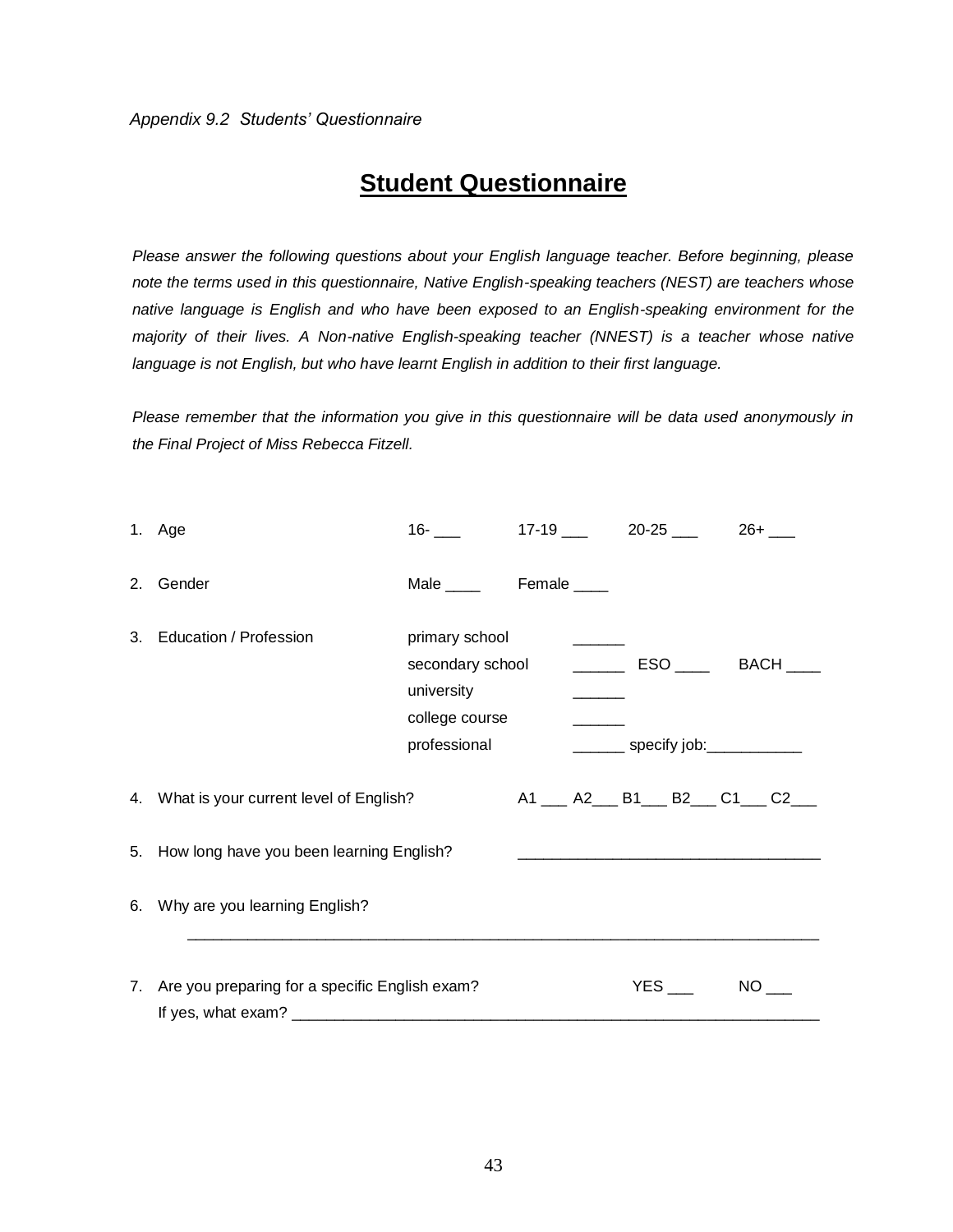8. Please rate the following aspects of English from the most difficult (1) to the least difficult (7):

|    |                                                                             | reading   |  |             | grammar      |               |           |
|----|-----------------------------------------------------------------------------|-----------|--|-------------|--------------|---------------|-----------|
|    |                                                                             | writing   |  |             | vocabulary   |               |           |
|    |                                                                             | listening |  |             |              | pronunciation |           |
|    |                                                                             | speaking  |  |             |              |               |           |
| 9. | Have you ever been to an English-speaking country?<br>If yes, for how long? |           |  |             | <b>YES</b>   |               | <b>NO</b> |
|    | 10. Is your English teacher a:                                              |           |  | <b>NEST</b> | <b>NNEST</b> | Don't know    |           |
|    | 11. What country is your English teacher from?                              |           |  |             |              |               |           |

Here are some statements about the topic of NESTs and NNESTs. Please be as honest as possible. These questions are NOT about your current English teacher, they are about your general opinion on the topic. Circle the number which you agree or disagree with.

- 1. I strongly agree
- 2. I agree
- 3. I don't know
- 4. I disagree
- 5. I strongly disagree

|                | In general I prefer having a NEST as my English                                      |   | 2 | 3 | 4                        | 5 |
|----------------|--------------------------------------------------------------------------------------|---|---|---|--------------------------|---|
| 2              | teacher.<br>I think that a NEST can make a better teacher than a<br>NNEST.           | 1 | 2 | 3 | $\overline{\mathcal{A}}$ | 5 |
| 3              | It does not matter if my teacher is a NEST or NNEST.                                 |   | 2 | 3 | 4                        | 5 |
| $\overline{4}$ | I can learn better pronunciation from a NEST.                                        | 1 | 2 | 3 | 4                        | 5 |
| 5              | I can learn better speaking from a NEST.                                             |   | 2 | 3 | 4                        | 5 |
| 6              | I can learn better listening from a NEST.                                            |   | 2 | 3 | 4                        | 5 |
| $\overline{7}$ | I can learn better grammar from a NEST.                                              |   | 2 | 3 | 4                        | 5 |
| 8              | I can learn better writing from a NEST.                                              |   | 2 | 3 | 4                        | 5 |
| 9              | I can learn better reading from a NEST.                                              | 1 | 2 | 3 | 4                        | 5 |
| 10             | I would prefer a Spanish-speaking teacher because I<br>can ask questions in Spanish. | 1 | 2 | 3 | 4                        | 5 |
| 11             | I think that English should be used in the classroom.                                | 1 | 2 | 3 | 4                        | 5 |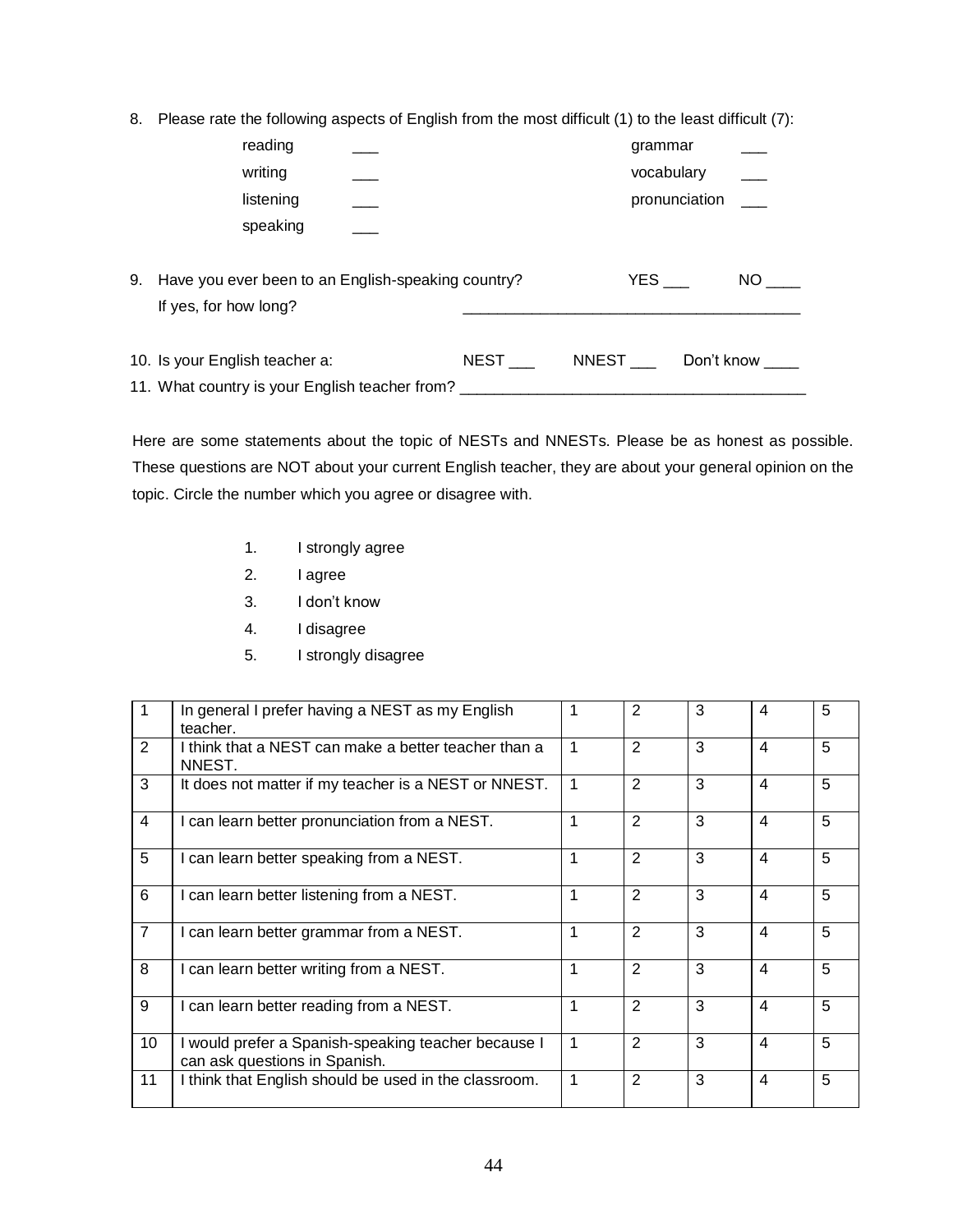| 12 | I think Spanish should be used in the classroom.                                                                | 2            | 3 | 4 | 5 |
|----|-----------------------------------------------------------------------------------------------------------------|--------------|---|---|---|
| 13 | A NNEST is a better teacher for lower levels.                                                                   | 2            | 3 | 4 | 5 |
| 14 | A NEST is a better teacher for advanced levels.                                                                 | 2            | 3 | 4 | 5 |
| 15 | NESTs teach better speaking and conversation<br>abilities.                                                      | 2            | 3 | 4 | 5 |
| 16 | If I could choose, I would prefer to have both a NEST<br>and a NNEST.                                           | $\mathbf{2}$ | 3 | 4 | 5 |
| 17 | I think that if a NNEST is qualified and has lived in an<br>English-speaking country, they are equal to a NEST. | 2            | 3 | 4 | 5 |
| 18 | I can learn more about the culture of English-speaking<br>countries from a NEST.                                | 2            | 3 | 4 | 5 |
| 19 | I would have no difficulties learning English with a<br>NEST.                                                   | 2            | 3 | 4 | 5 |
| 20 | NESTs are, in general, better language teachers than<br>NNEST <sub>s.</sub>                                     | 2            | 3 | 4 | 5 |

Thank you for taking the time to complete this questionnaire. If you have any further questions or information to provide, please do not hesitate to contact me.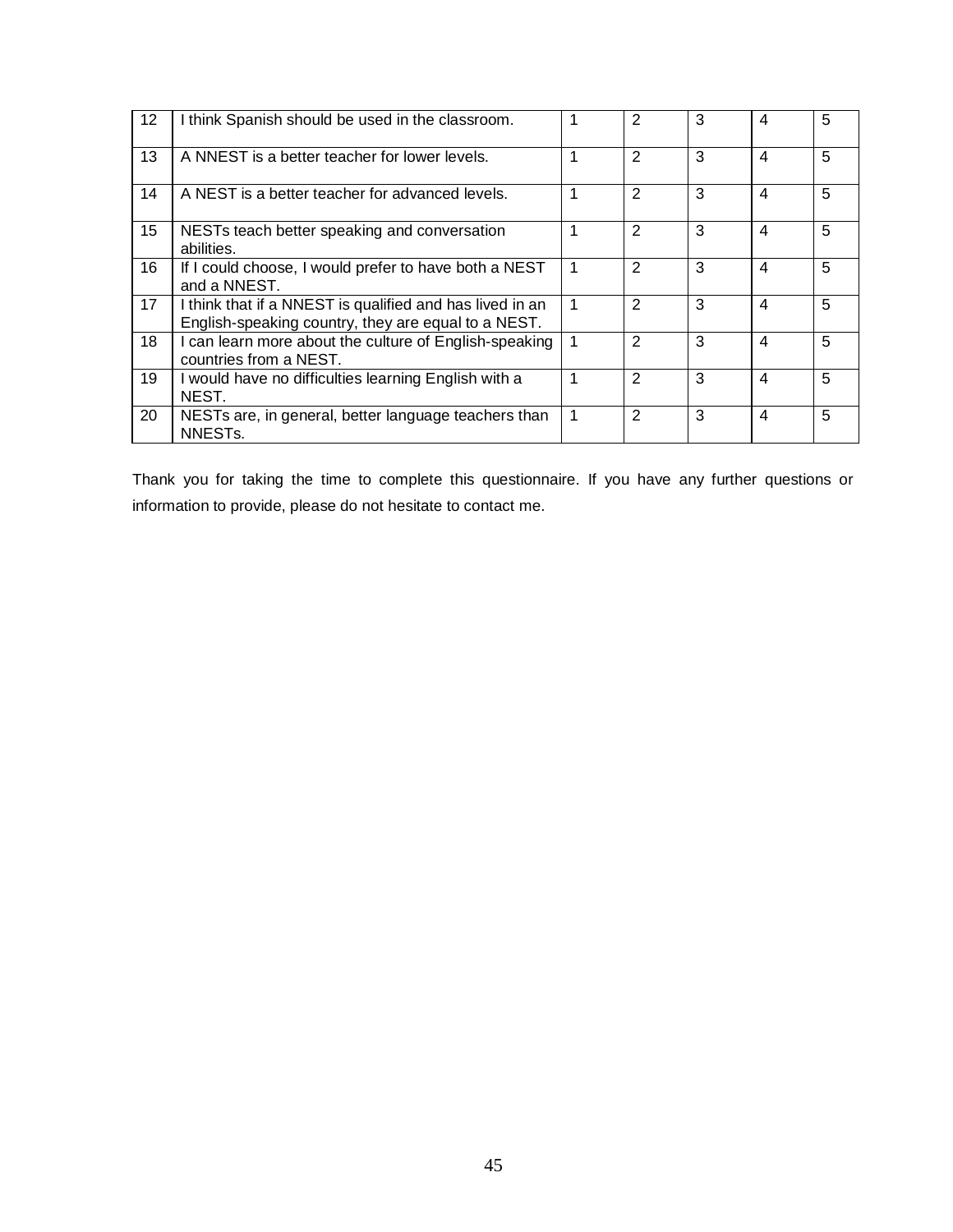*Appendix 9.3 Parents' Questionnaire*

## **Encuesta de los padres de alumnos**

*Por favor responda las siguientes preguntas con sinceridad sobre sus opiniones y creencias acerca del tema de profesores diferentes en la academia donde su(s) hijo(s) asiste(n) a las clases de inglés.*

*Por favor, recuerde que la información que proporcione en esta encuesta será utilizada en el Proyecto Final de la señorita Rebecca Fitzell de manera anónima.*

1. ¿Cuántos de sus hijos van a una academia?

1 2 3 4

2. ¿Qué edad tienen los niños?

6-10 10-14 14-16 16-18

3. ¿Por qué usted manda sus hijos a una academia?

|  |  | 4. ¿Están participando en el Programa Bilingüe en la escuela pública? |  |  |
|--|--|-----------------------------------------------------------------------|--|--|
|  |  |                                                                       |  |  |

|                                                          | NΟ |
|----------------------------------------------------------|----|
| 5. ¿Están preparando cualquier examen oficial de inglés? |    |
|                                                          | NΟ |

\_\_\_\_\_\_\_\_\_\_\_\_\_\_\_\_\_\_\_\_\_\_\_\_\_\_\_\_\_\_\_\_\_\_\_\_\_\_\_\_\_\_\_\_\_\_\_\_\_\_\_\_\_\_\_\_\_\_\_\_\_\_\_\_\_\_\_\_\_ \_\_\_\_\_\_\_\_\_\_\_\_\_\_\_\_\_\_\_\_\_\_\_\_\_\_\_\_\_\_\_\_\_\_\_\_\_\_\_\_\_\_\_\_\_\_\_\_\_\_\_\_\_\_\_\_\_\_\_\_\_\_\_\_\_\_\_\_\_\_ \_\_\_\_\_\_\_\_\_\_\_\_\_\_\_\_\_\_\_\_\_\_\_\_\_\_\_\_\_\_\_\_\_\_\_\_\_\_\_\_\_\_\_\_\_\_\_\_\_\_\_\_\_\_\_\_\_\_\_\_\_\_\_\_\_\_\_\_\_\_

6. ¿Por qué usted elegió esta academia en particular?

7. Al considerar las academias, tener un profesor nativo de inglés es un factor importante?

\_\_\_\_\_\_\_\_\_\_\_\_\_\_\_\_\_\_\_\_\_\_\_\_\_\_\_\_\_\_\_\_\_\_\_\_\_\_\_\_\_\_\_\_\_\_\_\_\_\_\_\_\_\_\_\_\_\_\_\_\_\_\_\_\_\_\_\_\_\_ \_\_\_\_\_\_\_\_\_\_\_\_\_\_\_\_\_\_\_\_\_\_\_\_\_\_\_\_\_\_\_\_\_\_\_\_\_\_\_\_\_\_\_\_\_\_\_\_\_\_\_\_\_\_\_\_\_\_\_\_\_\_\_\_\_\_\_\_\_\_

 $SI$   $NO$   $\_$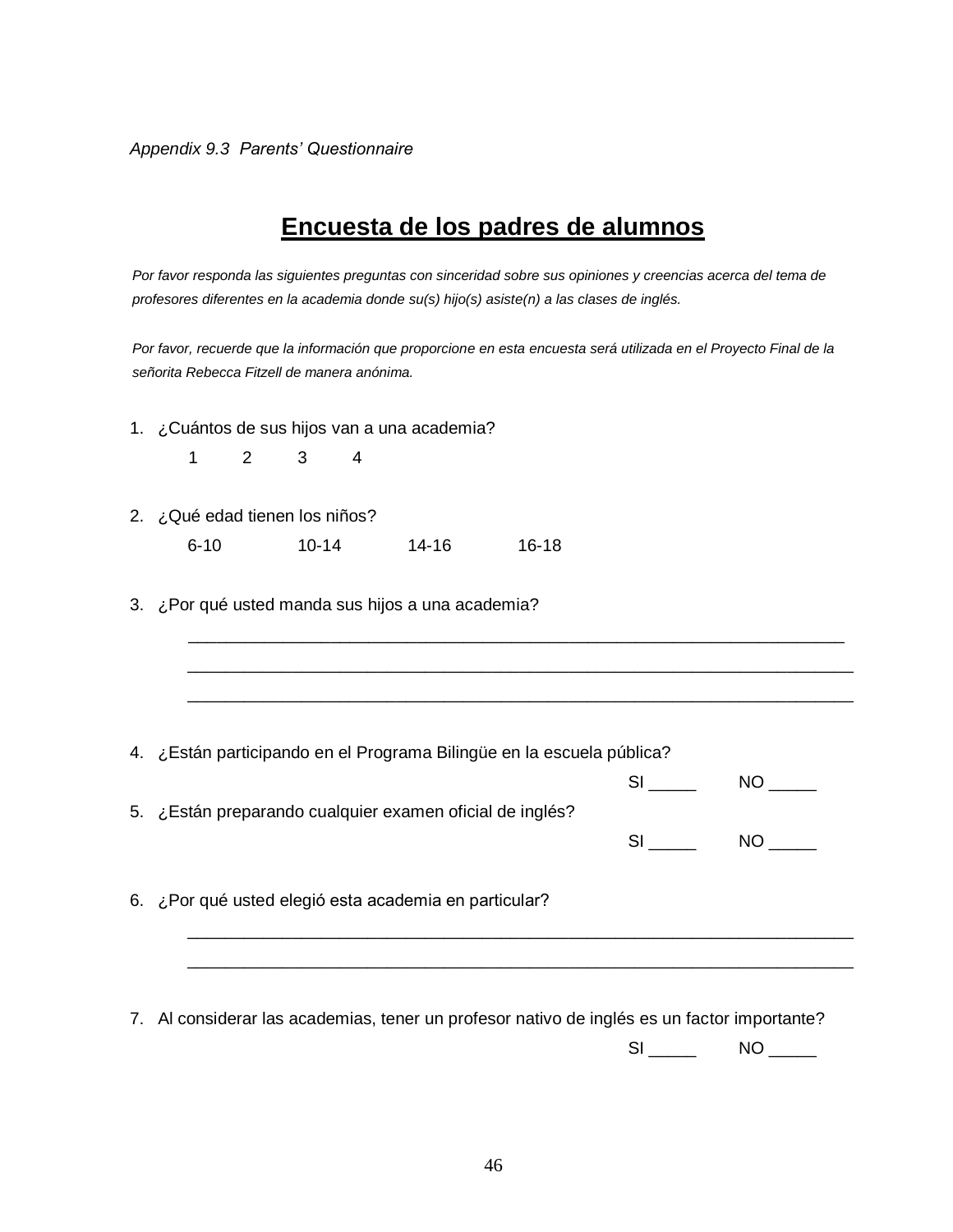8. ¿Usted sabe si el profesor de su hijo en la academia es un hablante nativo de inglés o un hablante no nativo?

|                                                                                          | $SI$ NO $\qquad$ |
|------------------------------------------------------------------------------------------|------------------|
| 9. ¿De dónde es el profesor?                                                             |                  |
|                                                                                          |                  |
| 10. ¿Usted prefiere un profesor nativo de inglés o un profesor no nativo? ¿Por qué?      |                  |
|                                                                                          |                  |
|                                                                                          |                  |
| 11. ¿En qué idioma se instruyen las clases de su hijo?                                   |                  |
| español ______ una mezcla de los dos_____                                                |                  |
| 12. ¿Usted cree que su hijo aprendería más inglés de un profesor nativo o no nativo?     |                  |
|                                                                                          |                  |
|                                                                                          |                  |
| 13. En su opinión, ¿qué puede ofrecer un hablante nativo que un no nativo no puede?      |                  |
|                                                                                          |                  |
|                                                                                          |                  |
| 14. En su opinión, ¿qué puede ofrecer un hablante no nativo que un nativo no puede?      |                  |
|                                                                                          |                  |
|                                                                                          |                  |
| 15. ¿Tiene usted algún comentario más sobre este tema?                                   |                  |
|                                                                                          |                  |
|                                                                                          |                  |
|                                                                                          |                  |
|                                                                                          |                  |
| Me gustaría darle las gracias por completar esta encuesta. Si tiene cualquier pregunta o |                  |

información adicional, por favor no dude en ponerse en contacto conmigo.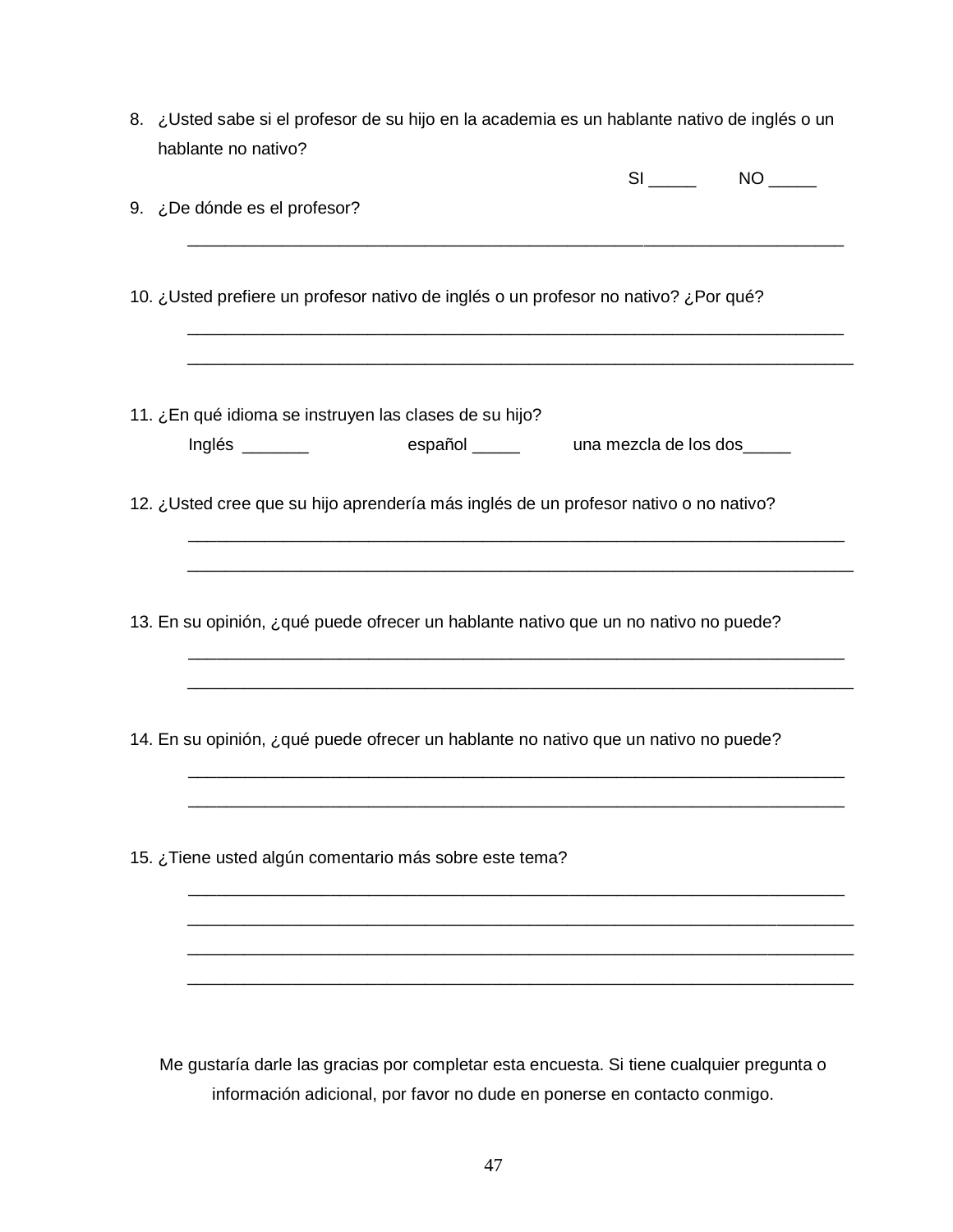## **Director of Studies - Questionnaire**

*Please answer the following questions honestly about your opinions and beliefs on the topic of different teachers in your educational organisation. Before beginning, please note the terms used in this questionnaire, Native Englishspeaking teachers (NEST) are teachers whose native language is English and who have been exposed to an English-speaking environment for the majority of their lives. A Non-native English-speaking teacher (NNEST) is a teacher whose native language is not English, but who have learnt English in addition to their first language.* 

*Please remember that the information you give in this questionnaire will be data used in the Final Project of Miss Rebecca Fitzell and all participants and their organisations will remain unnamed and anonymous.* 

| 1. Are you, the Director of Studies, a native English-speaker or a non-native English speaker? |                                                                                   |                |                                |                              |                |      |
|------------------------------------------------------------------------------------------------|-----------------------------------------------------------------------------------|----------------|--------------------------------|------------------------------|----------------|------|
|                                                                                                |                                                                                   |                |                                | NATIVE _____ NON-NATIVE ____ |                |      |
|                                                                                                | 2. How many years have you worked in your current position?                       |                | $1 \qquad 2 \qquad 3 \qquad 4$ |                              |                | $5+$ |
|                                                                                                | 3. Before this position, were you an English language teacher?                    |                |                                |                              |                |      |
|                                                                                                |                                                                                   |                | $YES$ $NO$                     |                              |                |      |
|                                                                                                | If YES, for how many years?                                                       |                |                                |                              |                |      |
|                                                                                                |                                                                                   |                | $1 \t2 \t3 \t4 \t5+$           |                              |                |      |
|                                                                                                | 4. How many teachers are currently employed in your organisation?                 | $1 \quad \Box$ | $2^{\sim}$                     | $3^{\circ}$                  | $\overline{4}$ | $5+$ |
|                                                                                                |                                                                                   |                |                                |                              |                |      |
|                                                                                                | 5. How many of these teachers are native English-speaking teacher (NESTs)?        |                |                                |                              |                |      |
|                                                                                                |                                                                                   |                | $0 \qquad 1 \qquad 2 \qquad 3$ |                              | 4              | $5+$ |
|                                                                                                | 6. How many of these teachers are non-native English-speaking teachers? (NNESTs)? |                |                                |                              |                |      |
|                                                                                                |                                                                                   |                | $0 \qquad 1 \qquad 2$          | 3                            | 4              | $5+$ |
|                                                                                                | 7. Do you consider the ratio between NESTs and NNESTs in your school as balanced? |                |                                |                              |                |      |
|                                                                                                |                                                                                   |                |                                | <b>YES</b>                   | NO <b>NO</b>   |      |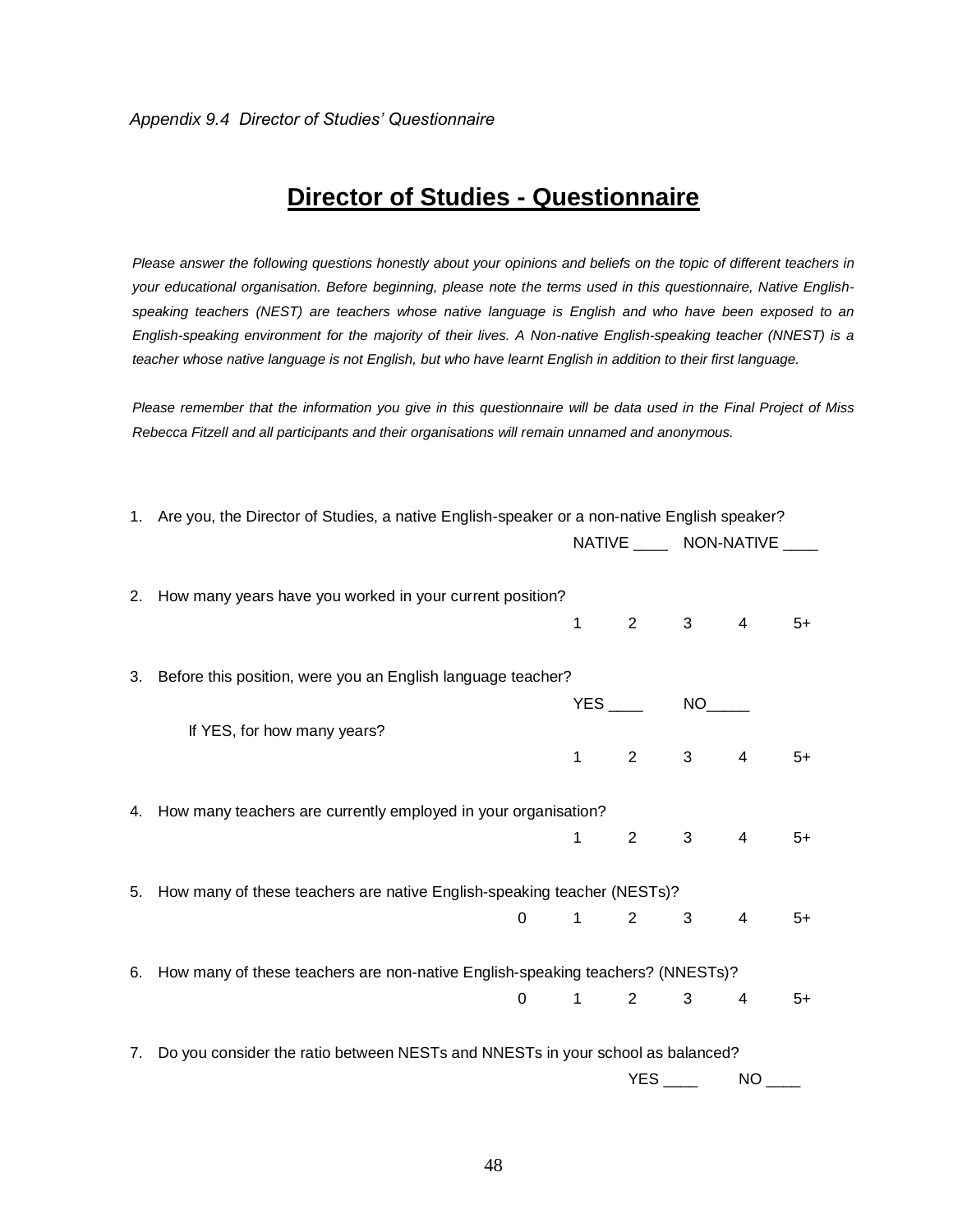| 8. Do you actively promote which type of teacher you employ?                                             |                   |                            |
|----------------------------------------------------------------------------------------------------------|-------------------|----------------------------|
|                                                                                                          |                   |                            |
|                                                                                                          |                   |                            |
| 9. Which do you prefer in general, NESTs or NNESTs?                                                      |                   |                            |
|                                                                                                          |                   | NESTs_______ NNESTs ______ |
|                                                                                                          |                   |                            |
| 10. When you advertise a job position, would you generally request that only NESTs apply?                |                   |                            |
|                                                                                                          | $YES$ NO $\qquad$ |                            |
|                                                                                                          |                   |                            |
| 11. Do you consider the job security of NESTs and NNESTs as equal?                                       |                   |                            |
|                                                                                                          |                   | $NO$ <sub>____</sub>       |
|                                                                                                          |                   |                            |
| 12. Are training and development opportunities comparable to both types of teachers?                     |                   |                            |
|                                                                                                          |                   | NO <sub>2</sub>            |
| Can you comment more on this topic please?                                                               |                   |                            |
|                                                                                                          |                   |                            |
|                                                                                                          |                   |                            |
| 13. In your opinion, what are the strengths of a NEST?                                                   |                   |                            |
|                                                                                                          |                   |                            |
|                                                                                                          |                   |                            |
| 14. And what are the strengths of a NNEST?                                                               |                   |                            |
|                                                                                                          |                   |                            |
|                                                                                                          |                   |                            |
| 15. On the other hand, what are the weaknesses of a NEST?                                                |                   |                            |
|                                                                                                          |                   |                            |
|                                                                                                          |                   |                            |
| 16. And what are the weaknesses of a NNEST?                                                              |                   |                            |
|                                                                                                          |                   |                            |
|                                                                                                          |                   |                            |
| 17. Imagine you have the following candidates to fill a position at your school. Which would you choose? |                   |                            |
| Please tick.                                                                                             |                   |                            |
| a NEST with no qualifications                                                                            |                   |                            |
| a NNEST with qualifications                                                                              |                   |                            |
|                                                                                                          |                   |                            |
| 18. Do you believe that a NEST would be a more appropriate teacher for a specific level of students?     |                   |                            |
|                                                                                                          | YES.              | <b>NO</b>                  |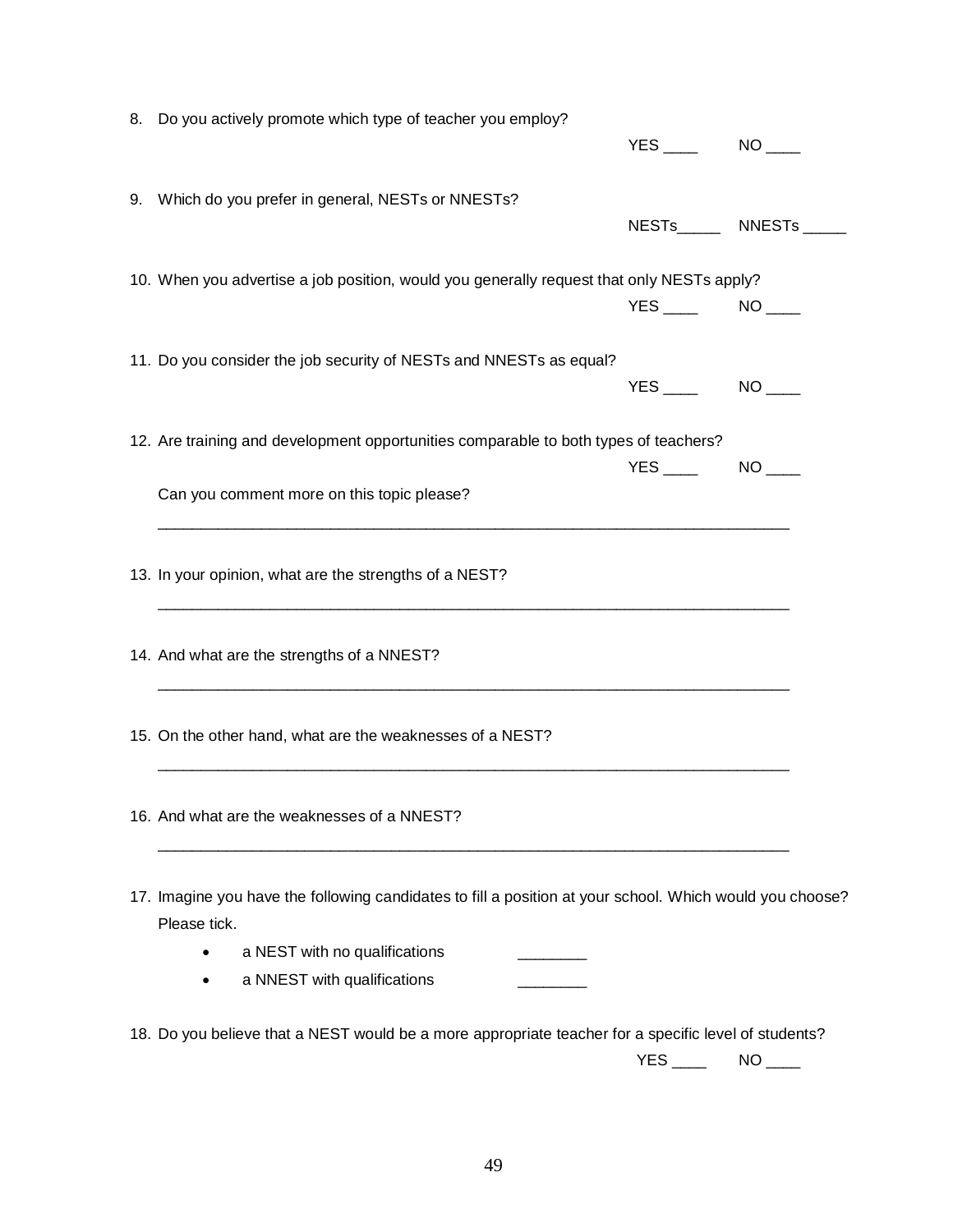| 19. Do you believe that a NNEST would be a more appropriate teacher for a different level to that which<br>you stated in Question 18? |                                                                                                                                                         |                     |  |  |  |  |
|---------------------------------------------------------------------------------------------------------------------------------------|---------------------------------------------------------------------------------------------------------------------------------------------------------|---------------------|--|--|--|--|
|                                                                                                                                       |                                                                                                                                                         | $YES$ NO ____       |  |  |  |  |
|                                                                                                                                       | If yes, which levels and why?                                                                                                                           |                     |  |  |  |  |
|                                                                                                                                       | 20. When prospective students come to your school asking for information, do they generally ask<br>questions about the teacher being a NEST or a NNEST? |                     |  |  |  |  |
|                                                                                                                                       |                                                                                                                                                         | YES NO              |  |  |  |  |
|                                                                                                                                       | If yes, do you feel that this can change their first impression of your organisation?                                                                   |                     |  |  |  |  |
|                                                                                                                                       |                                                                                                                                                         | $YES$ $NO$ $\qquad$ |  |  |  |  |
|                                                                                                                                       | Do you believe that it can be the main factor in which they decide to join your school or not?                                                          |                     |  |  |  |  |
|                                                                                                                                       |                                                                                                                                                         | $YES$ NO $\qquad$   |  |  |  |  |
|                                                                                                                                       | 21. Please leave any other comments you may feel are relevant about this topic in this area.                                                            |                     |  |  |  |  |

\_\_\_\_\_\_\_\_\_\_\_\_\_\_\_\_\_\_\_\_\_\_\_\_\_\_\_\_\_\_\_\_\_\_\_\_\_\_\_\_\_\_\_\_\_\_\_\_\_\_\_\_\_\_\_\_\_\_\_\_\_\_\_\_\_\_\_\_\_\_\_\_\_\_\_

Thank you for taking the time to complete this questionnaire. If you have any further questions or information to provide, please do not hesitate to contact me via e-mail: rebecca.fitzell@hotmail.com

\_\_\_\_\_\_\_\_\_\_\_\_\_\_\_\_\_\_\_\_\_\_\_\_\_\_\_\_\_\_\_\_\_\_\_\_\_\_\_\_\_\_\_\_\_\_\_\_\_\_\_\_\_\_\_\_\_\_\_\_\_\_\_\_\_\_\_\_\_\_\_\_\_\_\_\_\_\_\_\_\_\_\_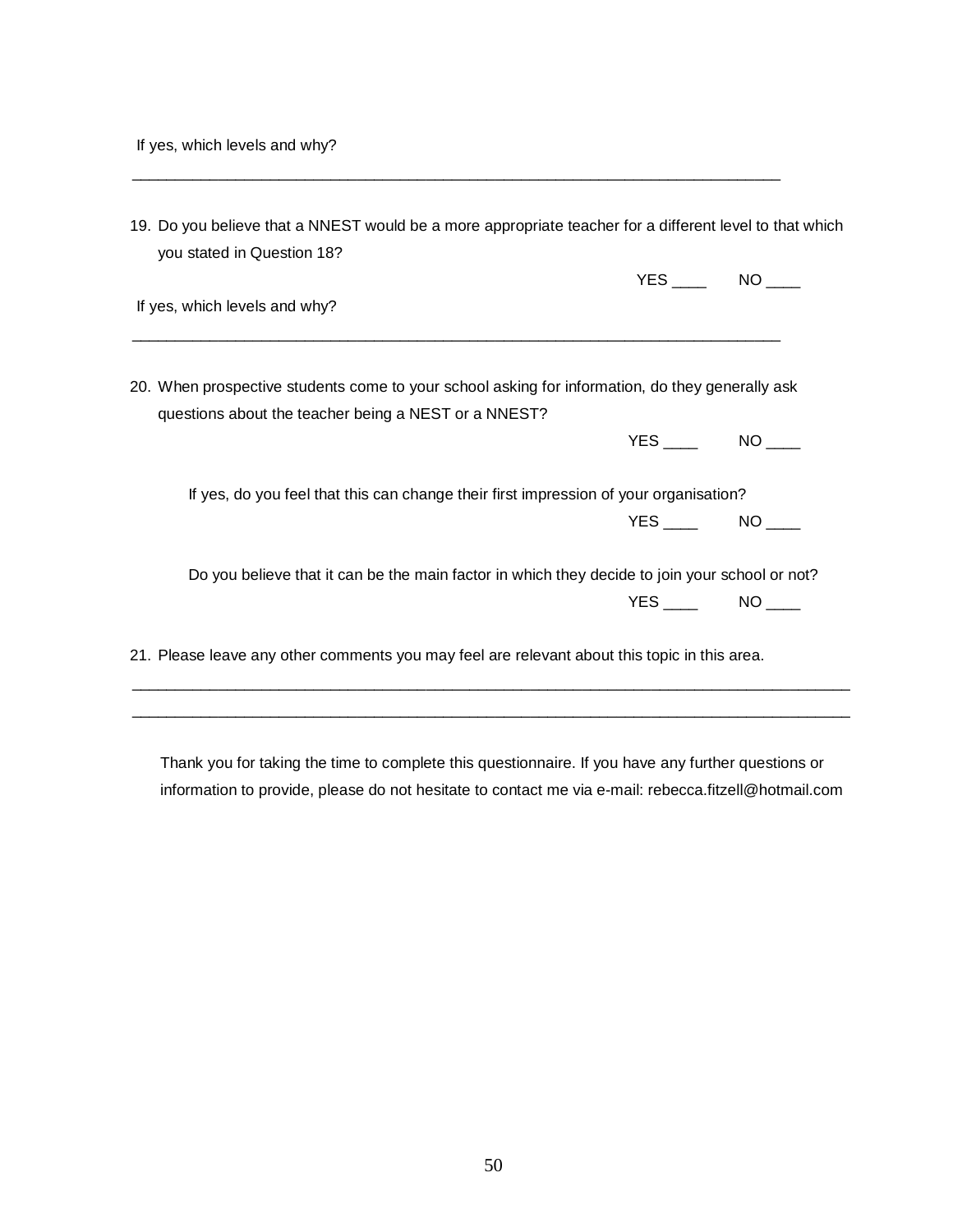*Appendix 9.5 Native English-speaking teacher's Questionnaire*

### **Native English-Speaking Teacher - Questionnaire**

*Please answer the following questions honestly about your opinions and beliefs on the topic of different teachers in your educational organisation. Before beginning, please note the terms used in this questionnaire, native Englishspeaking teachers (NEST) are teachers whose native language is English and who have been exposed to an English-speaking environment for the majority of their lives. A non-native English-speaking teacher (NNEST) is a*  teacher whose native language is not English, but who have learnt English in addition to their first language.

*Please remember that the information you give in this questionnaire will be data used anonymously in the Final Project of Miss Rebecca Fitzell.*

 $\_$  ,  $\_$  ,  $\_$  ,  $\_$  ,  $\_$  ,  $\_$  ,  $\_$  ,  $\_$  ,  $\_$  ,  $\_$  ,  $\_$  ,  $\_$  ,  $\_$  ,  $\_$  ,  $\_$  ,  $\_$  ,  $\_$  ,  $\_$  ,  $\_$  ,  $\_$ 

 $\_$  , and the set of the set of the set of the set of the set of the set of the set of the set of the set of the set of the set of the set of the set of the set of the set of the set of the set of the set of the set of th

- 1. Where are you from?
- 2. What is your primary undergraduate degree?
- 3. Do you possess any of these English-language teaching qualifications? Please tick.

| TEFL                   |  |
|------------------------|--|
| CELTA                  |  |
| DELTA                  |  |
| <b>MA</b> in Education |  |

4. How many teaching hours do you have per week? Please circle

5- 10 15 20 25 30 35+

- 5. Approximately how many students attend your school? 50- 100 150 200 250 300 350+
- 6. What age groups do you teach?
	- 3-6 6-10 10-14 14-18 18-24 24+
- 7. What levels do you teach according to the CEFR of languages?
	- A1 A2 B1 B2 C1 C2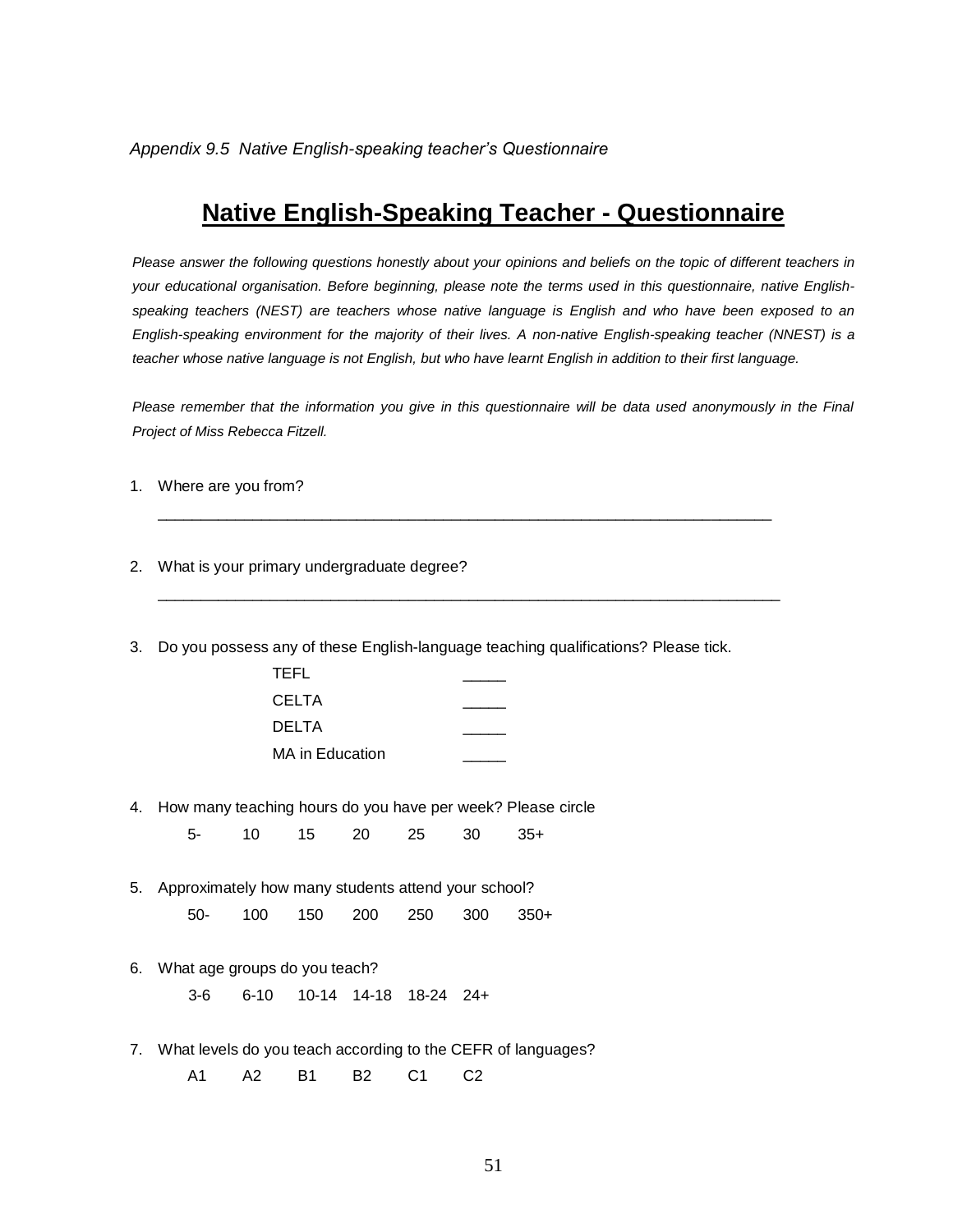| 8. On average how many students are in a class group?              |            |              |                |                |                |                                                                                     |                                                                                  |                 |  |
|--------------------------------------------------------------------|------------|--------------|----------------|----------------|----------------|-------------------------------------------------------------------------------------|----------------------------------------------------------------------------------|-----------------|--|
| $10-$                                                              | 15         | $20+$        |                |                |                |                                                                                     |                                                                                  |                 |  |
|                                                                    |            |              |                |                |                |                                                                                     |                                                                                  |                 |  |
| 9. Are any of your groups preparing official English examinations? |            |              |                |                |                |                                                                                     |                                                                                  |                 |  |
|                                                                    |            |              |                |                |                |                                                                                     |                                                                                  |                 |  |
|                                                                    |            |              |                |                |                |                                                                                     |                                                                                  |                 |  |
| 10. If YES, what examinations are they preparing?                  |            |              |                |                |                |                                                                                     |                                                                                  |                 |  |
|                                                                    |            |              |                |                |                |                                                                                     |                                                                                  |                 |  |
|                                                                    |            |              |                |                |                |                                                                                     |                                                                                  |                 |  |
| 11. How long have you been teaching English? (in years)            |            |              |                |                |                |                                                                                     |                                                                                  |                 |  |
| $1 -$                                                              | $2^{\sim}$ | $\mathbf{3}$ | $\overline{4}$ | $5+$           |                |                                                                                     |                                                                                  |                 |  |
|                                                                    |            |              |                |                |                |                                                                                     |                                                                                  |                 |  |
|                                                                    |            |              |                |                |                | 12. What were your reasons for deciding to teach English in a foreign country?      |                                                                                  |                 |  |
|                                                                    |            |              |                |                |                |                                                                                     |                                                                                  |                 |  |
|                                                                    |            |              |                |                |                |                                                                                     |                                                                                  |                 |  |
| 13. What foreign countries have you taught in?                     |            |              |                |                |                |                                                                                     |                                                                                  |                 |  |
|                                                                    |            |              |                |                |                |                                                                                     |                                                                                  |                 |  |
|                                                                    |            |              |                |                |                |                                                                                     |                                                                                  |                 |  |
|                                                                    |            |              |                |                |                |                                                                                     |                                                                                  |                 |  |
| 14. Can you speak the first language of your students?             |            |              |                |                |                |                                                                                     |                                                                                  | YES NO          |  |
|                                                                    |            |              |                |                |                |                                                                                     |                                                                                  |                 |  |
|                                                                    |            |              |                |                |                |                                                                                     | If you answered YES to the above question, what is your level of their language? |                 |  |
| A <sub>1</sub>                                                     | A2         | <b>B1</b>    | <b>B2</b>      | C <sub>1</sub> | C <sub>2</sub> |                                                                                     |                                                                                  |                 |  |
|                                                                    |            |              |                |                |                | 15. Would you primarily use English as the language of instruction in your classes? |                                                                                  |                 |  |
|                                                                    |            |              |                |                |                |                                                                                     |                                                                                  | NO <sub>2</sub> |  |
|                                                                    |            |              |                |                |                |                                                                                     |                                                                                  |                 |  |
| 16. Does this depend on the age of the students?                   |            |              |                |                |                |                                                                                     |                                                                                  |                 |  |
|                                                                    |            |              |                |                |                |                                                                                     |                                                                                  |                 |  |
| 17. Does this depend on the level of the students?                 |            |              |                |                |                |                                                                                     |                                                                                  |                 |  |
| Can you briefly justify your answer                                |            |              |                |                |                |                                                                                     |                                                                                  |                 |  |
|                                                                    |            |              |                |                |                |                                                                                     |                                                                                  |                 |  |
|                                                                    |            |              |                |                |                |                                                                                     |                                                                                  |                 |  |
|                                                                    |            |              |                |                |                | In which situations would you use your students' native language in class?          |                                                                                  |                 |  |
|                                                                    |            |              |                |                |                |                                                                                     |                                                                                  |                 |  |
|                                                                    |            |              |                |                |                |                                                                                     |                                                                                  |                 |  |
|                                                                    |            |              |                |                |                |                                                                                     |                                                                                  |                 |  |

18. Are any NNESTs employed in your school? The MO COMEX SES COMEX NO COMEX SERVICES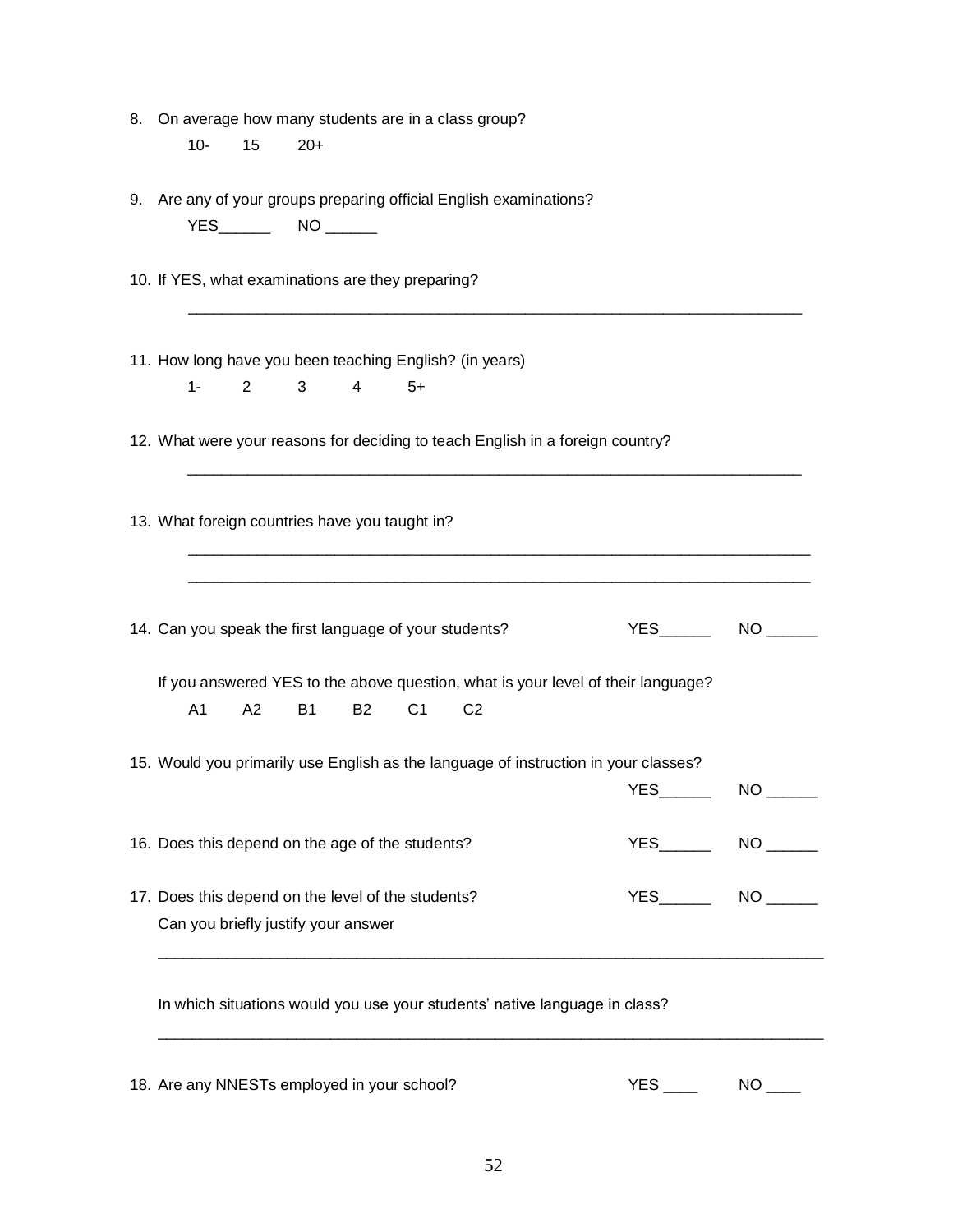| If YES, do you feel that there is any difference in the treatment between the two types of teachers? |                                                                                            |  |  |                     |  |  |  |
|------------------------------------------------------------------------------------------------------|--------------------------------------------------------------------------------------------|--|--|---------------------|--|--|--|
|                                                                                                      |                                                                                            |  |  | $YES$ $NO$ $\qquad$ |  |  |  |
| If YES, can you explain in what way?                                                                 |                                                                                            |  |  |                     |  |  |  |
|                                                                                                      |                                                                                            |  |  |                     |  |  |  |
|                                                                                                      | 19. Do you believe that you have more job security than a NNEST?                           |  |  | $YES$ $NO$ $\qquad$ |  |  |  |
|                                                                                                      | 20. Do you believe that you have more training opportunities than a NNEST? YES ____NO ____ |  |  |                     |  |  |  |
|                                                                                                      | 21. Do you believe that you have a better salary than a NNEST?                             |  |  | $YES$ $NO$ $\qquad$ |  |  |  |
|                                                                                                      | 22. Do you believe that you have more respect from students than a NNEST? YES ____ NO ____ |  |  |                     |  |  |  |
|                                                                                                      | 23. Do you believe that NESTs make better language teachers than NNESTs? YES ____NO____    |  |  |                     |  |  |  |

Why? \_\_\_\_\_\_\_\_\_\_\_\_\_\_\_\_\_\_\_\_\_\_\_\_\_\_\_\_\_\_\_\_\_\_\_\_\_\_\_\_\_\_\_\_\_\_\_\_\_\_\_\_\_\_\_\_\_\_\_\_\_\_\_\_\_\_\_\_\_\_

Here are some statements about the topic of NESTs and NNESTs. Please be as honest as possible. These questions are about your general opinion on the topic. Circle the number which you agree or disagree with.

- 1. I strongly agree
- 2. I agree
- 3. I don't know
- 4. I disagree
- 5. I strongly disagree

| 24 | NESTs can teach pronunciation better.                                             | $\overline{2}$ | 3 | $\overline{4}$ | 5 |
|----|-----------------------------------------------------------------------------------|----------------|---|----------------|---|
| 25 | NESTs can teach speaking better.                                                  | 2              | 3 | 4              | 5 |
| 26 | NESTs are stronger language teachers.                                             | 2              | 3 | $\overline{4}$ | 5 |
| 27 | NESTs are more qualified teachers as they are<br>teaching their own language.     | 2              | 3 | 4              | 5 |
| 28 | NESTs demonstrate the ideal image of what a<br>language learner needs to achieve. | 2              | 3 | 4              | 5 |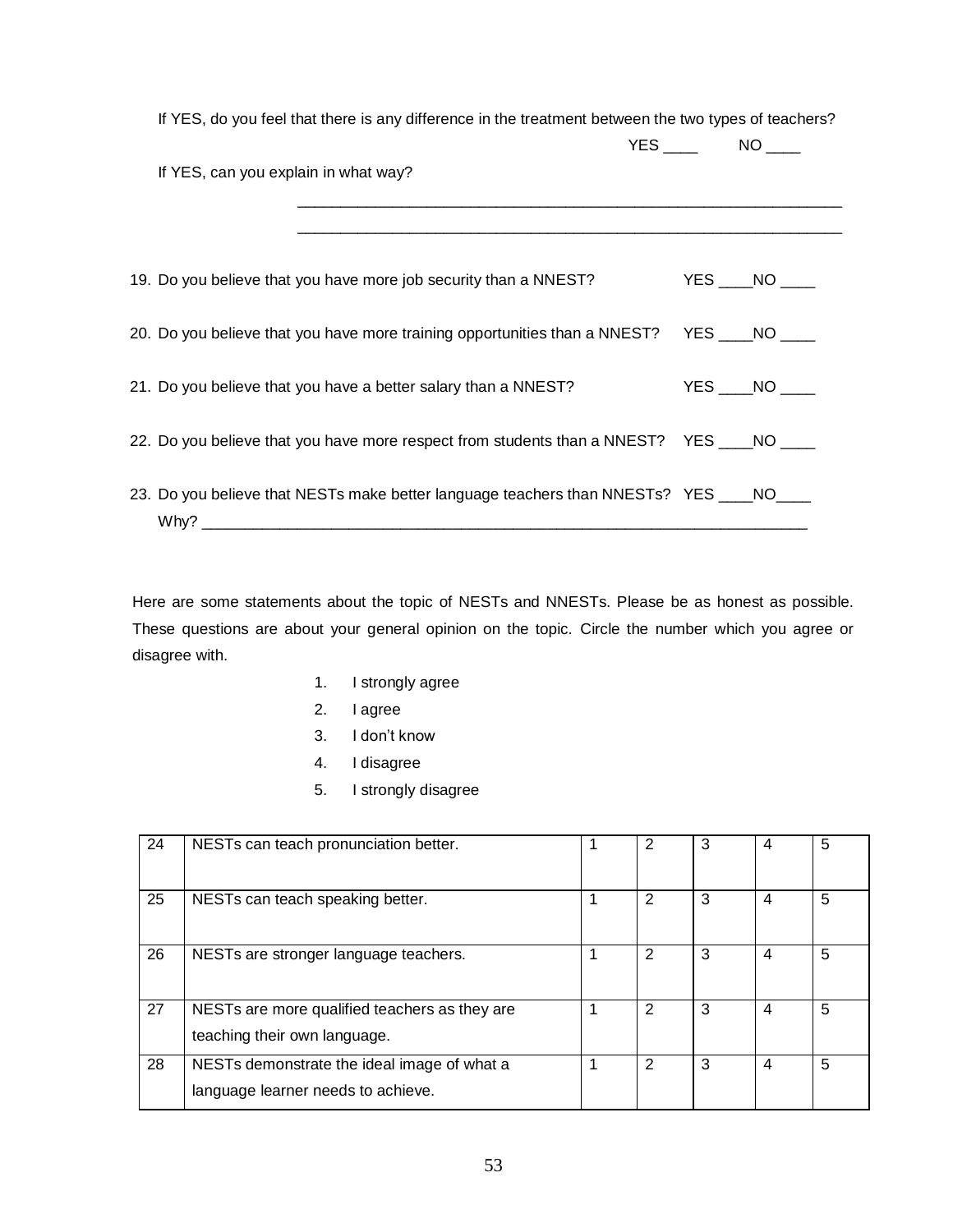| 29 | NNESTs generally do not have perfect pronunciation.                  |   | 2 | 3 | 4              | 5 |
|----|----------------------------------------------------------------------|---|---|---|----------------|---|
| 30 | NNESTs can explain grammar more effectively.                         | 1 | 2 | 3 | $\overline{4}$ | 5 |
| 31 | NNESTs know more about the English language.                         |   | 2 | 3 | 4              | 5 |
| 32 | NNESTs are models of successful English language<br>learning.        | 1 | 2 | 3 | 4              | 5 |
| 33 | NNESTS can relate more to the needs and difficulties<br>of students. | 1 | 2 | 3 | 4              | 5 |
| 34 | NNESTs should teach lower levels.                                    | 1 | 2 | 3 | 4              | 5 |
| 35 | NESTs should teach higher levels.                                    | 1 | 2 | 3 | $\overline{4}$ | 5 |

Thank you for taking the time to complete this questionnaire. If you have any further questions or information to provide, please do not hesitate to contact me via e-mail: rebecca.fitzell@hotmail.com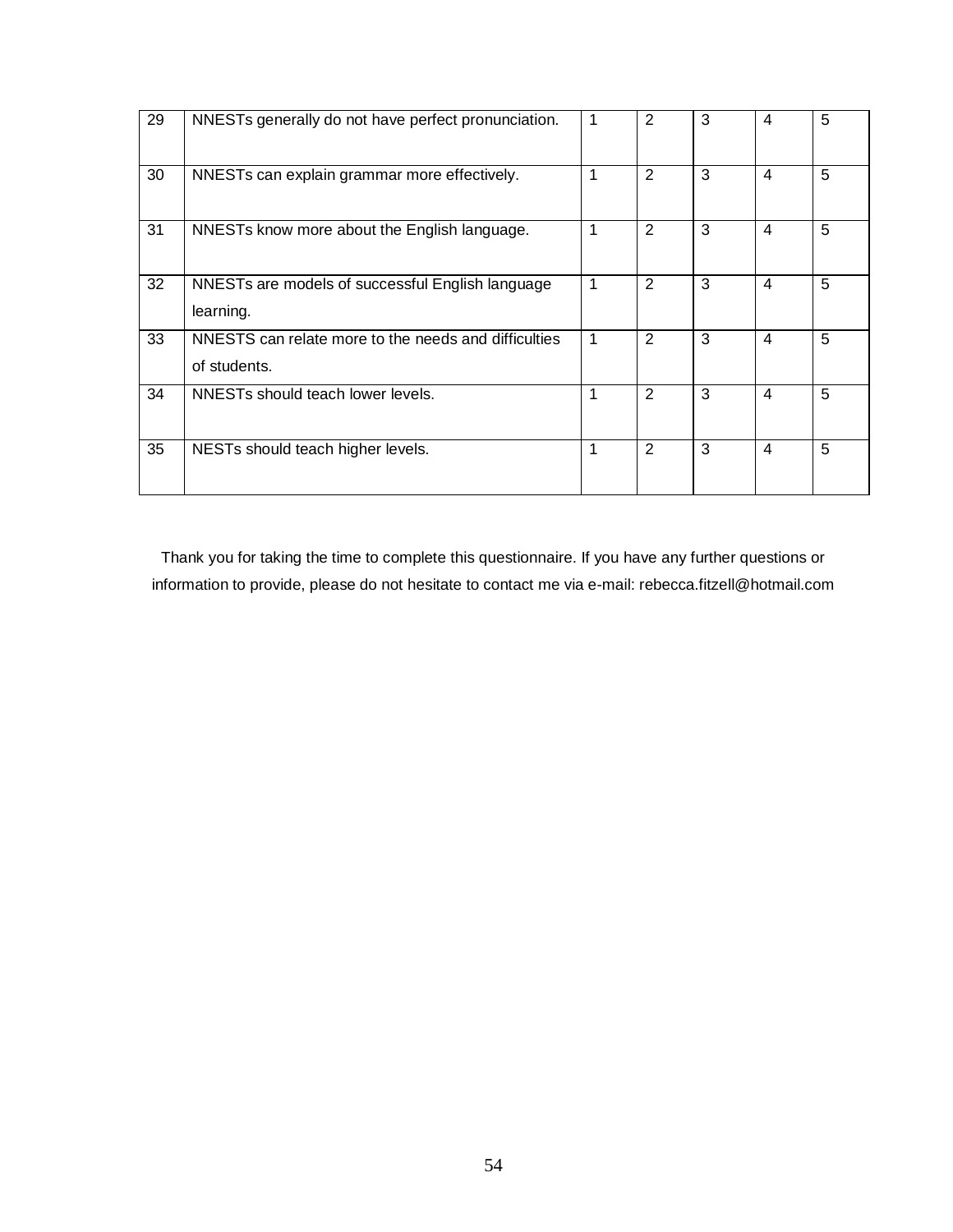### **Non-Native English-Speaking Teacher - Questionnaire**

*Please answer the following questions honestly about your opinions and beliefs on the topic of different teachers in your educational organisation. Before beginning, please note the terms used in this questionnaire, native Englishspeaking teachers (NEST) are teachers whose native language is English and who have been exposed to an English-speaking environment for the majority of their lives. A non-native English-speaking teacher (NNEST) is a*  teacher whose native language is not English, but who have learnt English in addition to their first language.

*Please remember that the information you give in this questionnaire will be data used anonymously in the Final Project of Miss Rebecca Fitzell.* 

1. Where are you from?

\_\_\_\_\_\_\_\_\_\_\_\_\_\_\_\_\_\_\_\_\_\_\_\_\_\_\_\_\_\_\_\_\_\_\_\_\_\_\_\_\_\_\_\_\_\_\_\_\_\_\_\_\_\_\_\_\_\_\_\_\_\_\_\_\_\_\_\_\_\_\_\_\_\_\_

- 2. What is your primary undergraduate degree?
- 3. Do you possess any of these English-language teaching qualifications? Please tick.

| TEFL            |  |
|-----------------|--|
| CELTA           |  |
| DELTA           |  |
| MA in Education |  |

- 4. How many teaching hours do you have per week? 5- 10 15 20 25 30 35+
- 5. Approximately how many students attend your school? 50- 100 150 200 250 300 350+
- 6. What age groups do you teach? 3-6 6-10 10-14 14-18 18-24 24+
- 7. What levels do you teach according to the CEFR of languages? A1 A2 B1 B2 C1 C2
- 8. On average how many students are in a class group?

10- 15 20<-+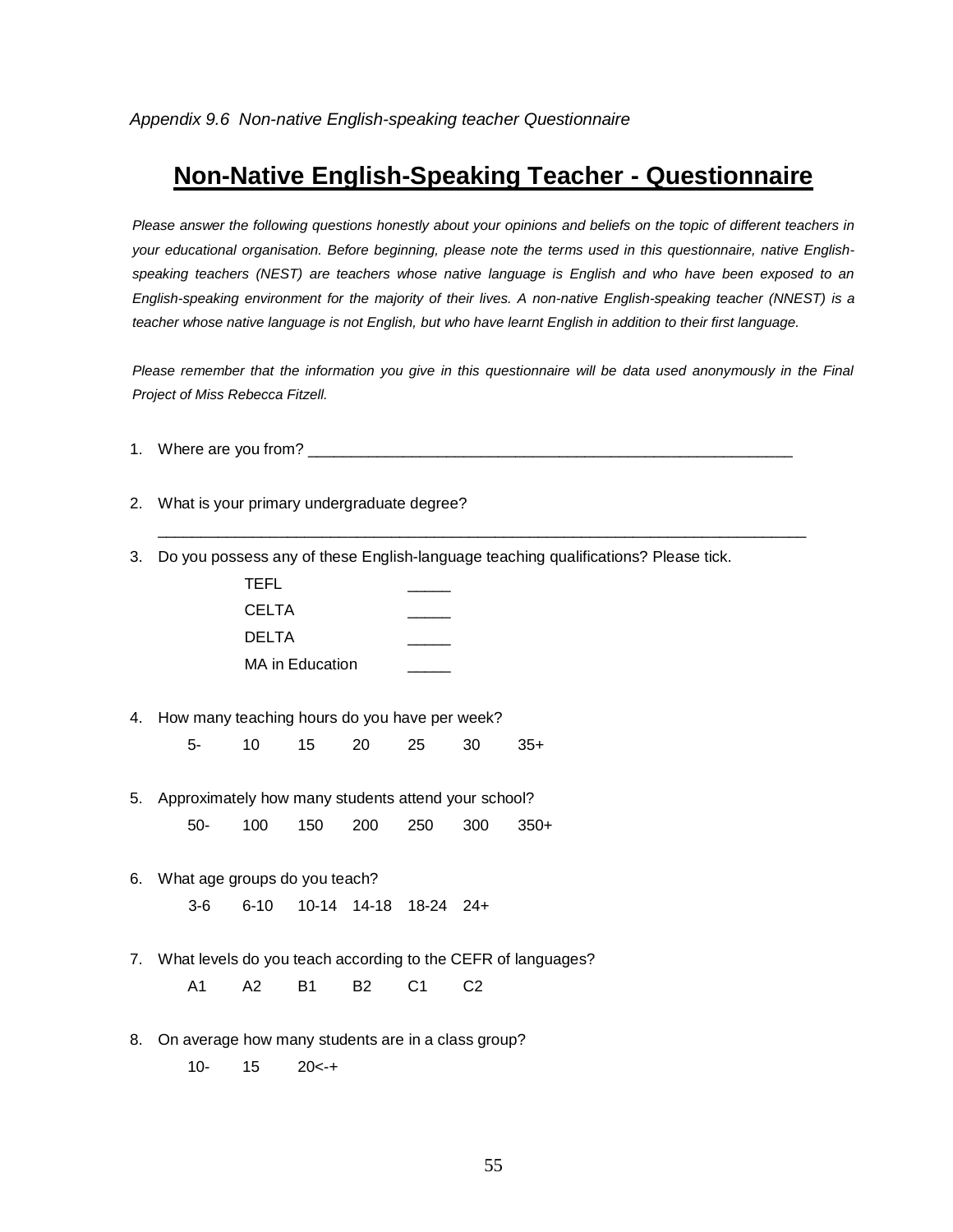| 9. Are any of your groups preparing official English examinations?                         |                |          |                |           |                |                |  |                |                  |                                                                                                          |
|--------------------------------------------------------------------------------------------|----------------|----------|----------------|-----------|----------------|----------------|--|----------------|------------------|----------------------------------------------------------------------------------------------------------|
|                                                                                            |                |          |                |           |                |                |  |                |                  |                                                                                                          |
| If YES, what examinations are they preparing?                                              |                |          |                |           |                |                |  |                |                  |                                                                                                          |
| 10. How long have you been teaching English? (in years)                                    |                |          |                |           |                |                |  |                |                  |                                                                                                          |
| $1 -$                                                                                      |                | $2 \t 3$ | $\overline{4}$ | $5+$      |                |                |  |                |                  |                                                                                                          |
| 11. Can you speak the first language of your students?                                     |                |          |                |           |                |                |  |                | $YES$ NO _______ |                                                                                                          |
| If you answered YES to the above question, what is your level of their language?           |                |          |                |           |                |                |  |                |                  |                                                                                                          |
|                                                                                            | A <sub>1</sub> | A2       | <b>B1</b>      | <b>B2</b> | C <sub>1</sub> | C <sub>2</sub> |  | Native speaker |                  |                                                                                                          |
| 12. Would you primarily use English as the language of instruction in your classes?        |                |          |                |           |                |                |  |                |                  |                                                                                                          |
|                                                                                            |                |          |                |           |                |                |  |                | <b>YES</b>       | NO <sub>2</sub>                                                                                          |
| 13. Does this depend on the age of the students?                                           |                |          |                |           |                |                |  |                | <b>YES</b>       | NO <sub>2</sub>                                                                                          |
| 14. Does this depend on the level of the students?<br>Can you briefly justify your answer? |                |          |                |           |                |                |  |                |                  | YES NO                                                                                                   |
| In which situations would you use your students' native language in class?                 |                |          |                |           |                |                |  |                |                  |                                                                                                          |
| 15. Are any other NNESTs employed in your school?                                          |                |          |                |           |                |                |  |                |                  | YES NO                                                                                                   |
|                                                                                            |                |          |                |           |                |                |  |                |                  | 16. If YES, do you feel that there is any difference in the treatment between the two types of teachers? |
|                                                                                            |                |          |                |           |                |                |  |                |                  | $YES$ NO _____                                                                                           |
| If YES, can you explain in what way?                                                       |                |          |                |           |                |                |  |                |                  |                                                                                                          |
|                                                                                            |                |          |                |           |                |                |  |                |                  |                                                                                                          |
| 17. Do you believe that you have less job security than a NEST?                            |                |          |                |           |                |                |  |                |                  | $YES$ $NO$ $\qquad$                                                                                      |
| 18. Do you believe that you have less training opportunities than a NEST?                  |                |          |                |           |                |                |  |                |                  | $YES$ $NO$                                                                                               |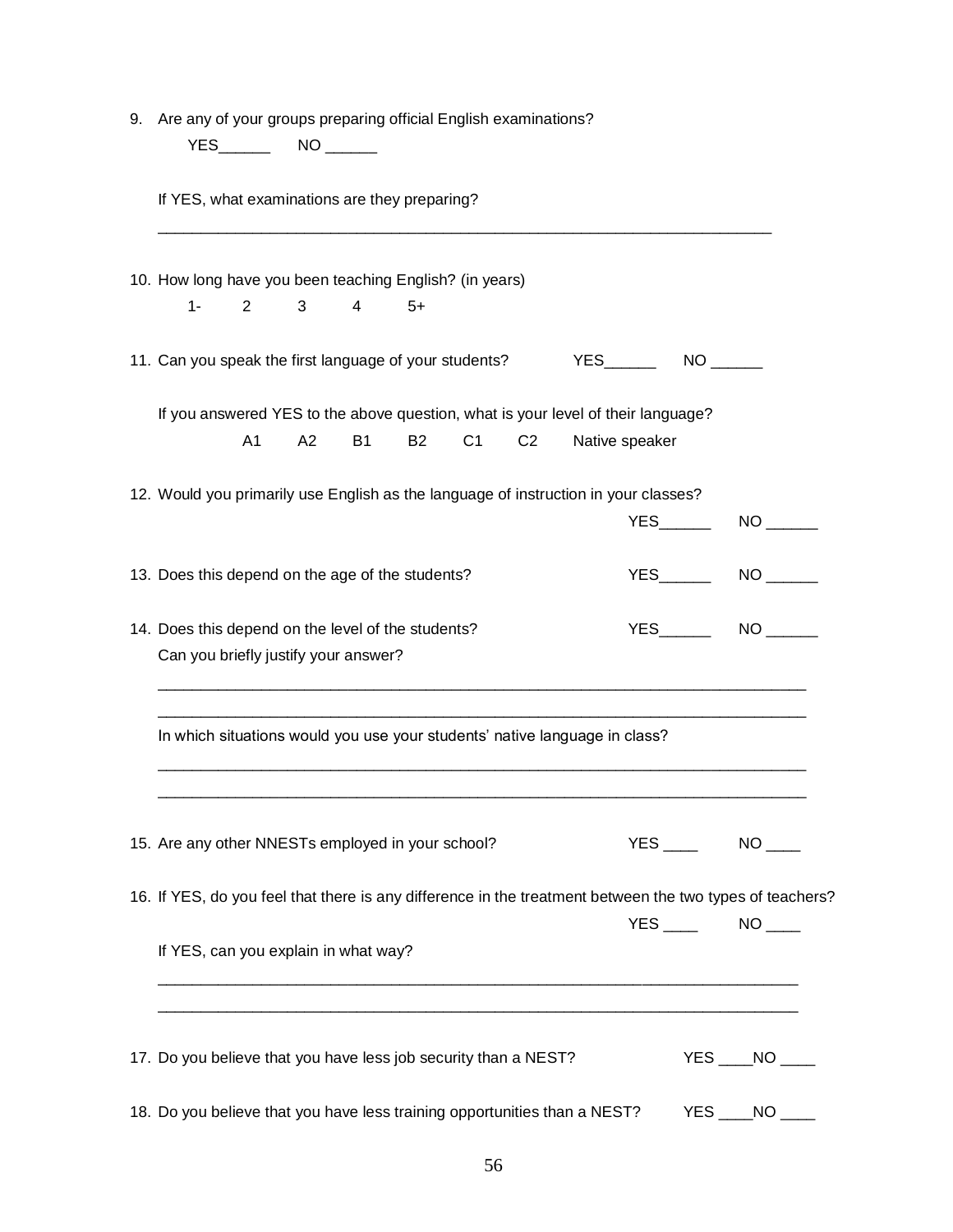| 19. Do you believe that you have an inferior salary than a NEST?                                |        | YES NO |
|-------------------------------------------------------------------------------------------------|--------|--------|
| 20. Do you believe that you have less respect from students than a NEST?                        | YES NO |        |
| 21. Do you believe that NESTs make better language teachers than NNESTs? YES ____NO____<br>Whv? |        |        |

Here are some statements about the topic of NESTs and NNESTs. Please be as honest as possible. These questions are about your general opinion on the topic. Circle the number which you agree or disagree with.

- 1. I strongly agree
- 2. I agree
- 3. I don't know
- 4. I disagree
- 5. I strongly disagree

| 22 | NESTs can teach pronunciation better.                                             | 1 | $\overline{2}$ | 3              | 4                       | 5              |
|----|-----------------------------------------------------------------------------------|---|----------------|----------------|-------------------------|----------------|
| 23 | NESTs can teach speaking better.                                                  | 1 | 2              | 3              | 4                       | 5              |
| 24 | NESTs are stronger language teachers.                                             | 1 | $\overline{2}$ | $\overline{3}$ | $\overline{4}$          | 5              |
| 25 | NESTs are more qualified teachers as they are<br>teaching their own language.     | 1 | $\overline{2}$ | 3              | $\overline{4}$          | 5              |
| 26 | NESTs demonstrate the ideal image of what a<br>language learner needs to achieve. | 1 | $\overline{2}$ | $\overline{3}$ | $\overline{4}$          | $\overline{5}$ |
| 27 | NNESTs generally do not have perfect pronunciation.                               | 1 | $\overline{2}$ | 3              | 4                       | 5              |
| 28 | NNESTs can explain grammar more effectively.                                      | 1 | $\overline{2}$ | $\overline{3}$ | $\overline{4}$          | $\overline{5}$ |
| 29 | NNESTs know more about the English language.                                      | 1 | $\overline{2}$ | 3              | $\overline{4}$          | 5              |
| 30 | NNESTs are models of successful English language<br>learning.                     | 1 | $\overline{2}$ | 3              | $\overline{4}$          | 5              |
| 31 | NNESTS can relate more to the needs and difficulties<br>of students.              | 1 | $\overline{2}$ | 3              | $\overline{\mathbf{4}}$ | 5              |